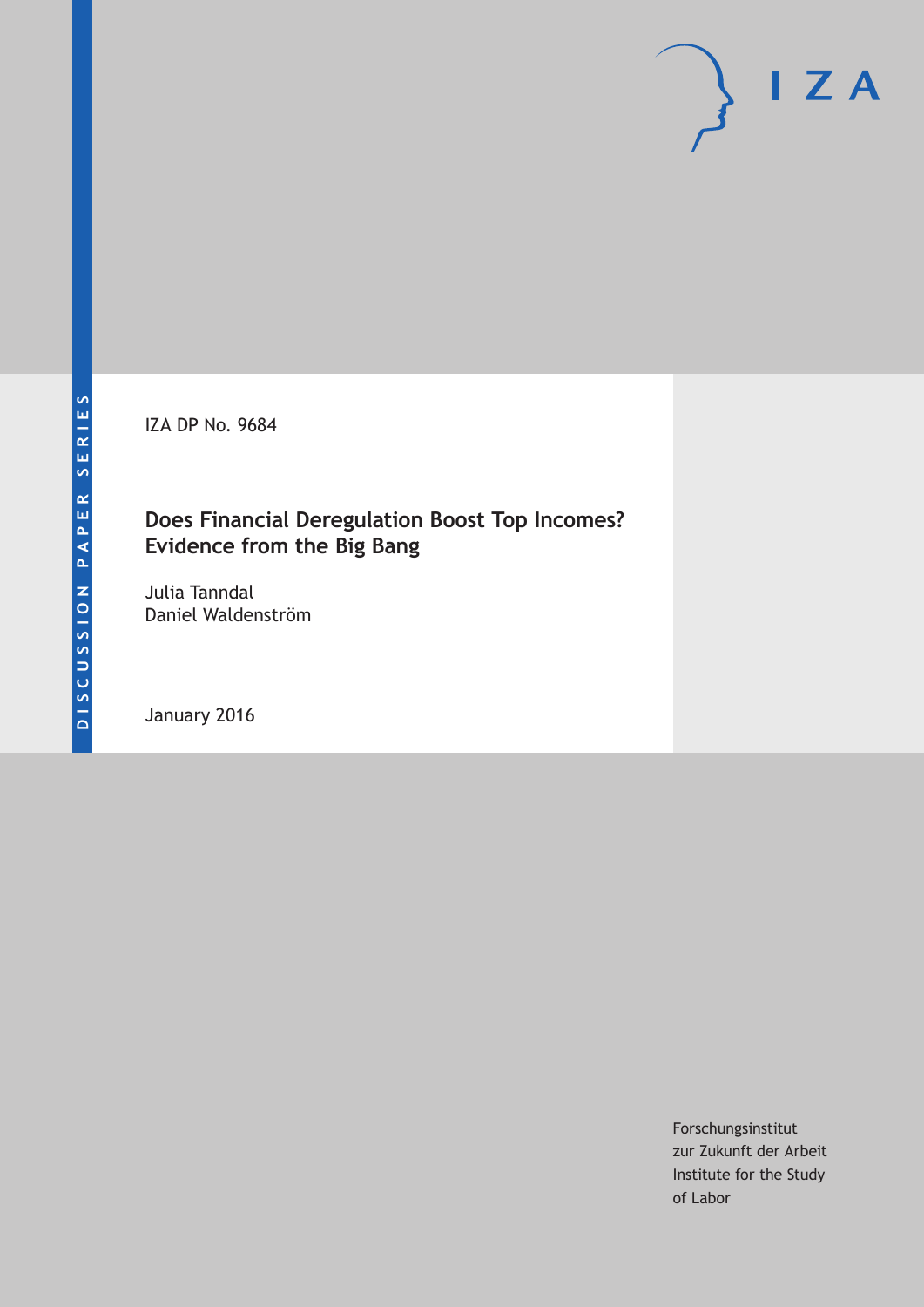# **Does Financial Deregulation Boost Top Incomes? Evidence from the Big Bang**

# **Julia Tanndal**

*Brown University* 

## **Daniel Waldenström**

*Uppsala University, CEPR, IZA and IFN* 

# Discussion Paper No. 9684 January 2016

IZA

P.O. Box 7240 53072 Bonn **Germany** 

Phone: +49-228-3894-0 Fax: +49-228-3894-180 E-mail: iza@iza.org

Any opinions expressed here are those of the author(s) and not those of IZA. Research published in this series may include views on policy, but the institute itself takes no institutional policy positions. The IZA research network is committed to the IZA Guiding Principles of Research Integrity.

The Institute for the Study of Labor (IZA) in Bonn is a local and virtual international research center and a place of communication between science, politics and business. IZA is an independent nonprofit organization supported by Deutsche Post Foundation. The center is associated with the University of Bonn and offers a stimulating research environment through its international network, workshops and conferences, data service, project support, research visits and doctoral program. IZA engages in (i) original and internationally competitive research in all fields of labor economics, (ii) development of policy concepts, and (iii) dissemination of research results and concepts to the interested public.

IZA Discussion Papers often represent preliminary work and are circulated to encourage discussion. Citation of such a paper should account for its provisional character. A revised version may be available directly from the author.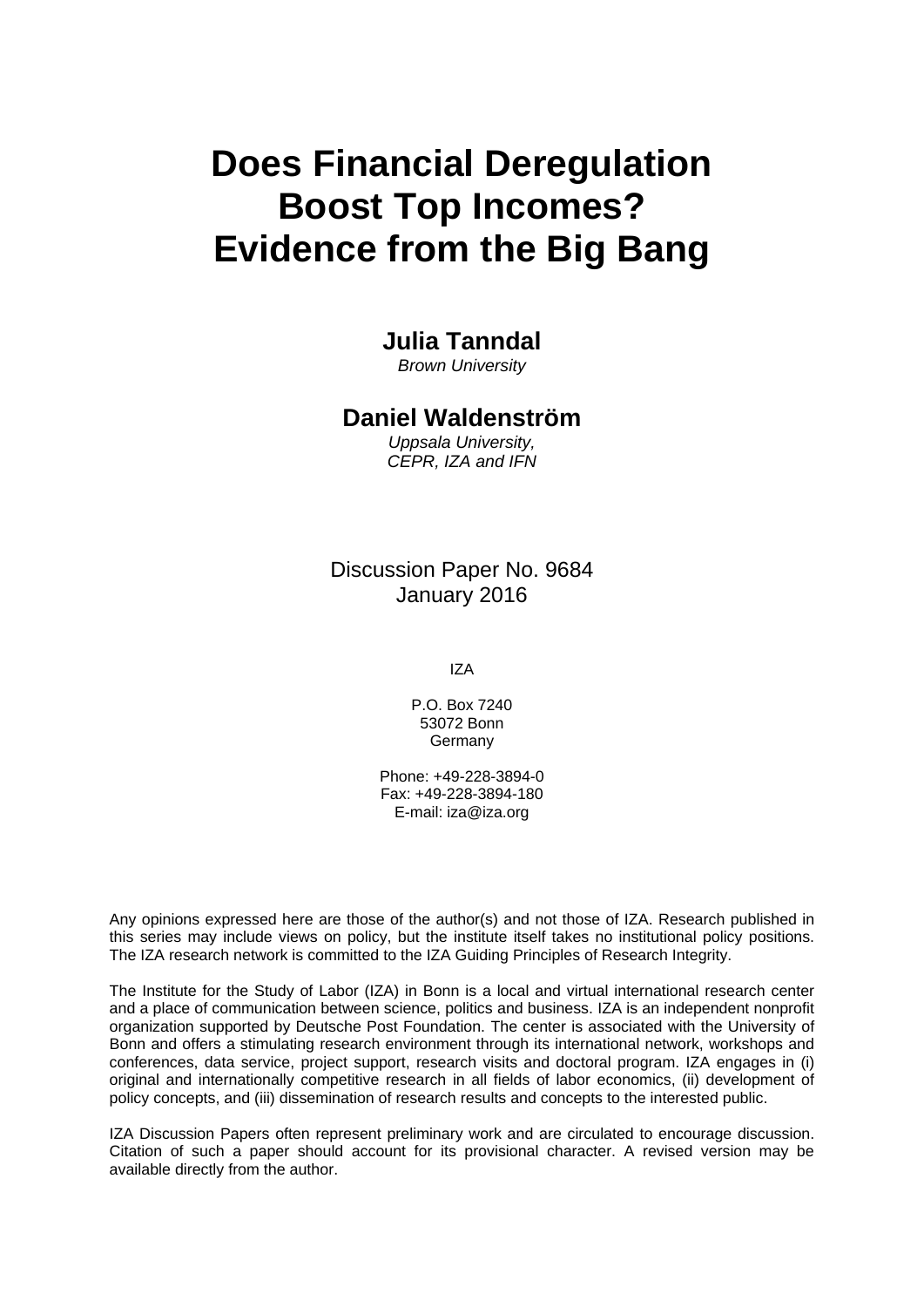IZA Discussion Paper No. 9684 January 2016

# **ABSTRACT**

# **Does Financial Deregulation Boost Top Incomes? Evidence from the Big Bang\***

This study estimates the impact of financial deregulation on top income shares. Using the novel econometric method of constructing synthetic control groups, we show that the "Big Bang"-deregulations in the United Kingdom in 1986 and Japan 1997-1999 increased the share of pre-tax incomes going to top earners by over 20 percent in the U.K. and over 10 percent in Japan. The effect is strongest in the top five percentiles in the U.K. whereas it is mainly driven by the lower part of the top decile in Japan. The findings are robust to placebo tests, alternative ways to construct synthetic controls and scrutiny of post-treatment trends. Higher earnings among financial sector employees appear to be an important mechanism behind this result.

JEL Classification: D31, G18, H24, J30, N20

Keywords: income inequality, synthetic control method, institutions

Corresponding author:

 $\overline{\phantom{a}}$ 

Daniel Waldenström Department of Economics Uppsala University P.O. Box 513 751 20, Uppsala Sweden E-mail: Daniel.Waldenstrom@nek.uu.se

<sup>\*</sup> We are grateful for comments from Adrian Adermon, Charlotte Bartels, Magne Mogstad, Thomas Philippon, Ariell Reshef and Andreas Peichl. Financial support from the Swedish Research Council is gratefully acknowledged.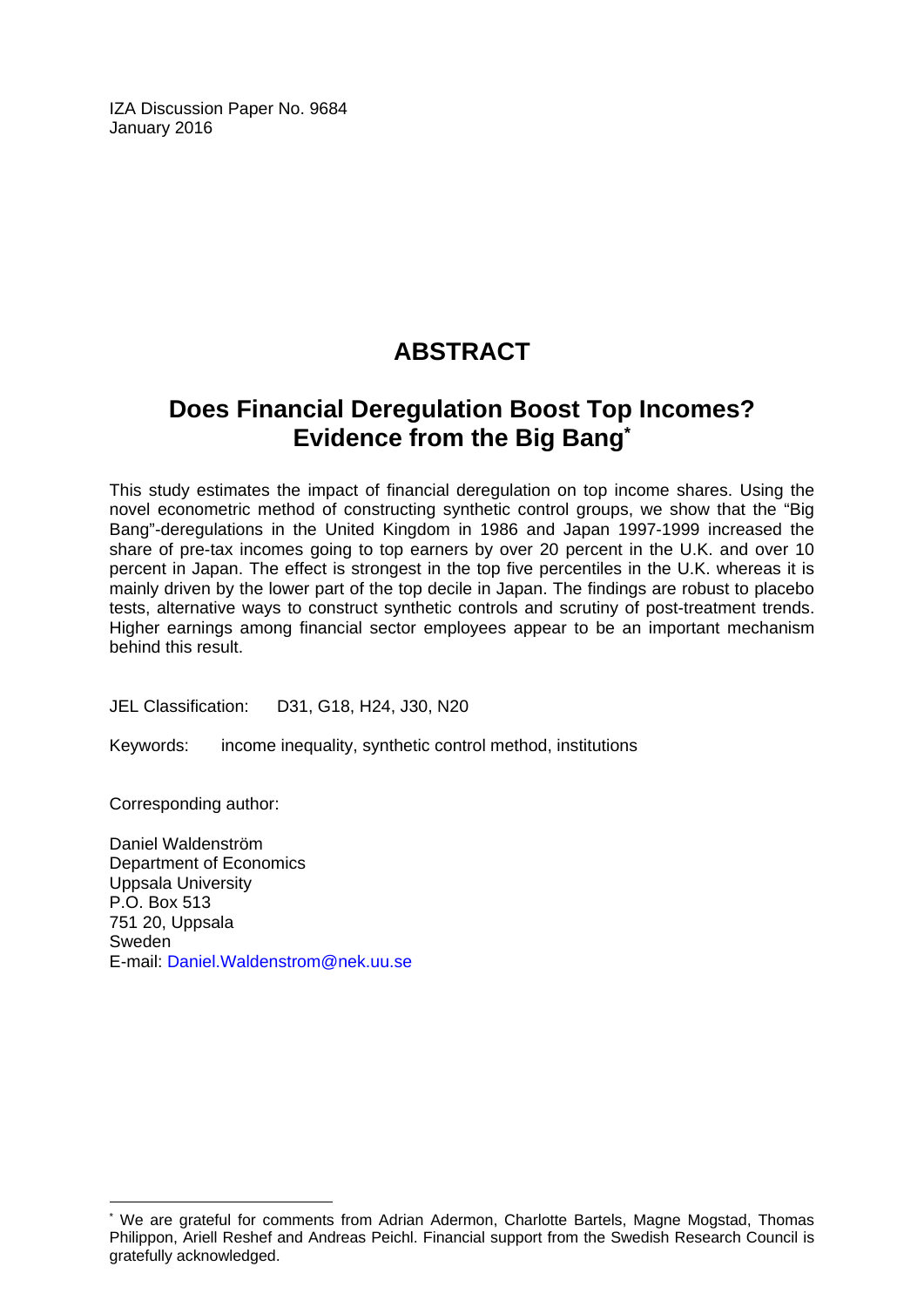# 1 Introduction

In the light of the most recent financial crisis, a discussion has re-emerged about who gains and who loses from governmental policy. One specific line of conflict is the very top one percent of income earners versus the other 99 percent. Even when leaving the turbulent setting of a crisis behind, the question of winners and losers from public policy still stands, especially for policies related to the financial sector. The focus of this study is on the distributional consequences of the vast deregulations of financial and stock markets that helped creating global financial centers in London and Tokyo during the 1980s and 1990s.

Even though the relationship between financial market development and top incomes is of great concern, this question has not received much attention in the previous research literature. Studies of finance and inequality have mainly focused on the low end of the distribution (e.g., Demirgüç-Kunt and Levine, 2009; Beck, Demirgüç-Kunt and Levine, 2007; Clarke et al., 2006) or on specific groups of high-income earners in the U.S. (Kaplan and Rauh, 2010; Philippon and Reshef, 2012; Nabar and Jerzmanowski, 2013). Roine, Vlachos and Waldenström (2009) study top income shares and indicators of financial development but focus on broad correlation patterns over very long-run historical periods.

In this study, we intend to estimate how top income shares are influenced by financial deregulation. We do this by focusing on two well-known large-scale financial market reforms, the "Big Bangs" in the U.K. in 1986 (Clemons and Weber, 1990) and Japan in 1997–1999 (Toya and Amyx, 2006).<sup>1</sup> These Big Bangs incorporated a wide range of reforms that were especially concerned with stock market liberalizations and they were carried out over a quite limited time period. Deregulations did, of course, occur in other countries as well during the 1980s and 1990s, but they were both more gradual and had less of the concentrated and profound impact that is attributed to the Big Bangs.

Several potential channels could explain why financial deregulation drives top income shares. One centers on higher profitability in the financial sector caused by the deregulation, and how the gains are distributed to employees and management of the financial firms in the form of higher remuneration.<sup>2</sup> Another possible channel works through higher wealth returns as result of more efficient markets and cheaper investment ser-

<sup>&</sup>lt;sup>1</sup>We use data on top income shares from the World Wealth and Income Database, www.wid.world  $(2016/01/07)$ .

 $2$ This association is documented by, e.g., Philippon and Reshef (2012, 2013). However, whether this is an efficient outcome, signaling higher productivity of finance workers remains an open question. For example, Böhm, Metzger and Strömberg (2015) are unable to link the finance wage premium to cognitive or non-cognitive skills using military enlistment records from Sweden and conclude that "rents in finance are high, increasing, and largely unexplained".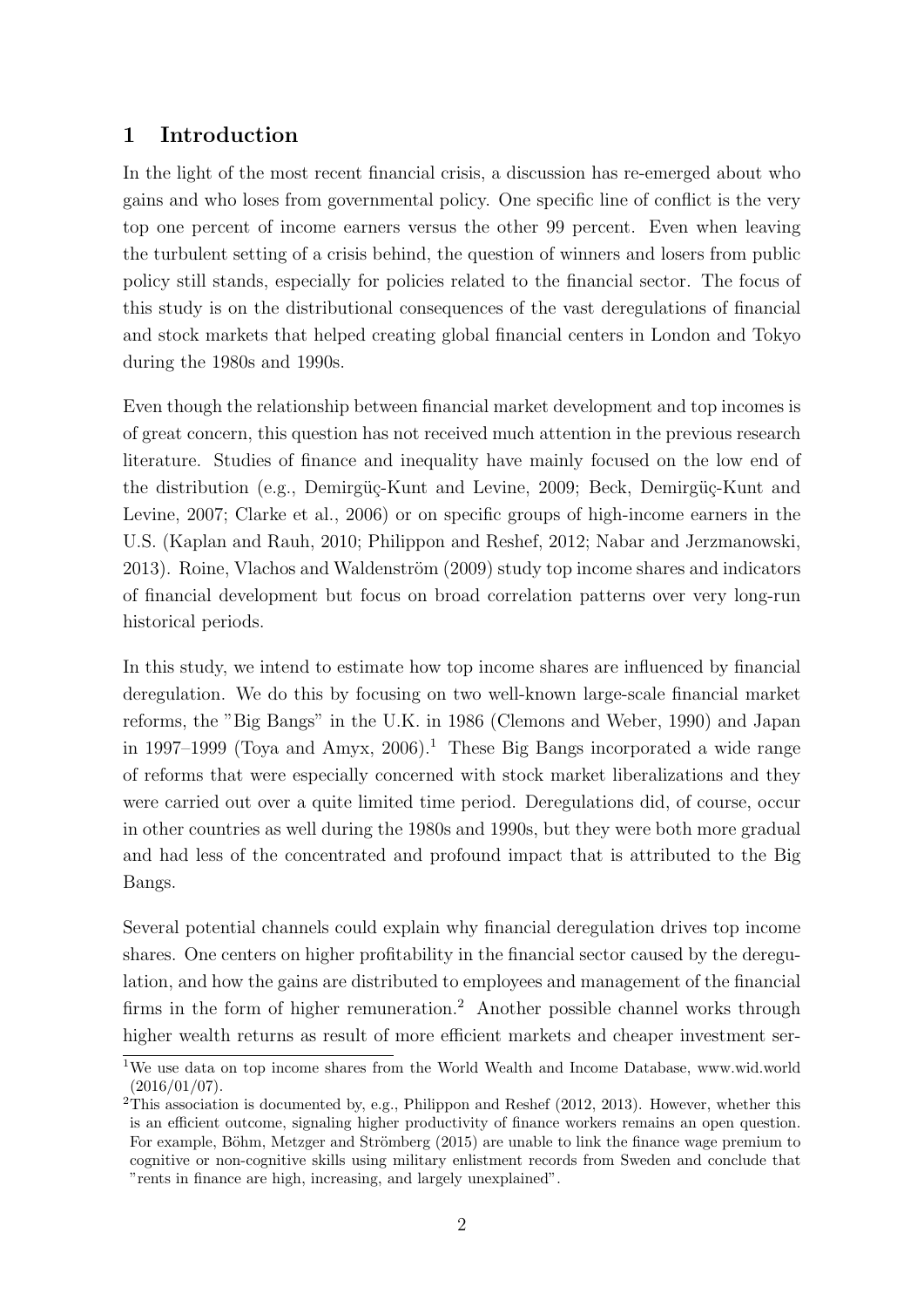vices after the deregulation, which primarily benefits top income earners with relatively large share of income from capital.

Identifying causal impacts on top income shares has been a key challenge in previous studies of top incomes. Our strategy to overcome this problem is to use the new synthetic control methodology proposed recently by Abadie, Diamond and Heinmüller  $(2010).<sup>3</sup>$  The idea behind this method is to construct a control group that reflects what would have happened to the income distribution in the treated country, i.e., the U.K. or Japan, in the absence of the financial deregulation. Rather than choosing one or more countries to use as a comparison group (which would be a standard difference-indifference approach), a synthetic control group is created by using a weighted average of countries that are selected based on their similarities with the treated country in terms of the historical evolution of top income shares and of important background characteristics. Compared with other types of comparative case studies, this results in a data-driven approach which provides a better match to the counterfactual trend and also reduces the risk that the results are driven by unobserved shifts in the control group.

The critical assumption of the synthetic control method is that a match in pretreatment trends between a country and a synthetic control group indicates that they would have continued to follow the same trend, in absence of treatment. This nonparametric choice of a counterfactual has benefits when studying top income shares that may be affected by global or regional trends depending on the institutions of the nation studied. However, it is possible that there are no common trends in top income shares between similar countries and, if so, that the assumption is unlikely to hold. We assess this eventuality by varying the controls used to construct the synthetic control group, and we also use placebo tests which reveal if the estimated effects of treated countries are among the most extreme. In addition, we examine the assumption about post-treatment trends in control variables being parallel between treated and control countries.

Our findings indicate that the financial deregulations had a strong and positive effect on top income shares in the U.K. and Japan. The results are largest in the U.K., where top income shares increased by over 20 percent compared to the synthetic control group. In Japan, they increased by about 10 percent as a result of the Big bang. When distinguishing between different groups within the income top, we find that the effect in the U.K. is confined to the very top percentiles of the distribution whereas it in Japan is primarily driven by the groups just below the top percentile. When accounting for these patterns, we find that the most likely explanation relates to the

 $\sqrt[3]{\text{An early version of the method was used in Abadic and Gardeazabal}$  (2003)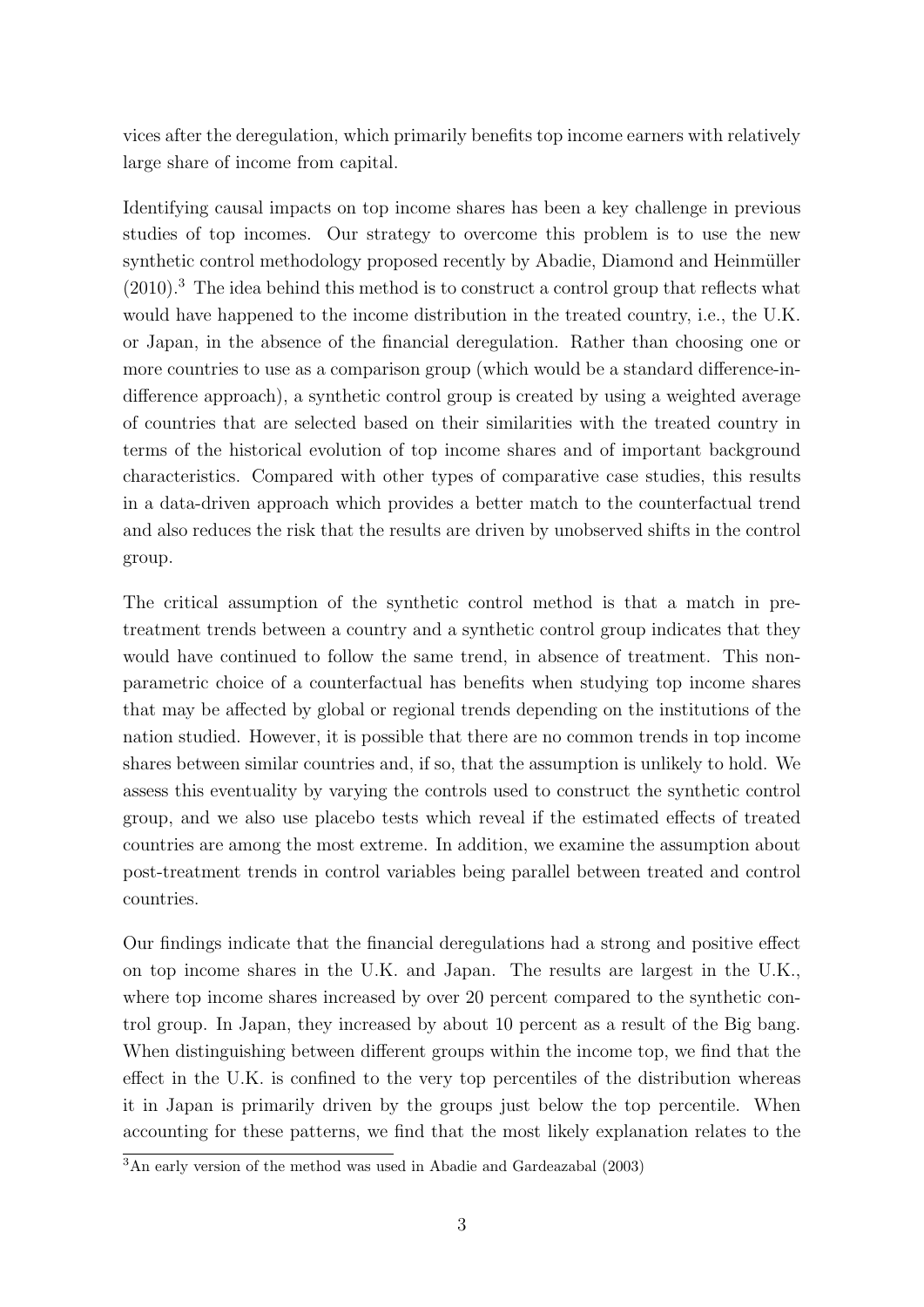labor market and higher earnings to people working in the financial sector. While we currently lack detailed cross-country data on the composition of top incomes by income source, evidence in the U.K. and Japan show that top incomes in these countries are primarily made up of wages and that, at least in Japan, the share of wages in total top incomes increased during the years after the Big Bang (Atkinson, 2007; Moriguchi and Saez, 2008; Bell and van Reenen, 2010). Although we have no information about from which sector these wage incomes emanate, this overall pattern goes well together with the findings of previous studies showing a strong correlation between financial market deregulations and wage incomes in the financial sector (e.g., Philippon and Reshef, 2012, 2013; Boustanifar, Grant and Reshef, 2016). In contrast, we find less support for the alternative main channel working through higher wealth returns which disproportionately increase capital incomes among top earners. We document the strongest deregulation effects among groups, just below the absolute top of the income distribution where typically the super-rich capital owners reside. Furthermore, when we include realized capital gains in top incomes, which is expected to boost deregulation effects if higher wealth returns is the main channel, effects are weaker or absent, which reinforces the labor-market related explanation.

The study complements the research on the evolution of top incomes. Over the past decades top income shares have risen dramatically in many OECD countries. In Anglo-Saxon countries the share of all incomes going to the top percentile has roughly doubled between 1980 and 2010 while the increase has been less dramatic in other countries (Atkinson and Piketty, 2007, 2010). Several explanations have been proposed, but it is fair to say that consensus has not been reached. Some studies point at marketdriven factors such as trade globalization and technological change (e.g., Gabaix and Landier, 2008) while others emphasize the role of redistributive political institutions (Piketty and Saez, 2007; Roine et al., 2009; Piketty, Saez and Stantcheva, 2014) or social norms concerning top earnings, not least involving the top-earning individuals who are in position to influence their own wages (e.g., Saez and Veall, 2005; Bebchuk, Fried and Walker, 2002). A recent strand of this literature emphasizes the role of structures and, in particular, the importance of within-firm developments (Song et al., 2015). While the role of financial markets has been examined previously (e.g., Roine et al., 2009), our emphasis on estimating a causal relationship between financial regulatory change and top income shares appears to be a specific contribution to the literature.

The rest of the paper is organized as follows. Section 2 describes the institutional background of the Big Bang deregulations in the U.K. and Japan, and section 3 discusses the potential mechanisms that could account for the link between financial deregulation and top incomes. Section 4 presents the econometric methodology and the data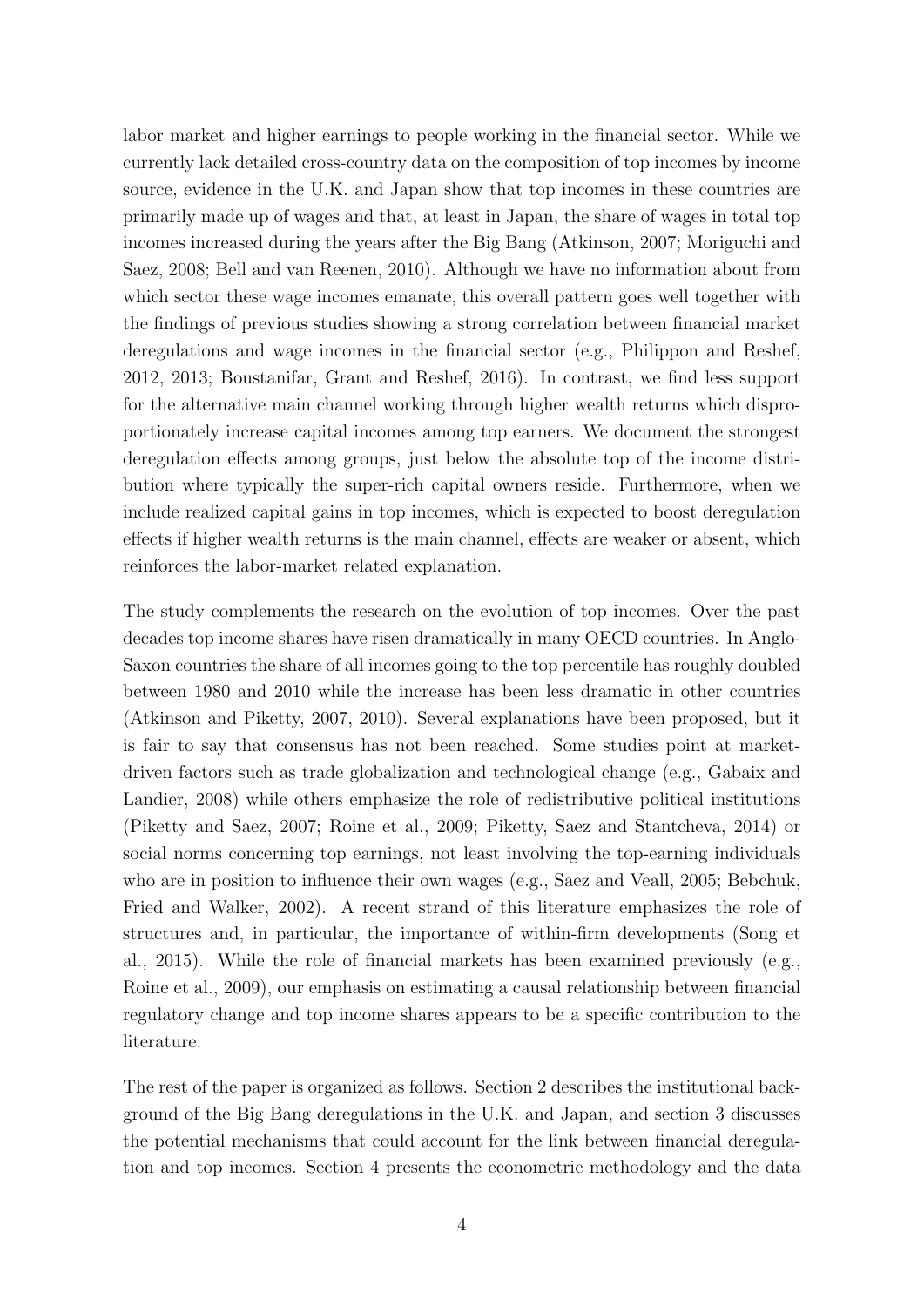used. The main results are presented in section 5 and robustness tests are presented in section 6. Finally, section 7 concludes.

## 2 Financial deregulations and the Big Bangs

Financial markets have been regulated during most of the twentieth century. After the great depression and the World Wars, most developed economies deemed it fit to control capital flows, financial services and interest rates (Rajan and Zingales, 2003). The deregulation of this industry began during the 1970s and 1980s, with gradual releases of restrictions of international capital transactions or interest rates (Williamson and Mahar, 1998).

Many previous studies of financial deregulations have looked at the deregulations in the United States as a case study.<sup>4</sup> The long time span, together with the state variation (e.g., top income earner mobility across U.S. states) makes the U.S. deregulations unsuitable for evaluating the distributional effects of financial deregulation.

Overall the big bangs distinguish themselves not only due to the level or speed of deregulations, but also because of the political ambition that these bangs would move the focus of world finance to their metropolis. The ambitions for the London and Tokyo stock exchanges clearly show that the intentions of these policies were not just to catch up with the international standard of financial markets, they were trying to stay on top.

#### 2.1 The U.K. Big Bang in 1986

The "Big Bang" in the U.K. was entirely directed towards the stock market with a clear aim to revitalize the City of London as the world's leading financial center. The reforms were implemented in October 1986, and they allowed foreign and non-specialized firms to enter the stock market and for multiple trading functions within the same company (Bellringer and Michie,  $2014$ ).<sup>5</sup> The fixed commission rates were abolished, and the whole interaction between traders was restructured. Now, a single firm could both

<sup>4</sup>The financial market deregulations in the US have been used as a good natural experiment for studying various effects of deregulations, where the most popular deregulation to study is the opening for intrastate banking, which was implemented by different states at different times (see for example Hubbard and Palia, 1995; Beck, Levine and Levkov, 2010; Philippon and Reshef, 2012). But there have been a number of deregulations following the intrastate banking, stretching over a time period from the 1970s to 2000 (Sherman, 2009; Cuñat and Guadalupe, 2009).

<sup>&</sup>lt;sup>5</sup>There were several prior deregulations of the U.K. financial sector and some have described this as a more long-term process starting around 1979 when exchange rate controls and continued with the 1981 release of "the corset" of regulations on for example interest rates (Girouard and Blöndal, 2001). However, the Big Bang of 1986 is still clearly identified as the central and most important tipping point, empowering the previous changes and resulting in a new structure of the financial market entirely (Bellringer and Michie, 2014).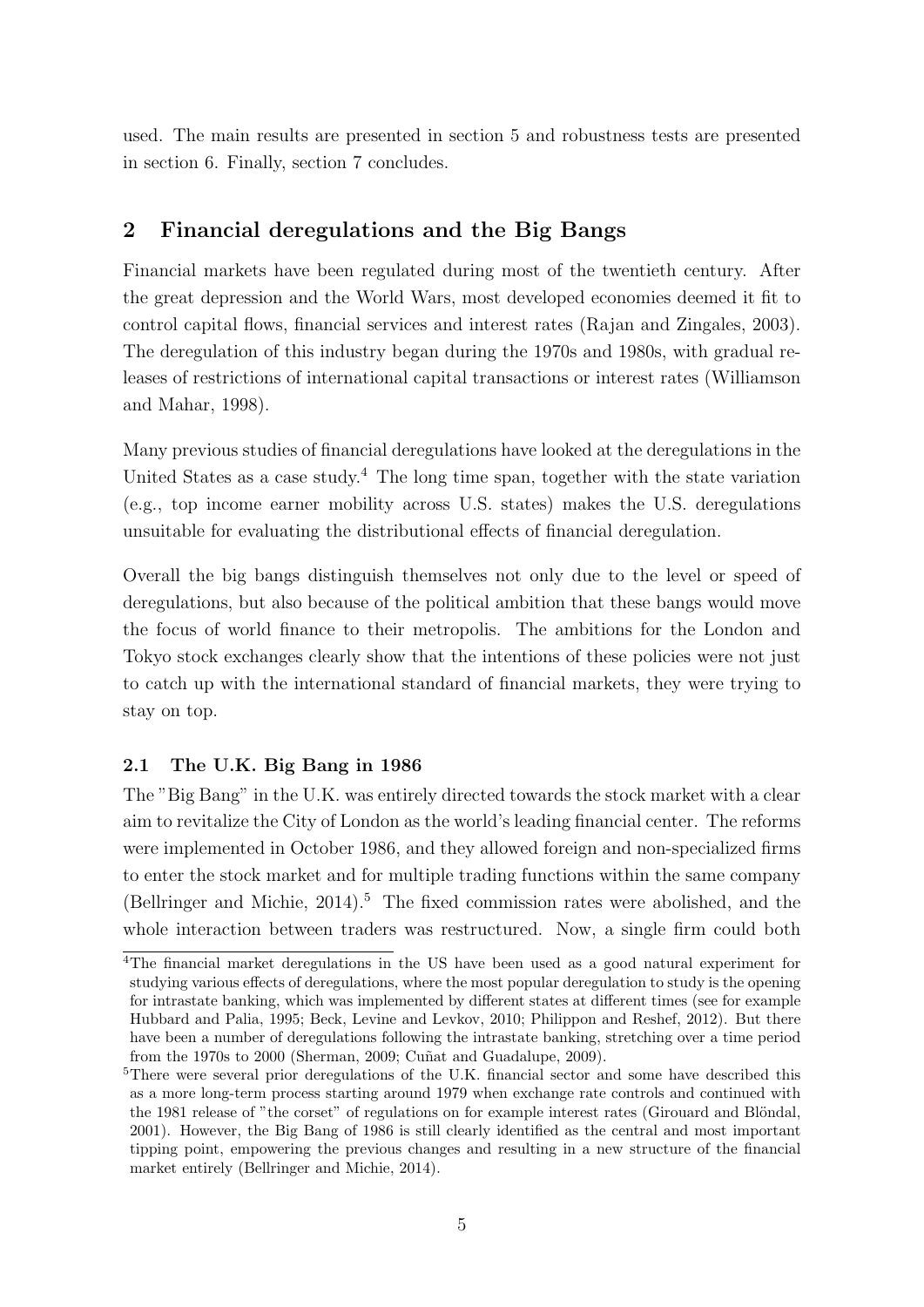represent a client and negotiate directly with the counterpart, rather than turning to a "market maker" to find a suitable deal, which increased the efficiency of the market immensely, and also decreased the costs associated with each trade (Clemons and Weber, 1990). The loosening on regulations regarding the roles of each firm increased both the competition and the potential firm size of the companies. Larger firms meant that risk could be decreased, or at least transferred to other parts of the firm (Llewellyn, 1990).

The impact of the Big Bang on stock market performance is generally conceived as large. The competitiveness of the London Stock Exchange as a whole increased, and the number of active firms increased while commissions and bid-ask spreads decreased. Daily stock market turnover nearly doubled in the first months after the reforms.<sup>6</sup> Other major financial markets, such as Stockholm, Frankfurt, Paris and Milan, experienced crowding out effects and were later forced to adjust their own regulations (Clemons and Weber, 1990).

#### 2.2 The Japanese Big Bang in 1997–1999

The Japanese Big Bang was proposed by the government in 1996 and its implementation occurred from November 1997 to April 1999 (Horiuchi, 2000; Gibson, 2000).<sup>7</sup> The explicit aim with these reforms was to stop the financial outflow from Japan, partly caused by earlier deregulations of international capital flows, to stabilize the domestic financial markets and increase the competitiveness of the Tokyo Stock Exchange relative to the stock exchanges in New York and London (Toya and Amyx, 2006, p.192).

The main areas of deregulation concerned liberalization of rules regarding foreign participation (Lopez and Spiegel, 2014), owning structures of both financial subsidiaries and sister companies operated by banks (Toya and Amyx, 2006, p.193). It also included increased possibilities for the same firm to operate in different sectors of financial markets, most notably the same firm could act both as a commercial bank and as an investment bank (Takahashi, 2014). The implementation was designed as a "soft-landing" for the already established financial intermediaries (the incumbents), allowing them time to adapt before competition-increasing regulations were enforced

<sup>6</sup>During this era, the London Stock Exchange implemented a new, computerized trading system (SEAQ), which also improved the functioning of the market. It is plausible that the effect of this new technology could be captured as a part of the treatment effect of the Big Bang in the U.K. but since most other Western stock exchanges adopted similar technologies around this time this is not likely. Still, we have tried to assess this possibility by including measures of technology adoption, e.g., computerization, when constructing synthetic control groups, but without finding any clear effects.

<sup>7</sup>The final reforms (of the insurance sector) were delayed until 2001, but they are not as extensive as the earlier reforms (Gibson, 2000)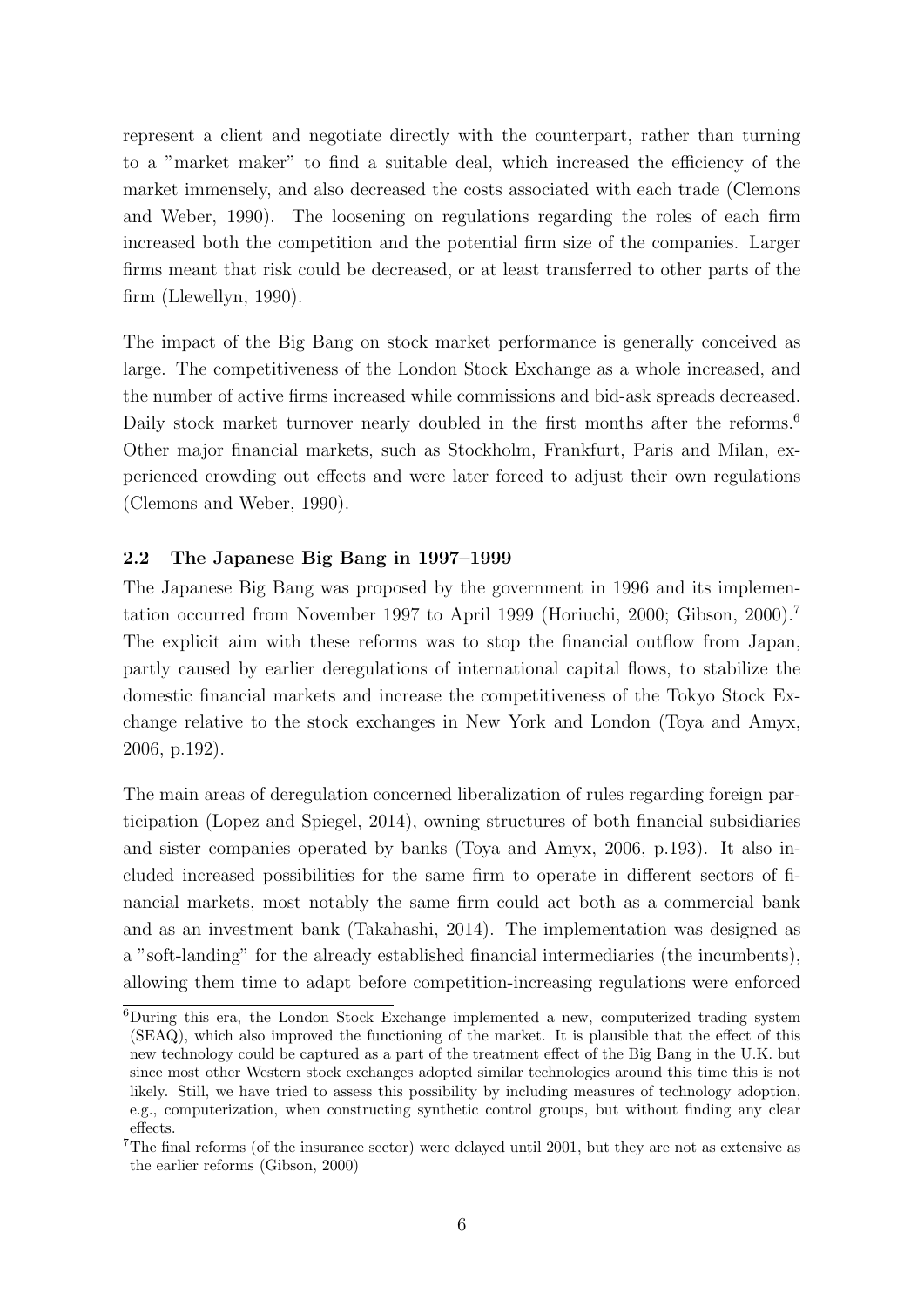(Toya and Amyx, 2006, p.195, 206). However, they were not a part of the decision making process, and the attitude of the incumbents were negative. This differed from the U.K., where the market actors favored the new policies.

During 1997 and early 1998, Japan was hit by the Asian financial crisis, and government injections of funds into the financial sector may confound the results during this period (Toya and Amyx, 2006, p.199–200). Until June 1998 several financial institutions, from insurance companies to major banks, were on the verge of bankruptcy and even more received governmental support. The support amounted to over 1.80 trillion yen (about 15 billion USD, according to the IMF exchange rate archive), and may have been effective in countering the negative impact on the financial sector.

## 3 Why would Big Bangs raise top income shares?

This section discusses potential mechanisms through which financial deregulation can influence top income shares. In the theoretical literature on the links between financial development and the income distribution, two different effects are discussed, one concerned with the extensive margin (the access to financial markets) and the other with the intensive margin (the rates of return for incumbents already involved in the financial market).<sup>8</sup> The focus in this study lies on the intensive margin, since that is what may primarily impact the top income shares.<sup>9</sup>

The starting point for the intensive margin effects is that when the financial sector is liberalized this allows a higher degree of freedom in scale and scope of financial activities making financial markets more efficient. The efficiency gains raise returns, both among the financial market actors themselves and for non-financial corporations since they can be better diversified and take on higher risks to make higher returns (Llewellyn, 1990). The transmission of these deregulation effect onto top income shares may work through several channels, but two key mechanisms analyzed here are higher returns to the wealth managed by the financial sector, boosting capital incomes in the top, and higher earnings to highly paid financial sector employees.

<sup>8</sup>Extensive margin effects mainly work in undeveloped financial systems where inequality persists through generations because only those already with access to capital through inheritance will have the possibility to invest in human capital (Galor and Zeira, 1993) or entrepreneurial activities (Banerjee and Newman, 1993). When the financial sector develops and the access to loanable funds becomes universal, individuals from poor families will benefit relatively more, and inequality will decrease (Greenwood and Jovanovic, 1990).

 $9^9$ One possible source of extensive margin effects with relevance for this study is interjurisdictional mobility of high-income earners, leaving non-regulated financial centers for the U.K. or Japan after their respective Big Bangs. We are not aware of detailed sector-based evidence on worker flows across countries and therefor e abstract from this aspect at this stage.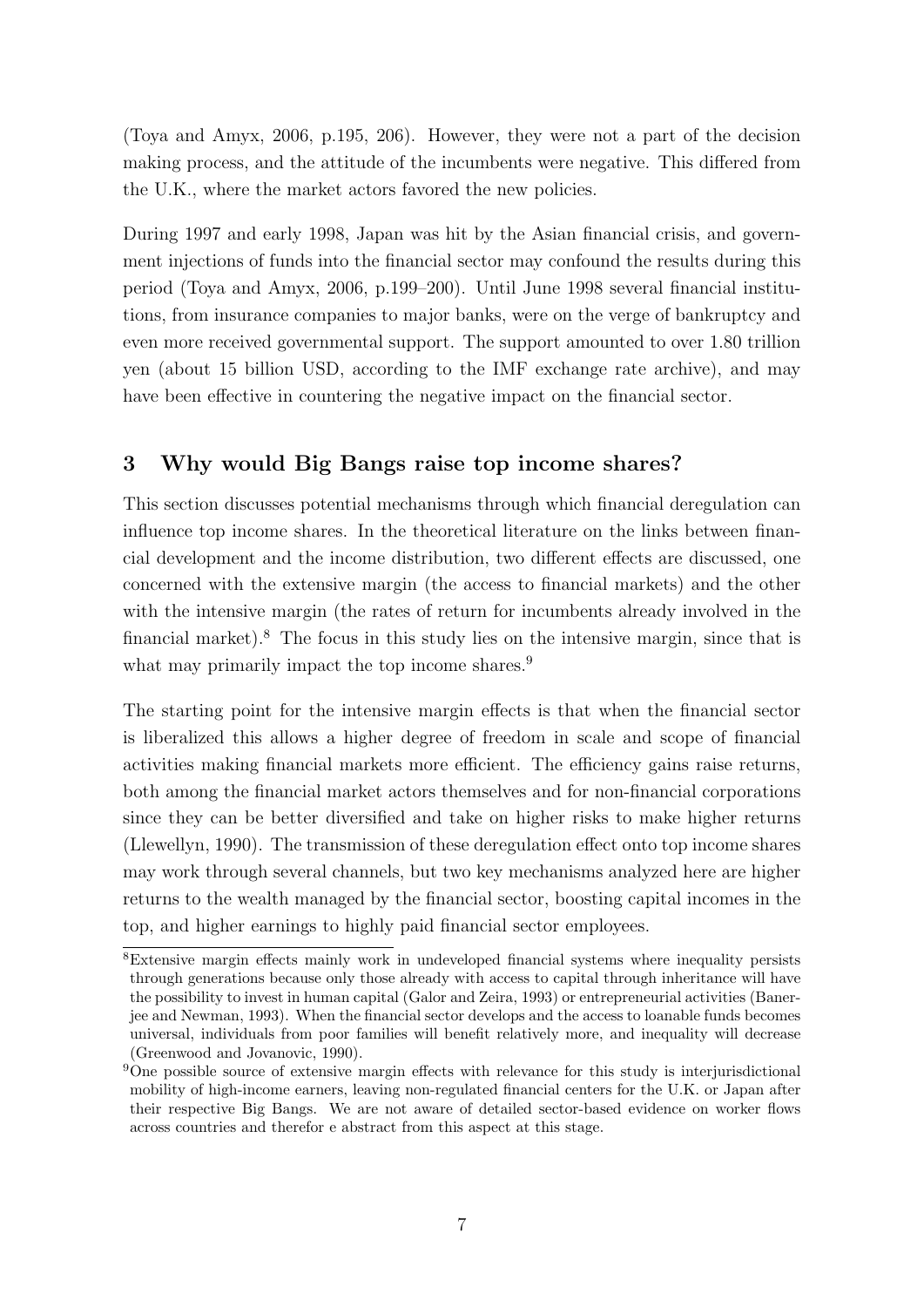#### 3.1 Higher returns to wealth

If financial deregulation makes financial services more efficient, then expected payoffs on capital and wealth managed by financial intermediaries will increase. This development will primarily benefit insiders when entry costs to financial markets are high (Greenwood and Jovanovic, 1990). Since the share of capital income in total income is typically higher among top income earners than in the rest of the population, and this also holds for the U.K. (Atkinson, 2007) and Japan (Morichugi and Saez, 2010), the higher wealth returns resulting from financial deregulation will benefit top income earners disproportionately and raise their relative share of all incomes in society.

Empirically, the evidence on a link between financial deregulation and wealth returns is mixed. Several studies have examined deregulation effects on overall market efficiency. Jayaratne and Strahan (1996) point at positive effects on real per capita income growth links in U.S. states that abolished bank branching restrictions deregulation in the 1970s and 1980s. Gerardi, Rosen and Willen (2010) found that the deregulation and securitization of U.S. credit markets during the early 1980s increased the efficiency of the market as measured by the degree of mismatch between credit supply and individual household spending on housing. Similarly, Clemons and Weber (1990) show that the U.K. Big Bang was followed by reduced transaction costs (lower trading fees and bid-ask spreads) and higher returns to investors. On the other hand, the recent study by Philippon (2015) of the long-run evolution of the efficiency of the U.S. financial system provide evidence on large increases in unit costs in banking services precisely during the period of wide-ranging bank deregulations in the 1970s a and 1980s.

#### 3.2 Higher earnings in the financial sector

Another channel through which financial deregulation could drive top income shares is higher earnings of financial market employees. A number of studies indicate that financial sector employees are overrepresented in the top of the income distribution. For example, Kaplan and Rauh (2010) identify Wall Street top employees and partners of firms in the private equity, hedge fund and venture capital businesses and find that they constitute a substantial share of the top 0.1 percent of income earners in the US in 2004. Bell and van Reenen (2010) found similar evidence for the U.K., showing that 40 percent of those in the top percentile are working in the financial sector.

A link between deregulation and finance sector wages is suggested by several studies. Philippon and Reshef (2012) attribute most of the observed relative wage increases in the U.S. since the 1970s to financial deregulations. The share of top decile income earners that were employed in financial industries increased from about one hundredth in 1980 to about one tenth in 2009. This trend reflects the combined outcome of higher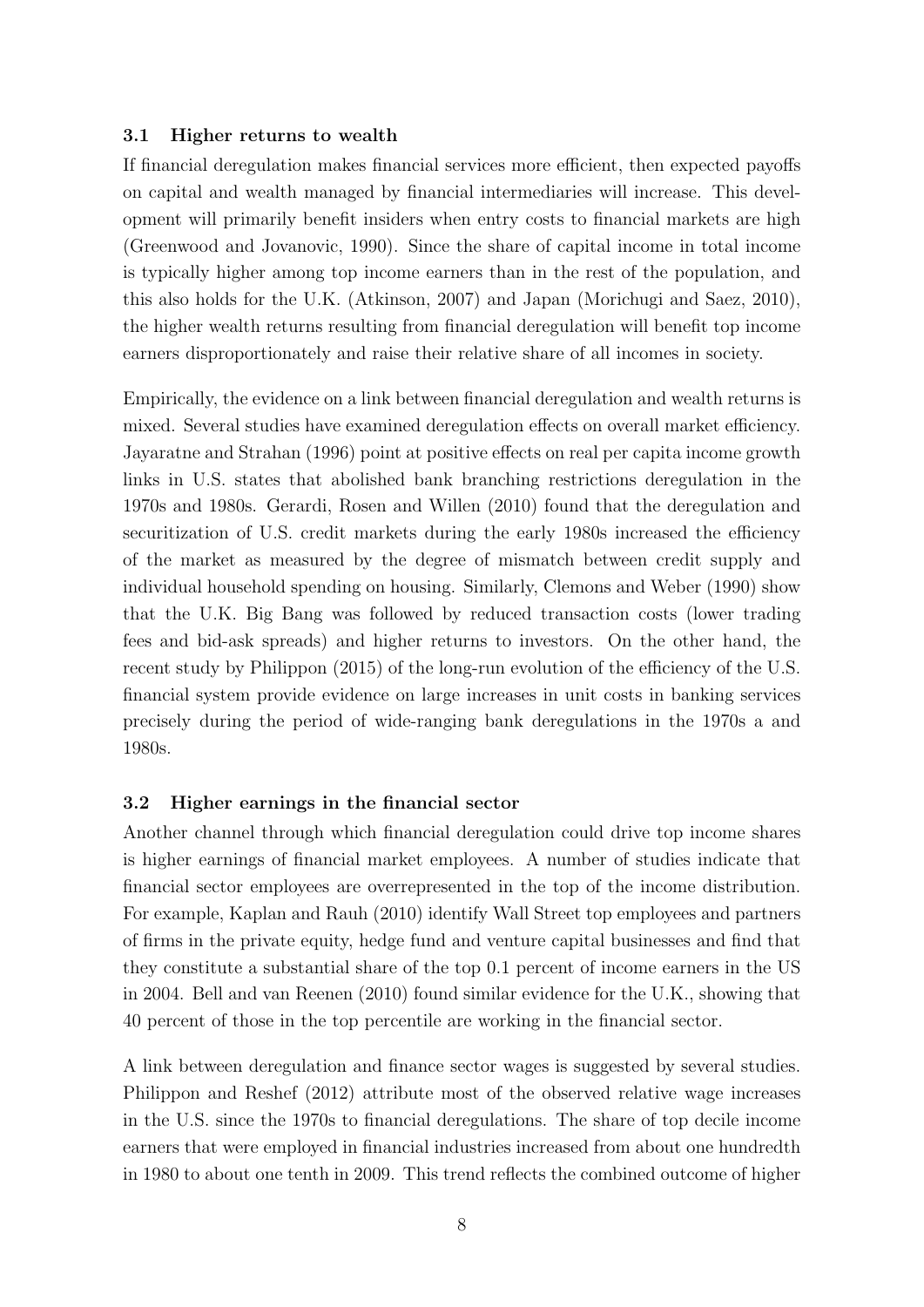relative wages and an increase of the number of highly remunerated finance people. Philippon and Reshef (2013) find similar patterns in other countries and historical eras and Boustanifar et al. (2016) find, using cross-country regressions, that financial deregulation is the most important driver for relative wage and skill intensity of finance industry workers.

Looking more closely at potential channels accounting for these observed trends, several explanations have been proposed. Some studies point at firm size effects, emphasizing that as restrictions on financial firms to expand their business to other financial sectors are lifted, which happened in both the U.K. and Japan after their Big Bangs (Gibson, 2000; Clemons and Weber, 1990), the size of firms and industry concentration may increase and boost the remuneration to employees and managers in the financial industry (e.g., Gabaix and Landier, 2008; Hubbard and Palia, 1995).

Financial deregulation could also affect the structure of compensation to managers. Crawford, Etzell and Miles (1995), Becher et al. (2005) and Cuñat and Guadalupe (2009) find that the U.S. banking deregulations during the 1970s and 1980s made bank executive compensation more pay-performance sensitive, including more stock options and other performance-related remunerations. Coupled with the documented rise in stock market returns during the 1980s throughout the Western world, which was the result of a number of contemporaneous developments related to regulation, technology and globalization, the incentive-pay schemes were more profitable than before the deregulation periods. Some scholars, e.g., Bebchuk et al. (2002), have raised concerns about these stock option contracts being designed not according to optimal contracting theory (which would provide the best incentives for the executive) but rather as a concealed means of rent extraction for the executive manager.

#### 4 Estimation methodology and data

#### 4.1 Synthetic control method

A general challenge for cross-country comparisons, which in particular holds for studies trying to link financial deregulation with inequality outcomes is to convincingly show what the counterfactual would look like. A potential solution to this challenge is the recently proposed synthetic control method (Abadie et al., 2010). The idea is to construct a synthetic country (which is actually a weighted average of all untreated countries) that has identical pre-treatment characteristics in terms of outcome and control variables to the treated country. The estimation of the treatment effect is to compare the post-treatment outcome in the treated country to that of the synthetic control group (i.e., the counterfactual).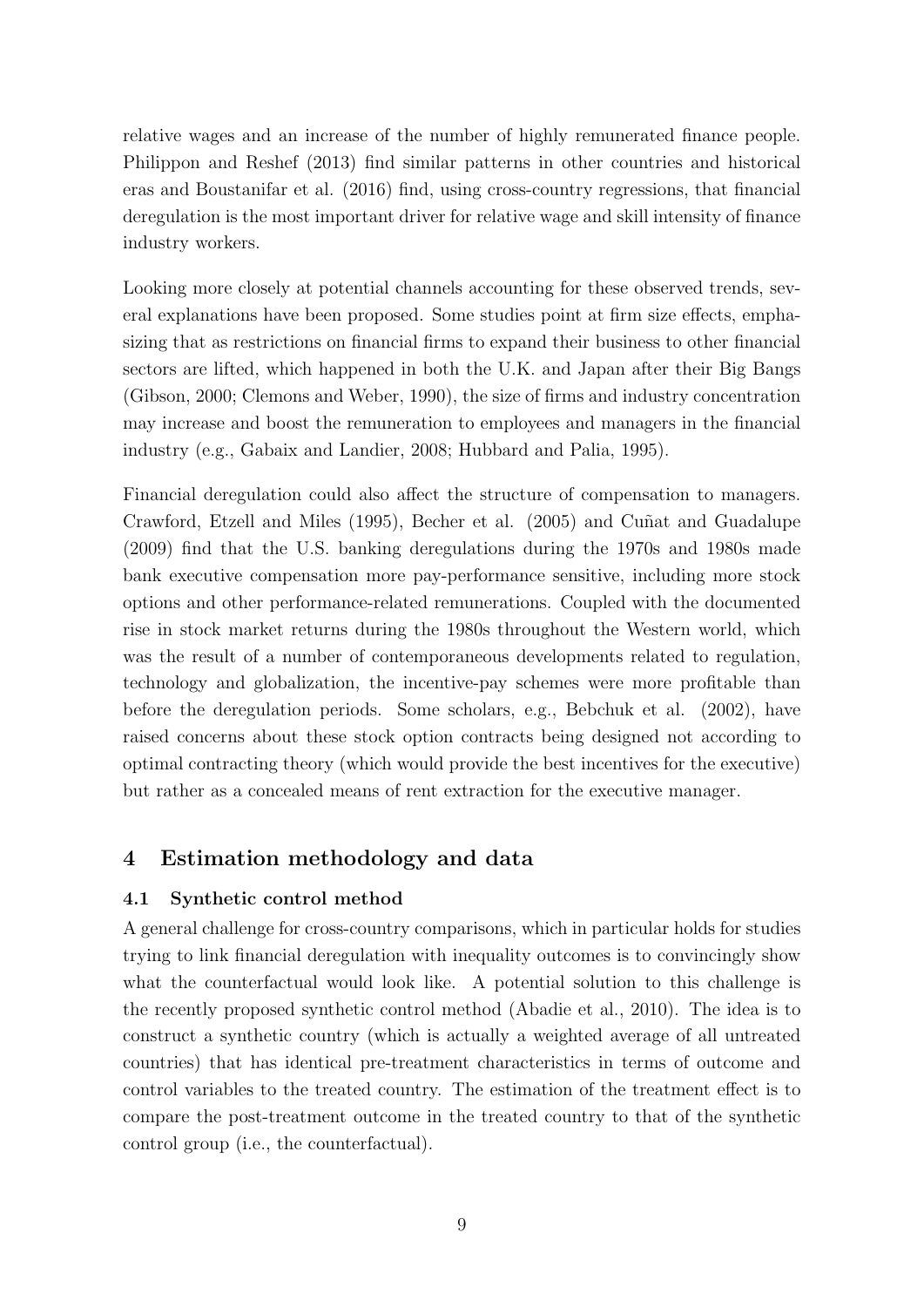There are several advantages with using the synthetic control method (we discuss the problems further down in this section). The method is more efficient than a regression when only one country is treated, and when the pre-treatment characteristics of that country is not similar to the average in the group. Using a mathematical algorithm to construct control group is a hand-tying strategy to prevent that the control group is not ambiguously chosen by the authors. The method also shows exactly which control countries are being used in the analysis, which can be hard to determine from a regression analysis. Moreover, a combination of control countries also reduces the risk of a single confounding event affecting the results compared a standard difference in difference approach.

We use a total of J countries to estimate the effect of deregulation, where the first country in the set is the treated county, and countries 2 to J are the donor pool from which the synthetic control group will be created. The donor pool consists of all untreated OECD countries in our dataset.

Let  $Y_{jt}^s$  be the share of income received by the top s percentile for country j for each period from the start,  $t = 1$ , to  $t = T$ . For the treated country  $(j = 1)$ , the financial deregulation begins at time  $T_0$ ,  $1 \leq T_0 \leq T$ . For  $t \geq T_0$ , the top income shares observed for  $Y_{1t}^s$  are affected by the financial deregulation. The treatment effect of the deregulation,  $\alpha_{1t}$ , is the difference between the treated and the untreated (potential) outcome, i.e.,  $\alpha_{1t} = Y_{1t}^s - Y_{1t}^{Ns}$ , where  $Y_{1t}^{Ns}$  indicates the potential outcome for the treated variable (it is not possible to measure  $Y_{1t}^{Ns}$  directly).

In order to evaluate this treatment effect, an estimate of the counterfactual outcome is necessary. Suppose the potential outcome can be modelled as:

$$
Y_{1t}^{Ns} = \delta_t + \theta_t Z_1 + \lambda_t \mu_1 + \epsilon_{1t}, \tag{1}
$$

where  $\delta_t$  is a time-fixed effect,  $\mathbf{Z}_j$  is a vector of control variables that are important to the evolution of top income shares,  $\mu_j$  is a vector of unobserved factors affecting the top income shares (but does not cause the financial deregulation in question), and the  $\epsilon_{it}$  is an idiosyncratic shock. If this holds, the potential outcome is affected by a number of variables, both observed and unobserved. It is possible to estimate the counterfactual if the same variables (both known and unknown) have the same effect on the outcome variables in other countries, and in other times. This means that a weighted average of the untreated countries can be used for equation (2) to hold:

$$
\sum_{j=2}^{J} w_j Y_{jt}^{Ns} = \delta_t + \theta_t \sum_{j=2}^{J} w_j \mathbf{Z}_j + \lambda_t \sum_{j=2}^{J} w_j \boldsymbol{\mu}_j + \epsilon_{it}
$$
(2)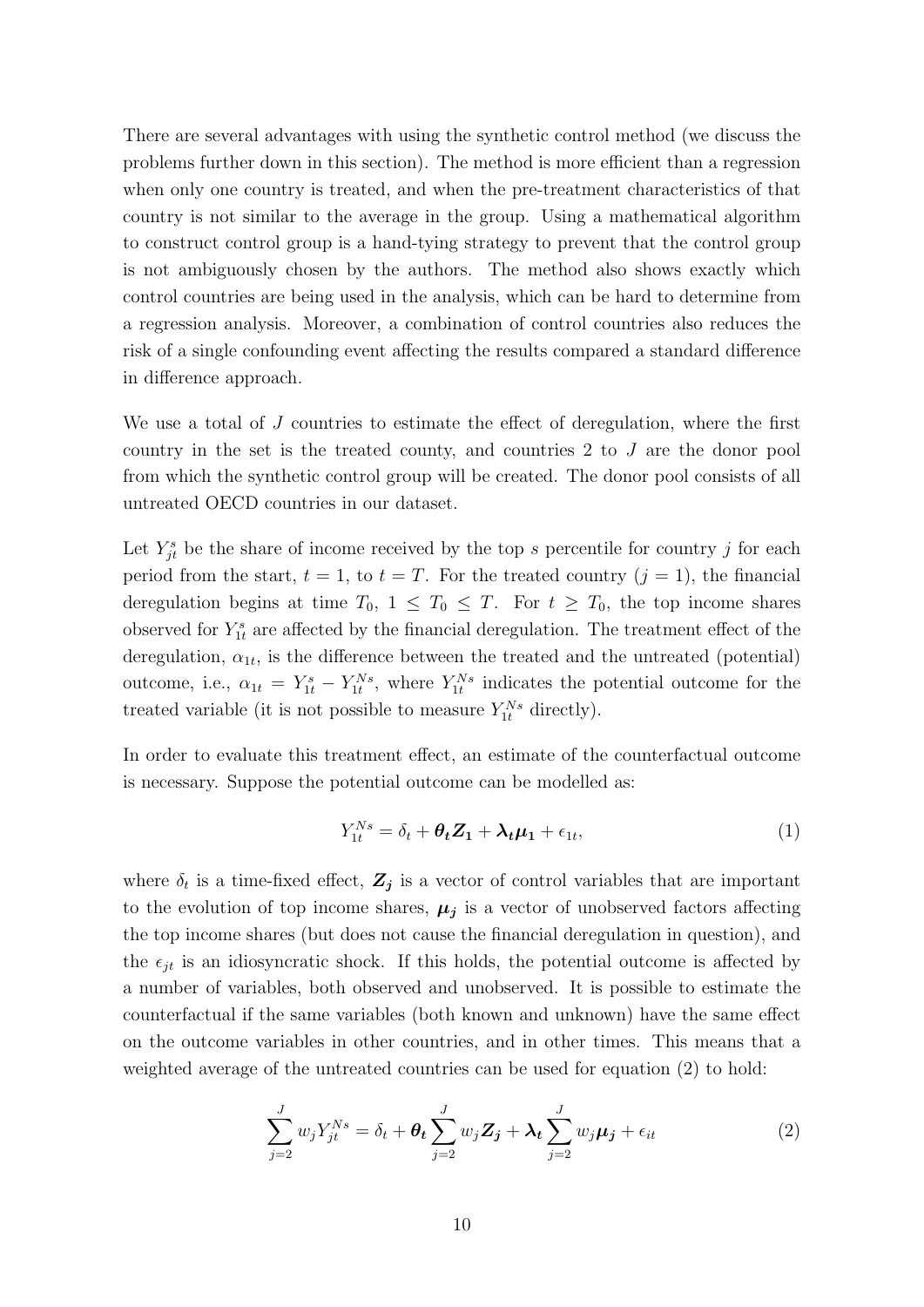for some vector of weights  $(w_2, \ldots, w_J) = \mathbf{W}$ , where each  $w_j$  can vary between 0 and 1, and the sum of all country weights is one. If so, Abadie et al. (2010) show that if a vector  $W^*$  can be chosen so that all weighted sums of control variables and the pre-treatment top income shares match the treated country:

$$
\sum_{j=2}^{J} w_j^* \mathbf{Z}_j = \mathbf{Z}_1 \qquad \text{and} \qquad (3)
$$

$$
\sum_{j=2}^{J} w_j^* Y_{j1}^s = Y_{11}^s, \sum_{j=2}^{J} w_j^* Y_{j2}^s = Y_{12}^s, \qquad \dots, \qquad \sum_{j=2}^{J} w_j^* Y_{jT_0}^s = Y_{1T_0}^s \qquad (4)
$$

then (2) holds, even though  $\mu_j$  is unobserved, the weighted average of the donor pool can be used as an unbiased estimator of the potential outcome, and  $Y_{1t}^s - \sum_{j=2}^J w_j^* Y_{jt}^s =$  $\hat{\alpha}_{1t}$  represent an estimator of the true treatment effect.

According to the appendix in Abadie et al. (2010), the sums in (3) and (4) only need to hold approximately for the weighted average to be a good estimator. To solve the conditions in (3) and (4), a nested penalty function is set up to optimise the fit to each control variable and pre-treatment year when choosing  $W^*$ . In practice, only a selected years of  $Y_{jt}^s$  are used, as not to overfeed the optimization function. The nested penalty function includes weights for the relative importance of each control variable in the penalty function.<sup>10</sup>

A synthetic control group (SCG) is then calculated using the country weights, and this is used as a counterfactual in the economic analysis. However, the approximation must be close enough to the treated country's history of control parameters and previous top income shares. There is no clear cut-off suggested for how much divergence can be allowed in the estimations, and this match is one issue to address in the discussion of the results.

There are some well-known problems with the synthetic control method that we try to address in the robustness section below. First, making inference differs from standard significance testing since the data available is used to construct the counterfactual instead of standard errors for confidence intervals. Abadie et al. (2010) propose using repeated placebo tests as basis for an inference-like testing procedure. By repeatedly creating synthetic controls for all countries in the sample, and estimating the gap in top income shares after the start of a fictional deregulation for all of them, it is possible

 $10$ If one control variable only has a very limited impact on top income shares, while another, has a large impact, weights for all controls are specified in  $V$  as to make sure that the synthetic control group is very well matched in terms of tax rates, but perhaps less so in growth. The nested optimization problem first optimize the control weights matrix  $V$ , then the combination of countries that best match these controls,  $\hat{W}^*$ , is chosen (Abadie et al., 2011).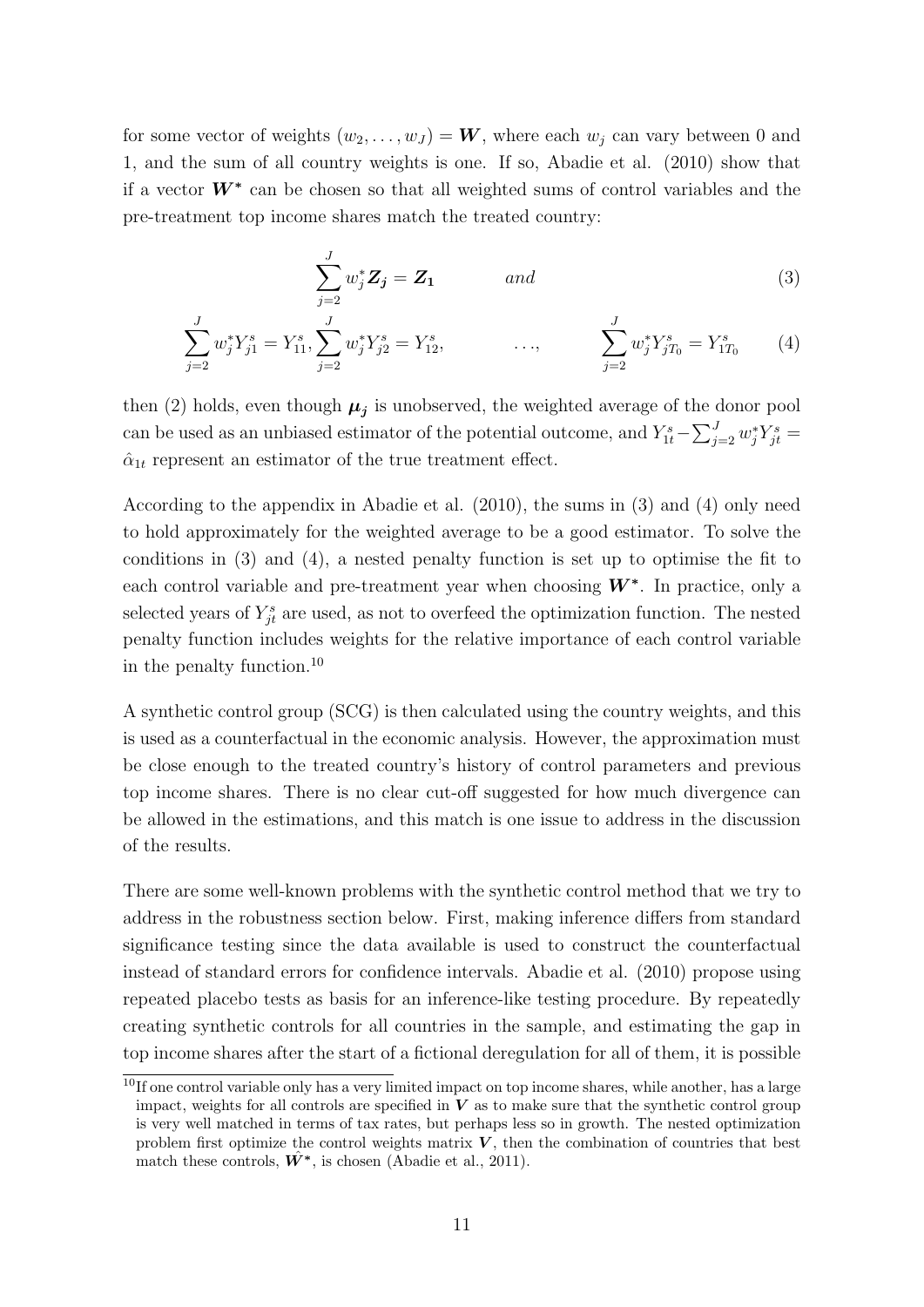to determine how likely it is (within this sample) to receive by chance a deviation as large as the deviation of the treated country. From that one can conclude how likely it is that the parallel trend assumption holds for this population.

Second, the selection of control variables to construct synthetic controls must be checked. We do this by changing the composition of  $Z$  to ensure the treatment effect is stable. This procedure is not suggested by Abadie et al. (2010, 2011), but we propose it as a way to offer a more transparent view of how the results may vary along with minor changes in the specification of  $Z$ . By using different combinations of control variables and time periods in the optimization function, different synthetic controls will be calibrated. If all of these are similar to the baseline control trend, the results are believed to be more robust.

Third, a common critique of the synthetic control method is that its exclusive datadriven focus on pre-treatment trends effectively implies an assumption about parallel post-treatment trends in the control variables of treated and synthetic control countries. Violating this assumption could severely bias the results in unforeseeable ways. We recognize this issue and closely examine the post-treatment trends of all control variables in treated and control group countries.

#### 4.2 Data

#### 4.2.1 Top incomes

Data on top income shares come from the World Wealth and Income Database (WID). These series are shares of total gross income before taxes and most transfers going to different groups in the top of the income distribution, from the top decile to the top 0.1 percentile. A major advantage with the top income share data is that they stem from very similar source, tax statistics, and have been computed using the exact same methodology, which make them highly comparable over time and also across countries.<sup>11</sup>

The country donor pool is restricted to OECD countries and among those there are top income data available in the WID for 18 countries. The synthetic control method depends on a full matrix of pre-treatment observations to calculate the optimal control group and missing data for single years can disturb the calculation. Some countries are therefore excluded, typically where data are lacking for several subsequent years, but for some countries linear interpolations have been used, to make them fit the criteria for the donor pool.<sup>12</sup> We restrict the pre-treatment period to begin in 1971 for the

<sup>11</sup>See Atkinson and Piketty (2007, 2007), Atkinson, Piketty and Saez (2011) and Roine and Waldenström (2015) for further descriptions and discussions about the merits and problems with the top income data.

<sup>&</sup>lt;sup>12</sup>We do this for countries with only one stray year missing, such as Denmark (in 1973), or for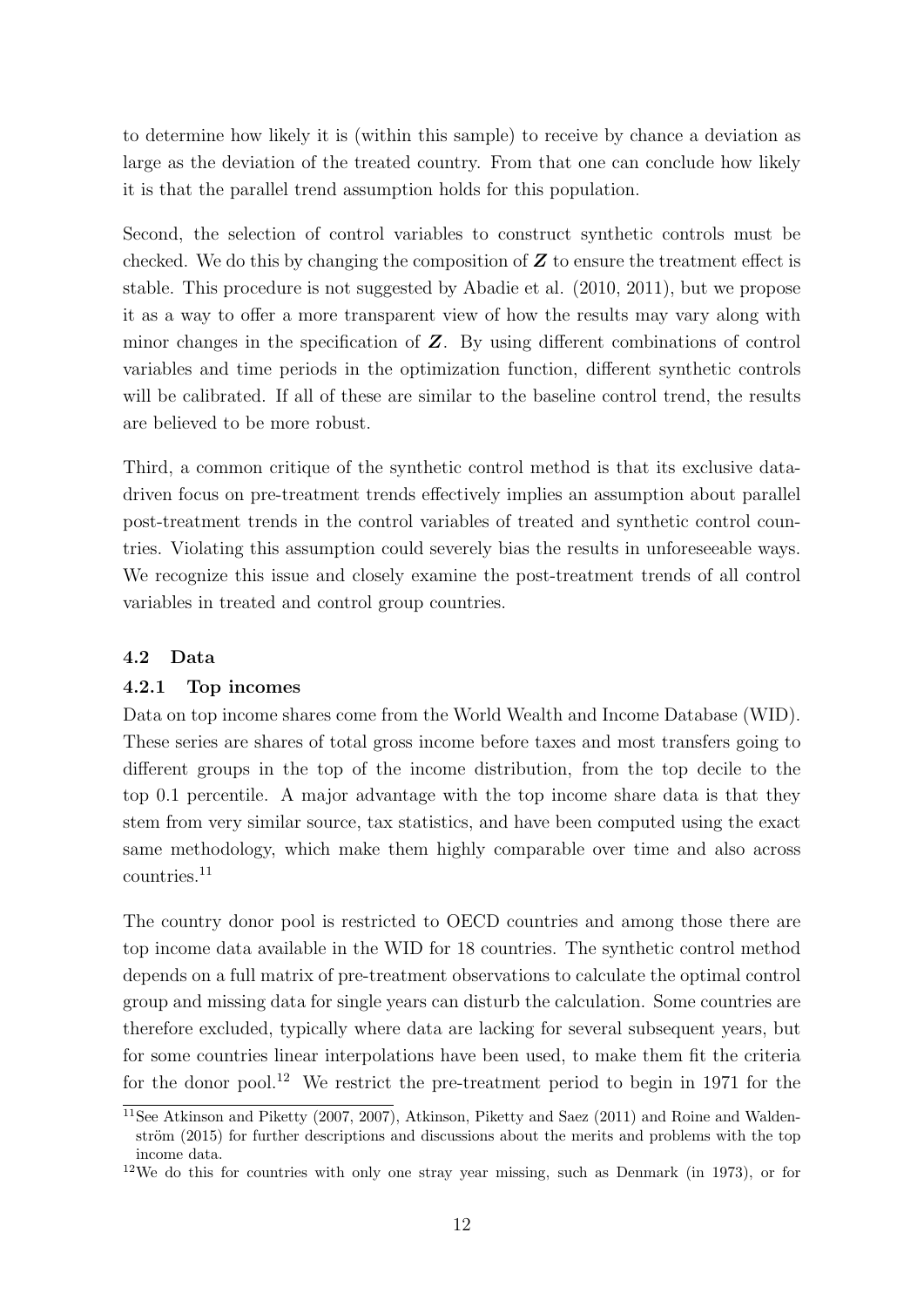U.K. and 1981 for Japan in order to be able to include as many countries as possible in the donor pool. This gives 15–17 years of pre-treatment to optimize the synthetic control group. Modifications to each country's data series, if any, are described in the appendix table A1.

Information about income sources, e.g., labor and capital, are scarce in WID and we are unable to make any systematic analysis of the importance of earnings or capital incomes for the impact of financial deregulation. Nevertheless, there is some evidence on their importance in the income top in the U.K. and Japan. Atkinson (2007) estimates that the top percentile income shares stems since the 1970s for the most part, perhaps two thirds, from labor earnings and the rest investment income and other sources. Data for Japan are somewhat richer and Moriguchi and Saez (2008) report that also in Japan earnings comprise most of top percentile incomes. Figure 1 shows these patterns for the U.K. and Japan over the analyzed periods.

[Figure 1 about here]

#### 4.2.2 Control variables

In order to create a good synthetic control group, a proper selection of control variables is key. We select variables which represent the most important determinants of top incomes according to the literature on inequality and financial development. In addition, we include controls that affect the likelihood of a large-scale financial deregulation, since this event is not necessarily fully exogenous without including them.<sup>13</sup>

Four main categories of control variables are considered. First, tax rates and government spending are included as they are deemed important for both pre- and post-tax income inequality (Roine et al., 2009; Piketty et al., 2014). In the baseline model, we use statutory top marginal income tax rates from Piketty et al. (2014). Second, the literature on the links between income distribution and growth (see, e.g., Galor and Zeira, 1993) suggests that both the level of GDP per capita and growth rates are important to determine income distributions at a broader level, and they will be controlled for using World Bank data. Third, labor market and political institutions can affect income inequality (Korpi and Palme, 1998; Atkinson, 2007), and they may also affect the timing of financial deregulations (Pagano and Volpin, 2005). While it is difficult to capture all aspects of the relevant institutional setting, our baseline specification controls for legal origin (La Porta et al., 1997), the level of employment

countries with bi-annual data, such as Switzerland.

<sup>&</sup>lt;sup>13</sup>The robustness section includes additional control variables, including measures of trade openness and variants of the controls used in the baseline specification.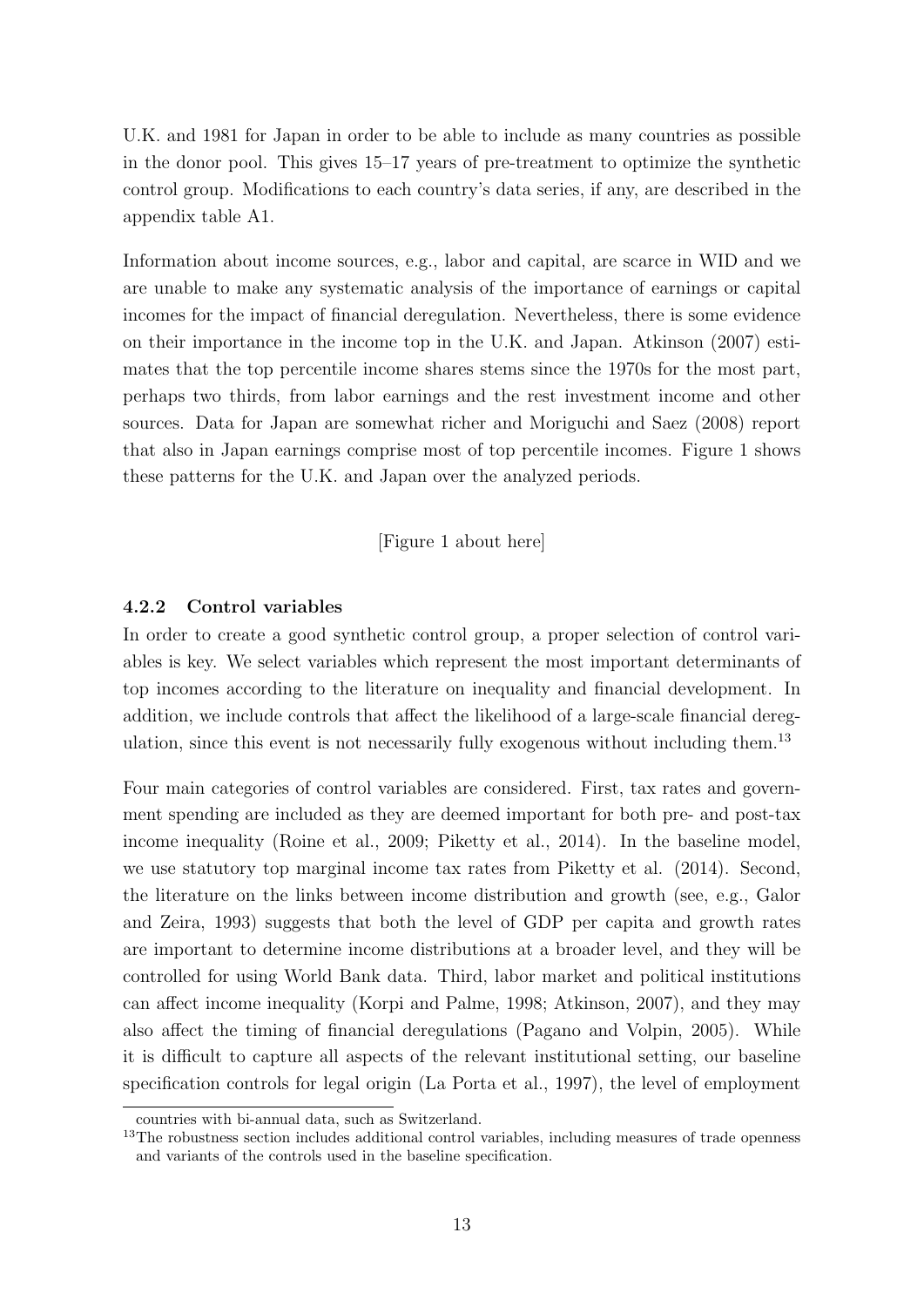protection (Nickell, 2006) and the political orientation of the executive in the pretreatment period available in the Database of Political Institutions (Keefer, 2012 and complemented by us for pre-1975 years).

A fourth category of controls addresses the endogeneity of financial deregulation. The possibility that the Big Bangs were themselves caused by the variables driving inequality change (or even by the inequality change) is to some extent handled by the synthetic control group methodology. By accounting for parameters that may have affected the likelihood of a financial deregulation as well as changes in the income distribution when selecting control group, the counterfactual should ideally possess the same probability of an unexpected increase in the relevant top income share as well as having a Big Bang. One such factor is potentially the previous state of the financial sector; if the financial sector is heavily regulated, or works poorly, politicians may want to improve it drastically by "giving it a 'big bang'". Finding a good measurement on the performance of financial markets is difficult, especially for the U.K. as many datasets do not reach far enough back in time. The Financial Development and Structure Dataset by Beck, Demirgüç-Kunt and Levin (2010) does not include any data on the size or efficiency of the British financial sector until after 1989 but we can use it in the analysis of the Japanese Big Bang. The London Stock exchange is not available before 1997, so in order to capture the relevant trends in the U.K. we instead use de jure indexes of financial market regulation in order to ensure that the preconditions are the same in treated and control countries. One of the most comprehensive measures is the Quinn (1997) index, which takes the qualitative aspects of specific regulations into account and (Vlachos and Waldenström, 2005). This index will be used in the baseline specification for the test of both the U.K. and the Japanese Big Bang.<sup>14</sup>

Note that the Big Bangs were not introducing basic freedoms of transaction, which were already in place. They instead meant additional lowering of entry barriers and firm size regulations, which gave an extra boost to the country in terms of financial market international competitiveness. The other OECD countries are experiencing deregulations during the time period, which means the counterfactual will not consist of countries with a static financial sector, but rather the "big bang" will be compared to a "normal" financial market evolution during the time period.

[Table 1 about here]

<sup>14</sup>Other datasets and measures of financial deregulation are used in robustness tests presented in the robustness section below, and they are extensively discussed in appendix section A.4.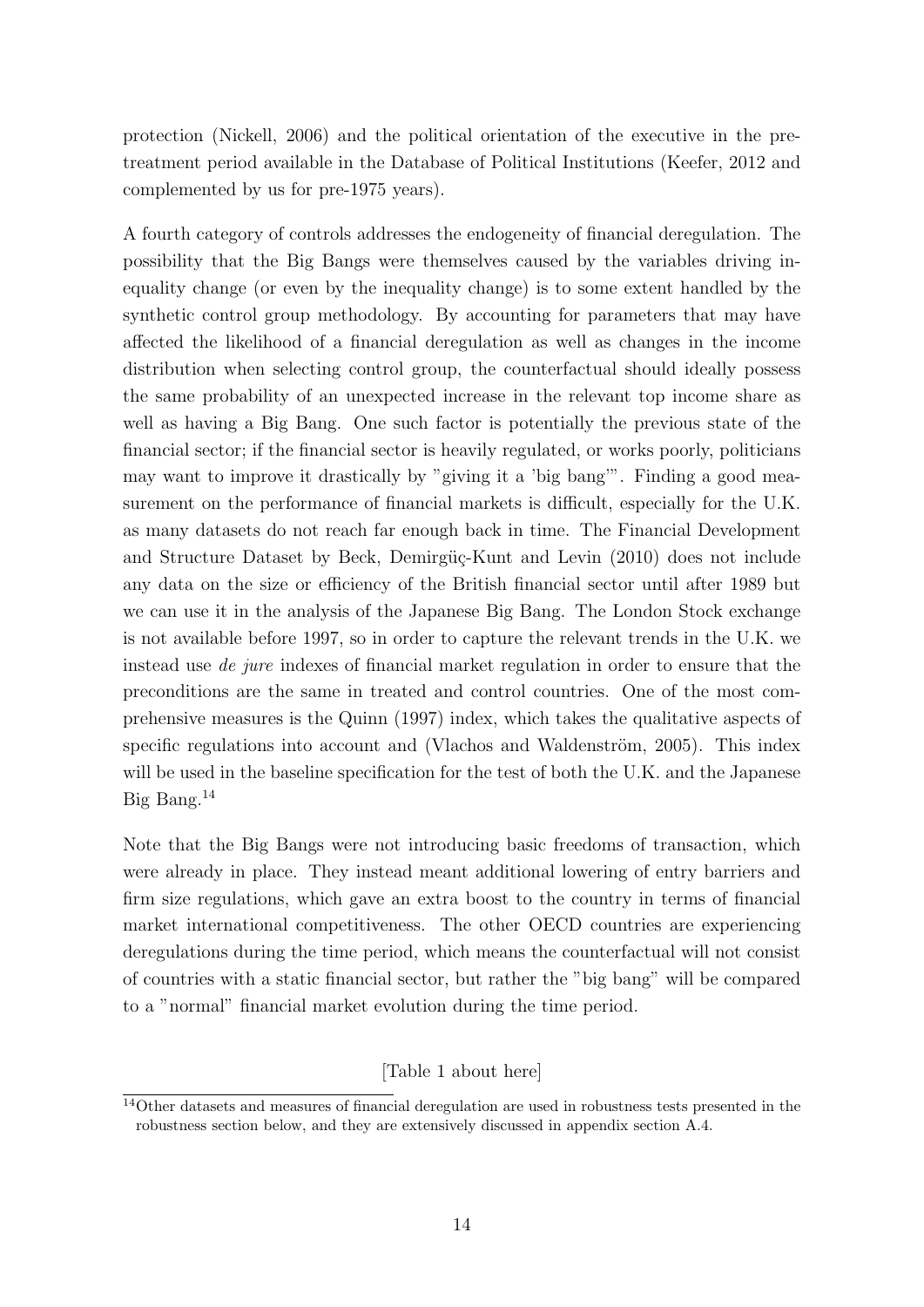#### 5 Results

In this section we present the main results of our analysis, beginning with a description of the composition of the synthetic control groups, continuing with the baseline results for the top income shares and for intermediate groups within the top and finally we examine the characteristics of the synthetic control groups.

#### 5.1 Baseline results

Each synthetic control group is obtained using a convex combination of countries, is optimized over previous trends of top income shares and the control variables. New calibrations are made for each top income share why the control groups may differ across them.<sup>15</sup>

Tables 2 and 3 present the combinations used in the baseline estimations. In the U.K. case, the most frequent used countries in the synthetic controls are Australia, Canada and Ireland, which may not be surprising given their shared institutional preconditions in terms of language and legal origin (recall that the U.S. was left out of the donor pool in the U.K. estimation). Note that Japan is also in the U.K. control group in the top 5 percent case, and in order to avoid contaminating the controls with Big Bang-related outcomes we restrict the selection to the pre-1997 period. In the Japanese case, the most common synthetic control countries are Spain, Switzerland and the U.S. The fact that the donor pool lack Asian countries may be a problem, but since the modern Japanese legal system actually has a lot of its roots in German law (La Porta et al. 1997), and the early Japanese postwar reforms were led by the U.S. (Williams, 1988) it is reasonable to believe these countries are a good match.

#### [Table 2 and 3 about here]

We now turn to the main results of the study, namely the effect of financial deregulation on top income shares. Figure 2 depicts top income shares in the U.K. (solid line) and the synthetic control groups (dashed line) fifteen years before and after the 1986 Big Bang in the U.K. The tests suggest that income shares going to U.K. top income fractiles increased relative to the synthetic control group top shares as a consequence of the Big Bang. The size of this "gap" between the true U.K. outcome and the synthetic trend is expressed in percentage deviation terms in Figure 3, showing that top income shares increased by between 20 and 30 percent. The impact was not instantaneous

<sup>&</sup>lt;sup>15</sup>As an alternative approach, we also constructed a single synthetic country to plot the counterfactual trend for all top income shares, see appendix section B.3. A unified synthetic control across top income fractiles is theoretically more justifiable only as long as the same unobservables are expected to affect the different top income shares similarly. However, the results indicate considerably worse matches in pre-treatment trends, but even so the Big Bang effects are still notable.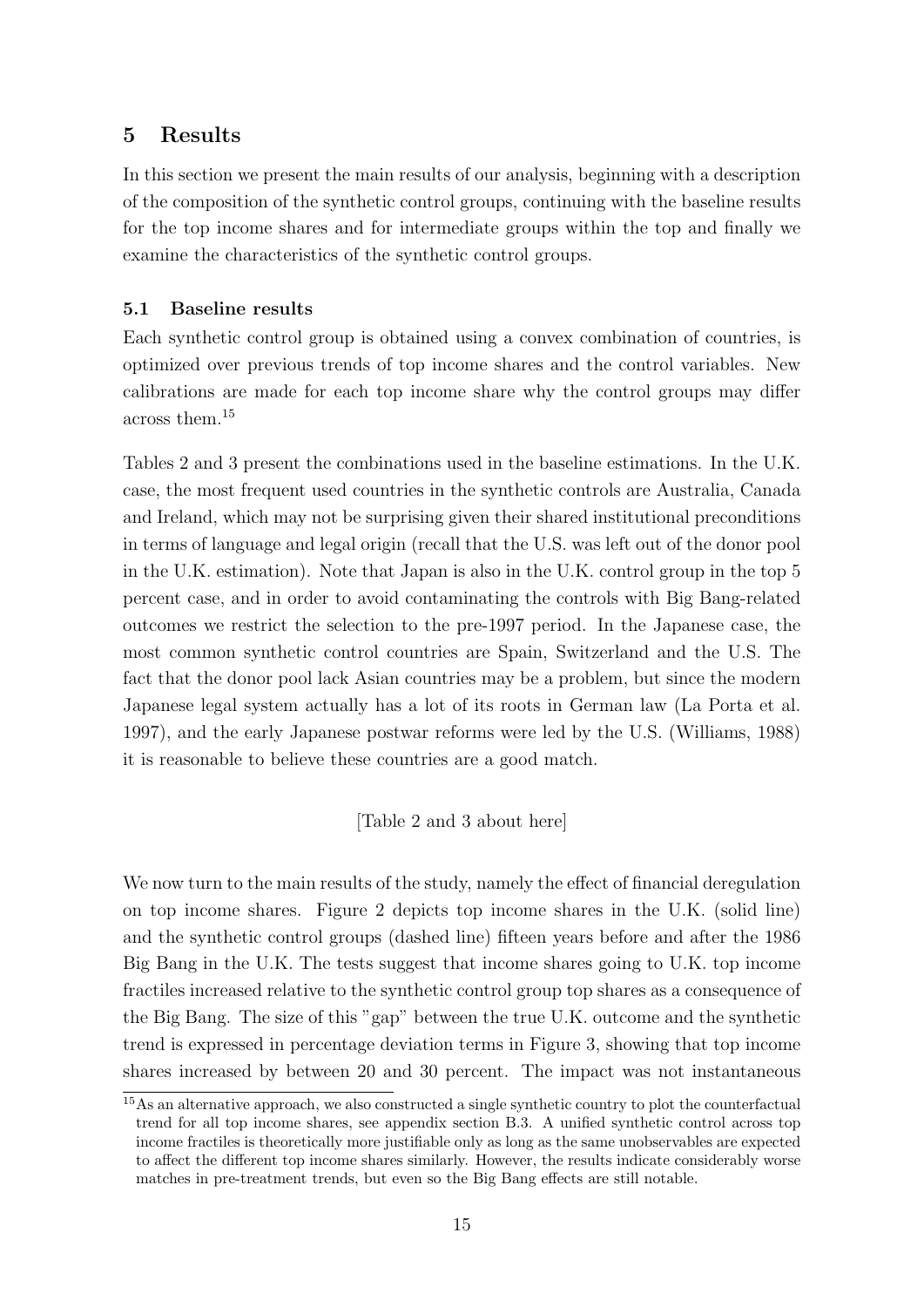but materialized over the first four years after the reform, reaching a new level around 1990.<sup>16</sup> There is a notable one-year spike in the synthetic control top 1 and top 0.1 percentile income shares in 1988 which almost nullifies the Big Bang-effect in the first years but not after a five-ten year period. This is caused by a single outlier observation in the Australian data. The implications and robustness of this spike will be discussed below.

[Figures 2 and 3 about here]

The main results for the Japanese Big Bang in 1997–1999 are shown in Figures 4 and 5. The Japanese synthetic controls fit the pre-treatment trends very well, and after the deregulation the true trend and the SCG start deviating quite notably in all the top fractiles. The size of the deregulation effect in Japan is indicated in Figure 5, showing that the Japanese top income shares were by the mid-2000s over 10 percent higher than they would have been in the absence of a Big Bang. This increase is equivalent to a 4 percentage point increase in the share of earnings allocated to the top 10 percent of the population, increasing their share from a synthetic value of about 37 percent to 41 percent a few years after the reform.

[Figure 4 and 5 about here]

Inspecting the match of pre-treatment trends between treated and synthetic controls is a first check of the goodness-of-fit of these results (we present other checks in the robustness section below). In the case of Japan, the Japanese synthetic control groups appear to fit the pre-treatment trends quite well, which is reassuring.

In the case of the U.K., the effect of the Big Bang appears to materialize two-three years before the actual reform, especially when looking at the top 10 and 5 percentile groups. Such pattern either suggests some form of anticipation effects, e.g., with financial firms starting to raise wages or hire new key staff to stand prepared, or perhaps more likely that the control groups are not able to fully account for the relevant pre-treatment variation, which could be due to a range of factors. For example, we know that several minor financial deregulations occurred in the U.K. and in most other Western countries during the early 1980s (Girouard and Blöndal, 2001), and to the extent that these are not fully captured by the Quinn index of financial liberalizations there is an omitted variable bias. It should be noted that we have tried several different indexes of

 $16$ Note that there is an additional jump in the series in 1990, which could be due to time series break stemming from a tax reform changing, among other things, tax units from households to individuals (Atkinson, 2007).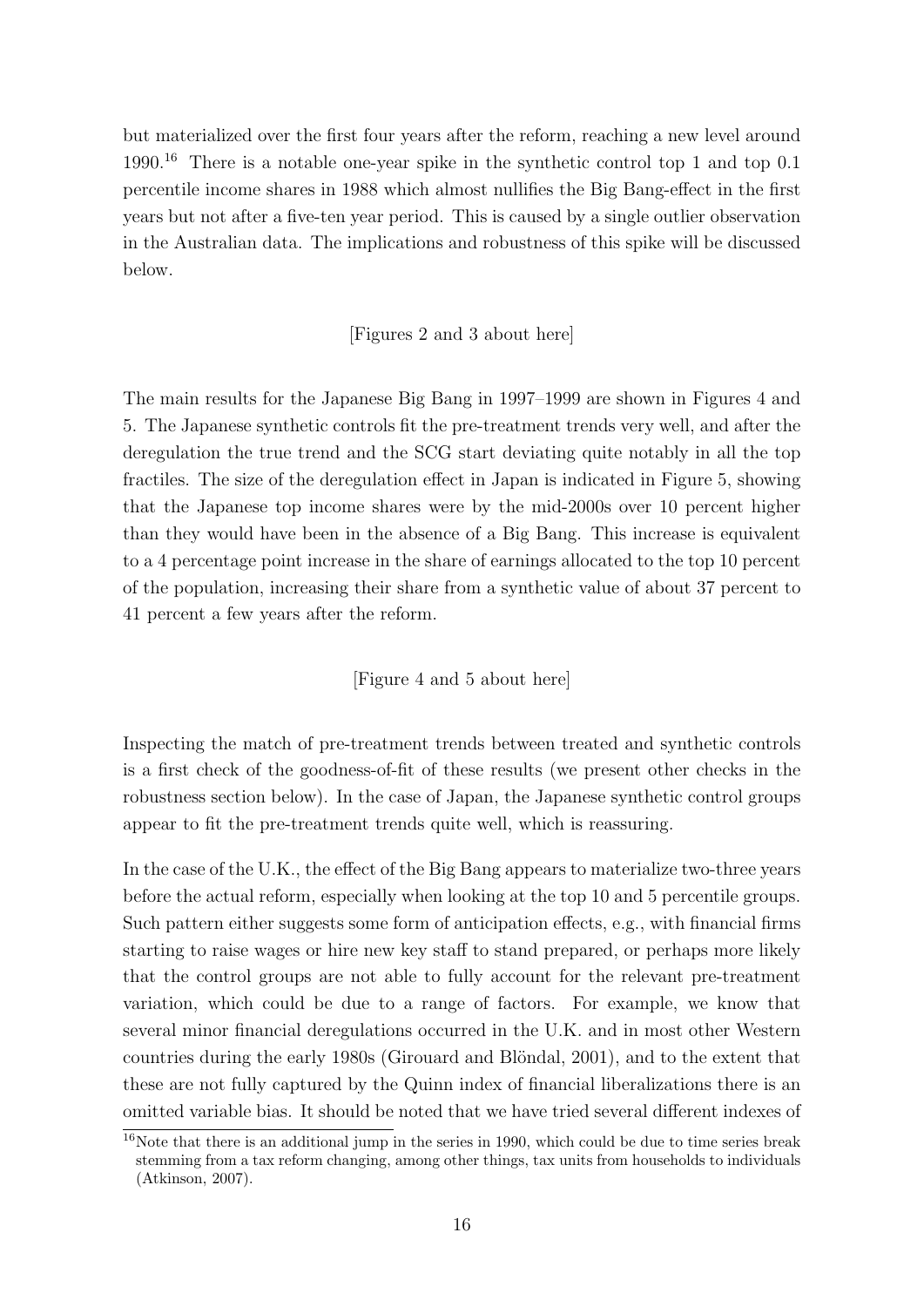financial and stock market regulations (see appendix Figure A1) and the Quinn index still performs best.

#### 5.2 Intermediate top income shares

The heterogeneity of top income earners is one if the main finding in the past top income literature and this can bear important clues to the forces at work in our estimates. In particular, top-income earners with incomes up to the 99th income percentile tend to be largely well-paid employees with almost all of their income in the form of wages and salaries. In the top percentile and especially the top 0.1 percentile, however, top executives and super-rich individuals are predominant and large, perhaps the major, share of their income comes from capital. In other words, if changes in certain parts of the top can be identified, this could indicate through which mechanisms the top incomes are affected by the deregulations.

In this section we split up the top into intermediate fractiles and remake the analysis creating separate synthetic control groups for each of them. For example, the top 10 decile is divided into a lower and an upper half and the impact of financial deregulation on the lower half is tested by constructing a synthetic control group from other countries' trends in the percentile 90 to 95. Synthetic controls are created in a similar fashion for the top vintile (splitting between its bottom four percentiles and the top percentile) and the top percentile (splitting between the lower 9 thousandth of the top  $0.1$  percentile).<sup>17</sup>

Figure 6 shows the results for the intermediate top fractiles. Evidence of somewhat diverging patterns diverge across the U.K. and Japan. In the U.K. case, the deregulation impact documented for the top decile is accounted almost totally by the top 5 percentiles whereas the bottom half of the top decile did not change much. Splitting up the top 5, in turn, shows that the top percentile and the next 4 percentiles stand for almost equal amounts of the total income share rise. Looking within the top percentile, finally, shows that its increase is driven by the lower 9 lower thousandths whereas the rise in the top 0.1 percentile is relatively smaller and above all less discernable due to the spike in Australian top incomes driving in the synthetic control.

These patterns offer little support to models focusing on increased wealth returns to the super-rich, at least to the extent that most of these individuals are in the most exclusive top 0.1 percentile. The results instead level with theories about increased

<sup>&</sup>lt;sup>17</sup>The new synthetic controls consist of a new combination of countries from the donor pool and the details of these new controls are presented in the appendix, table A9 to A11. This has the consequence that the lower and upper half of the top 10 percent does not add up to the same result as the full top 10. This would only be the case if the trend for the British (or Japanese) top 5, top 10 and the lower 5 percent would all be best matched by the exact same combination of other countries, which is usually not the case.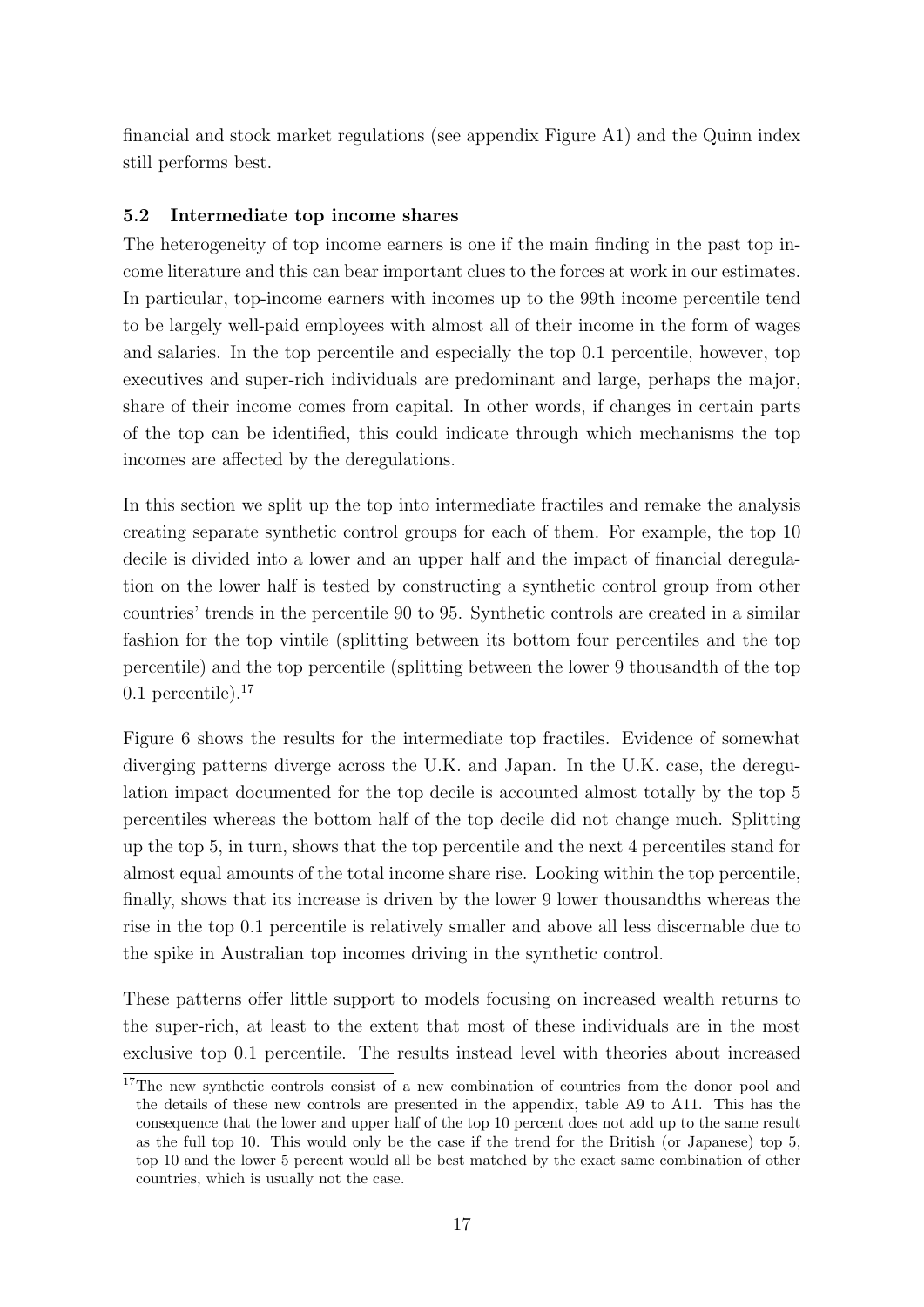compensations to managers or other employees in the financial sector, whose incomes increased due to efficiency gains and higher profitability among the financial firms.

Turning to Japan, the intermediate groups in Japan tell a somewhat different story. Here, the Big Bang-effect on the top decile income share is equally accounted for by the lower and upper halves. Decomposing the effect within the top 5 percentiles, moreover, shows that most of it is attributed to the lower 4 percentiles while the top percentile contributes relatively little. Finally, looking within this limited effect on the top percentile shows that there is basically no contribution at all coming from the top 0.1 percentile.

The Japanese Big Bang thus seems to have boosted incomes for top-earners below the highest percentile, and the most likely explanation is that the Japanese financial deregulation had a positive effect on the incomes of financial sector employees. This increase would show among those "just entering" the top 10 percent, which would suggest the broader top income measurements (the lower half of the top 10 percent or maybe the low top 5 percent) would be the most affected. The explanation of employment compensation also seems to be the most likely for Japan since Morichugi and Saez's (2010) decomposition of the top 1 percent for Japan show an increased trend in employment income, though not in capital income, after 1997 (see figure 1b).

It is also possible that the use of high-powered incentive-pay schemes increased more in the U.K. than in Japan after the deregulations, which would suggest a concentration of the relative income increase to the very top. Other reasons than financial deregulations have been suggested to explain this increase (e.g., Piketty et al., 2014; Bebchuk et al., 2002), and it is possible that these factors interacted with the financial deregulation in the U.K. At this point, we do not possess of enough detailed data to test this hypothesis.

#### [Figure 6 about here]

#### 5.3 Control group composition and control variables

Examining the composition of the synthetic control groups and the average levels of control variables in the treated and SCG countries offer important checks on the goodness-of-fit of the SCG estimation procedure according to the method guidelines of Abadie et al. (2010).

Concerning the number of countries included in the SCGs, they are between two and four in the main analysis. While this may at first sight seem low, it is actually not a problem; when constructing SCGs we tested all possible combinations of all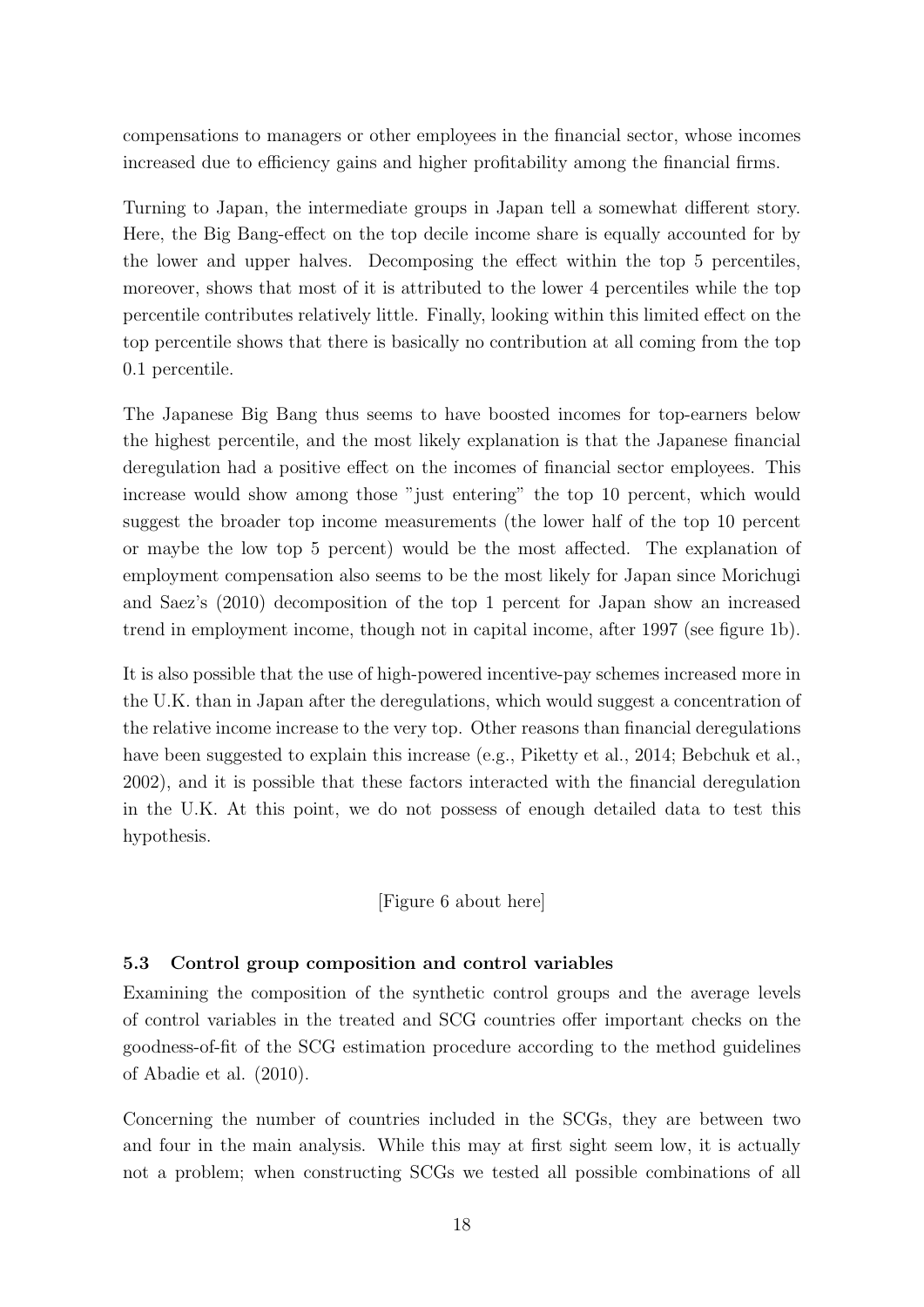of the countries in the donor pool. If only a few countries are included in the final control this is because they provide the mathematically best solution in the sense that they minimize the difference between the true and synthetic control variables and top income trend in the pre-treatment period.

As for the control variables used, Table 4 reports pre-treatment means of the control variables of SCGs, the treated country and, for comparison, the entire donor pool. The more controls, in combination with a high emphasis on fit in terms of previous top income shares, the worse each separate control variable will match that of the treated country.<sup>18</sup>

#### [Table 4 about here]

The quality of the match between treated countries and synthetic control groups is not homogenous across all cases. For the U.K., the top decile control group matches very well, perhaps with exception for GDP per capita growth which has a poorer match than the overall mean among donor countries. The U.K. Quinn index is higher than the mean, and all of its synthetic controls, and even though Japan lies slightly lower in this aspect, the stock market capitalization in Japan is very high, even before the Big Bang. With regards to the discussion on the endogeneity of financial deregulations, it is reassuring to see that there is no indication of the U.K. or Japanese financial markets under-performing compared to their control groups. The differences in means between Japan and the control groups for the top 10 and top 5 income shares are worrying. Only two control variables (legal heritage and the stock market capitalization) in these cases provide a better match than in the donor pool. The other two control groups for Japan preform slightly better.

The overall picture of the goodness-of-fit with respect to the control variables is therefore mixed. While it looks well for the U.K., it looks worse in the Japanese case. In general, the fit is not as good as Abadie et al. (2010) recommend for getting a reliable synthetic control and we therefore continue by conducting robustness tests to get further information about the quality of the estimates.

#### 6 Robustness analysis

#### 6.1 Placebo Tests

As discussed in Section 4, the most common way to test the statistical significance of a synthetic control estimator is to use placebo tests, which here means to perform the

 $18$ This comes out of the construction of the nested optimization function, which minimizes the sum of squared deviations.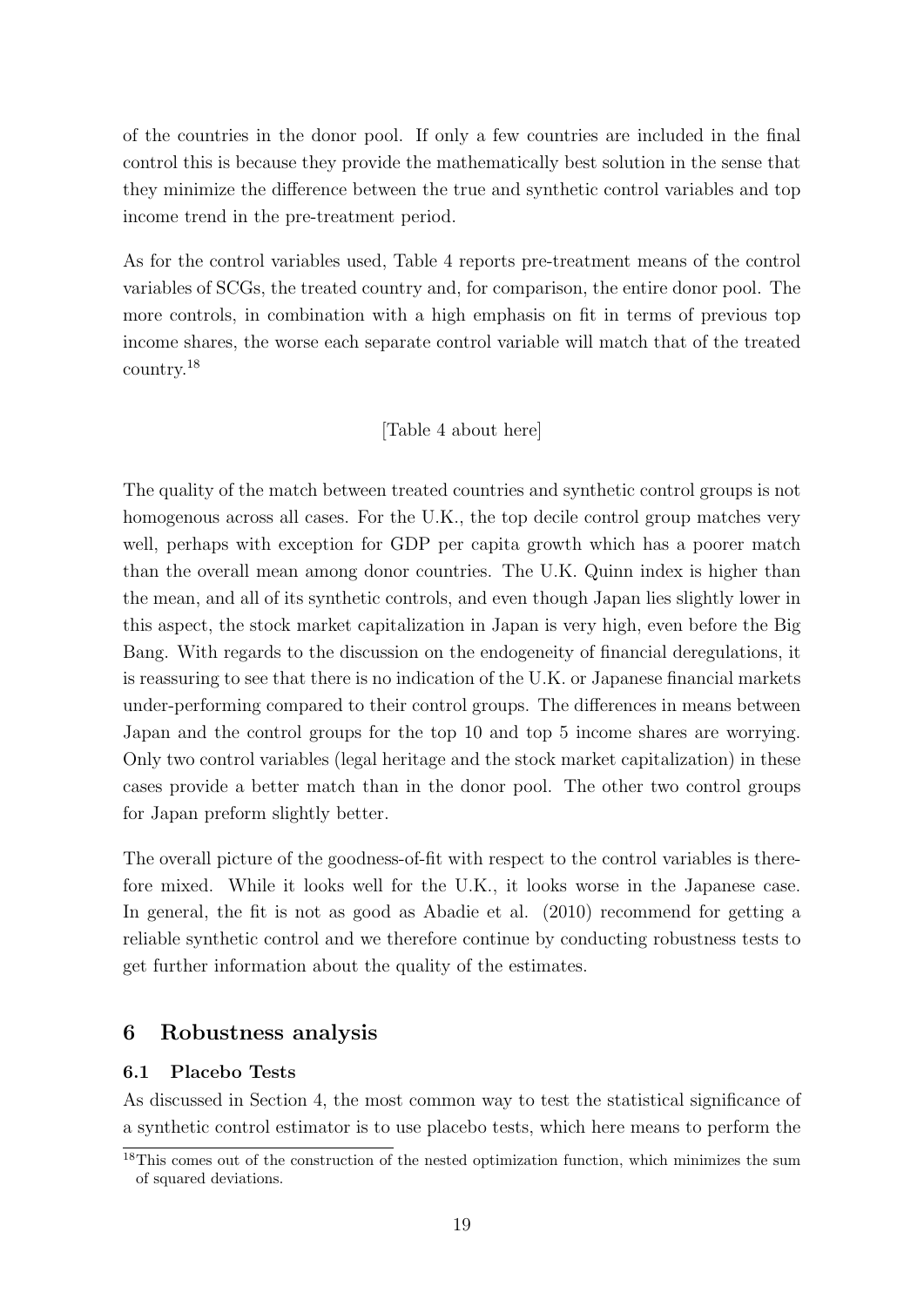tests as if it was the non-treated countries that had been treated. For each country from the donor pool then, a synthetic control group is calculated even if there is no real deregulation to test for. Since the number of countries in the sample is limited, there will be too few placebo tests in total to test the significance of the results on a more than ten percent confidence level.

This test gives an indication of whether it is likely that a similarity in pre-treatment trends between the real country and the synthetic control group would have continued in the absence of treatment, which is the underlying assumption when interpreting the results in section five. If countries where no treatment is known deviates from the synthetic trend after the period over which the control group is optimized, it is likely that this would also be true for the U.K. and Japan even in absence of the Big Bangs. If, on the other hand, all other countries seem to behave as their synthetic controls, it is less likely that the increase observed for British and Japanese top income shares relative to the synthetic controls occurred by chance.

There is a maximum of twelve countries in the U.K. donor pool, and thus twelve placebo tests that will be run for each income group. For Japan, the number of donor pool countries is 13 but some countries lack data for some income groups which leads to somewhat fewer tests. Having a small number of control countries is problematic, since it does not allow for excluding countries with a too bad control group in terms of pre-treatment fit (which is done by Abadie et al., 2010).<sup>19</sup>

Figures 7 and 8 present graphical representations of these placebo tests, where each grey line represents the deviation from the synthetic control group for a donor pool country and the baseline case is the thicker black line. The deviations from the synthetic trend for U.K. after 1986 and Japan after 1998, where an increase is expected, is simply compared to the other countries, where no change is expected.<sup>20</sup> Furthermore, Table 5 presents a numeric representation based on these placebo tests of the likelihood that there will be any such extreme deviations from the synthetic control group trend by pure chance, and not as an effect of the big bangs. If deviations between the non-treated countries and their synthetic controls are large, it is less reasonable to assume that the Japanese and British counterfactual trends can be described by these synthetic control groups.

<sup>&</sup>lt;sup>19</sup>The consequence is that the total spread in the post-treatment time period might in fact only be a large spread in the pre-treatment, caused by a general failure of the synthetic control method for some outlier country, not showing the true probability of divergence.

<sup>20</sup>Had each synthetic control group offered a perfect fit, all the grey lines ought to be equal to zero both before and after the fictive treatment. Apparently, they are not, but the more extreme the true treatment effect is compared to these placebos, the less likely it is that the outcome for U.K. or Japan was a coincidence.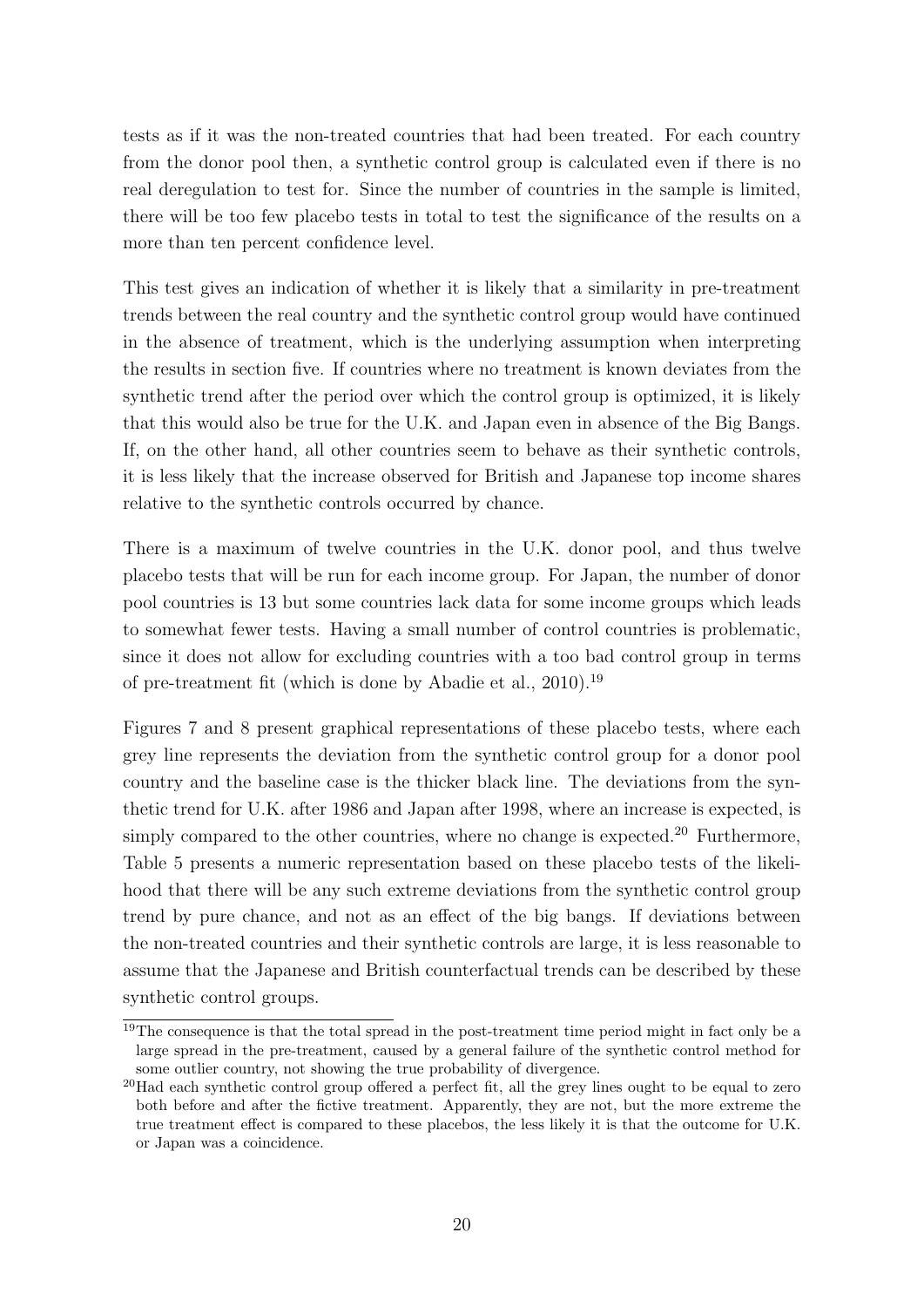The U.K. placebo results indicate an overall high level of significance of the estimated deregulation effect on inequality. As shown by the figure, the deviation from the SCG shares is clearly very extreme in the positive deviation bound. The effect is stronger in the subgroups within the top that we saw above were relatively important. For example, the effect is more notable on the top 5 percent share than it is on the top 0.1 percent share, which thus suggests that the results for top 5 percent is less likely to have been caused by chance. Looking at the implied "p-values", they are overall quite small for all groups except for the top 0.1 percentile where the effect is less robustly estimated.

For Japan, the placebo results are somewhat weaker than for the U.K. This can to some extent be explained by the fact that the similarity between the Japanese pretreatment trend and its synthetic control is much better than many of the placebos. If the synthetic control group does not match a country's trend very well over the period it is optimized, it is less likely that their trends would coincide in the period after.

All possible placebo tests are included in the "p-value" calculation, which mean the problem with bad control variables for some countries increase the spread. Due to the limited number of countries in the sample (discussed above), no placebo test is dropped, even though the pre-treatment fit is very bad for some placebo countries. Abadie et al. (2010) drops such bad placebo observations from their test. This said, the placebo figures and the derived "p-values" suggest that also in Japan did the financial deregulation increase top income shares. The increases in top 10 and 5 percent income shares thus appear to be robust, especially immediately after the reform during the early 2000s.

#### [Table 5 about here]

#### 6.2 Selection of variables to construct synthetic control

The selection of variables used when constructing the baseline synthetic controls (Table 4) do, of course, not represent the full set of potential top income share determinants. Other measures may be more accurate, or some measure may create a bias in the selection of the synthetic control group. Therefore, a number of different combinations of control variables have been used as a robustness check for this particular combination.<sup>21</sup>

 $^{21}$ A full description of the pool of control variables used in this robustness test is presented in the data appendix, table A3.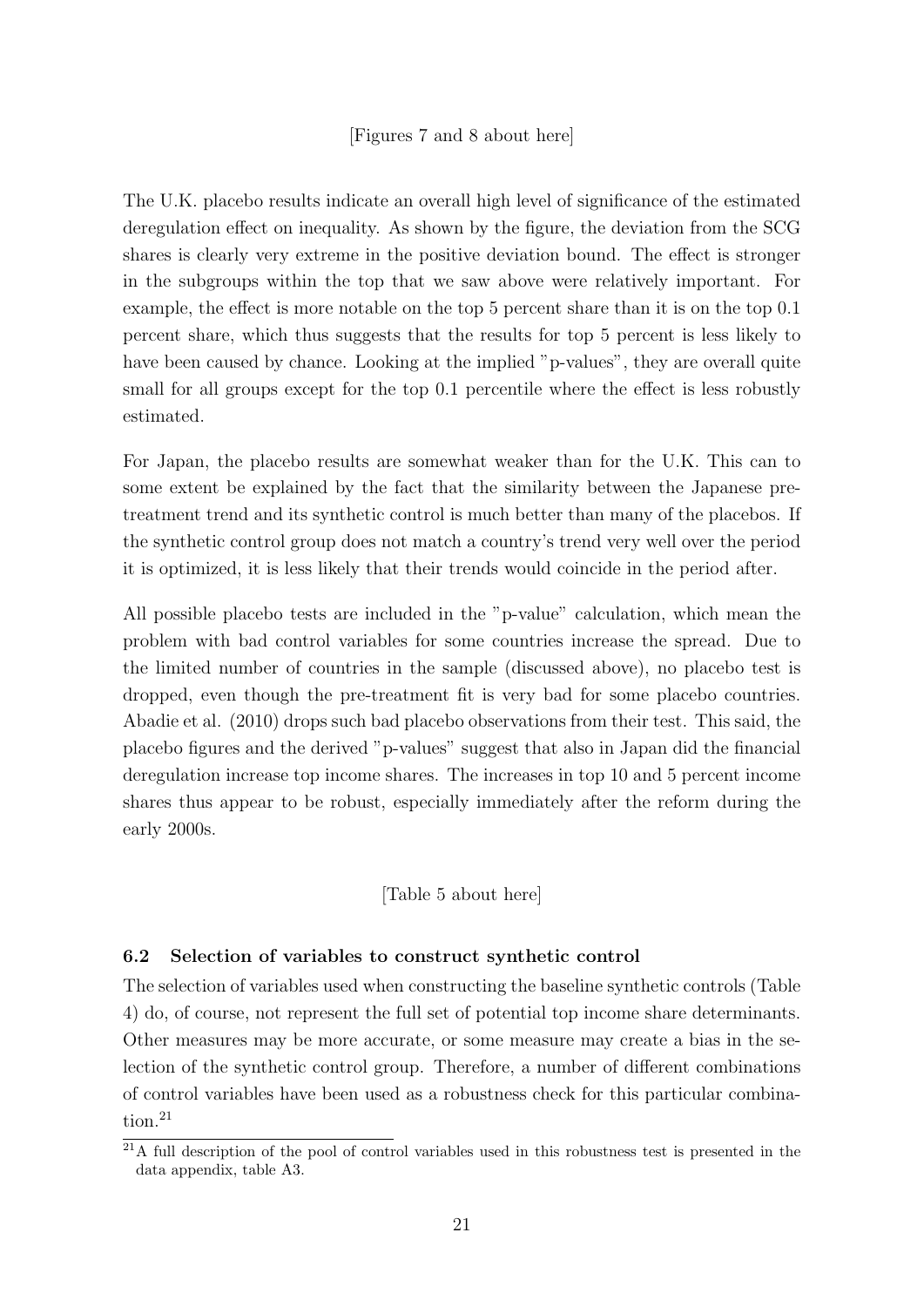Figures 9 and 10 present robustness calculations where the black lines represent the baseline results and the different patterns for the grey lines represent different time sets. The robustness lines are based on 40 different combinations of variables, combined with three different set of years used to control for the top income time trend. (The specific years are listed in appendix table A4.) Altogether, we thus have 120 different synthetic control groups for each country and top income share.<sup>22</sup>

#### [Figures 9 and 10 about here]

The baseline results seem to stand up well to the alternative specifications. The U.K. baseline synthetic trend lies in the middle of the span of control specifications. The main non-robust feature seems to be the "spike" in the top 1 and 0.1 percentile synthetic control group just after 1986, actually caused by an outlier in the Australian data, which is indeed sensitive to different weights on Australia. Hence, the delayed effect for the highest income shares in the U.K. may be caused by this outlier in the Australian data, rather than a lagged treatment effect. Overall, the choice of control variables does not seem to be driving the results, which is a sign of robustness.

Finally, we also restrict the U.K. controls to only match the era of the Thatcher regime during 1976–1986, represented by grey, dashed lines in figure 9. The right-wing policies are thereby given a full weight in this specification, which is preferable to the baseline results if it is the case that top income shares respond only to short-term political factors instead of longer term economic indicators. However, the results do not produce a better fit than in the baseline specification, suggesting that both longand short-run factors matter for the determination of top income shares. <sup>23</sup>

Looking at the Japanese baseline synthetic controls, they are all in the upper bound of the span of alternative control groups, except for the top 0.1 percent. This indicates that the Japanese results may actually underestimate the true effect of the Big Bang. In the case of the trend for the top 0.1 percent, there is one of the control group specifications seems to match the post-treatment trend very well, with no indication if a Big Bang.

 $22$ The reason that there are less than 120 lines in each graph is because of the nesting where some control variables are given a very small weight and thus may result in an optimization problem which is basically identical to a specification without that variable and thus their lines coincide (see further Abadie et al., 2011).

<sup>&</sup>lt;sup>23</sup>See further the discussion in section 6.2 and the results in the appendix section B1. Specifically, one should compare control variable fits in tables 4 to those in A8 and the pre-treatment trends in figures 2 to the trends in A5.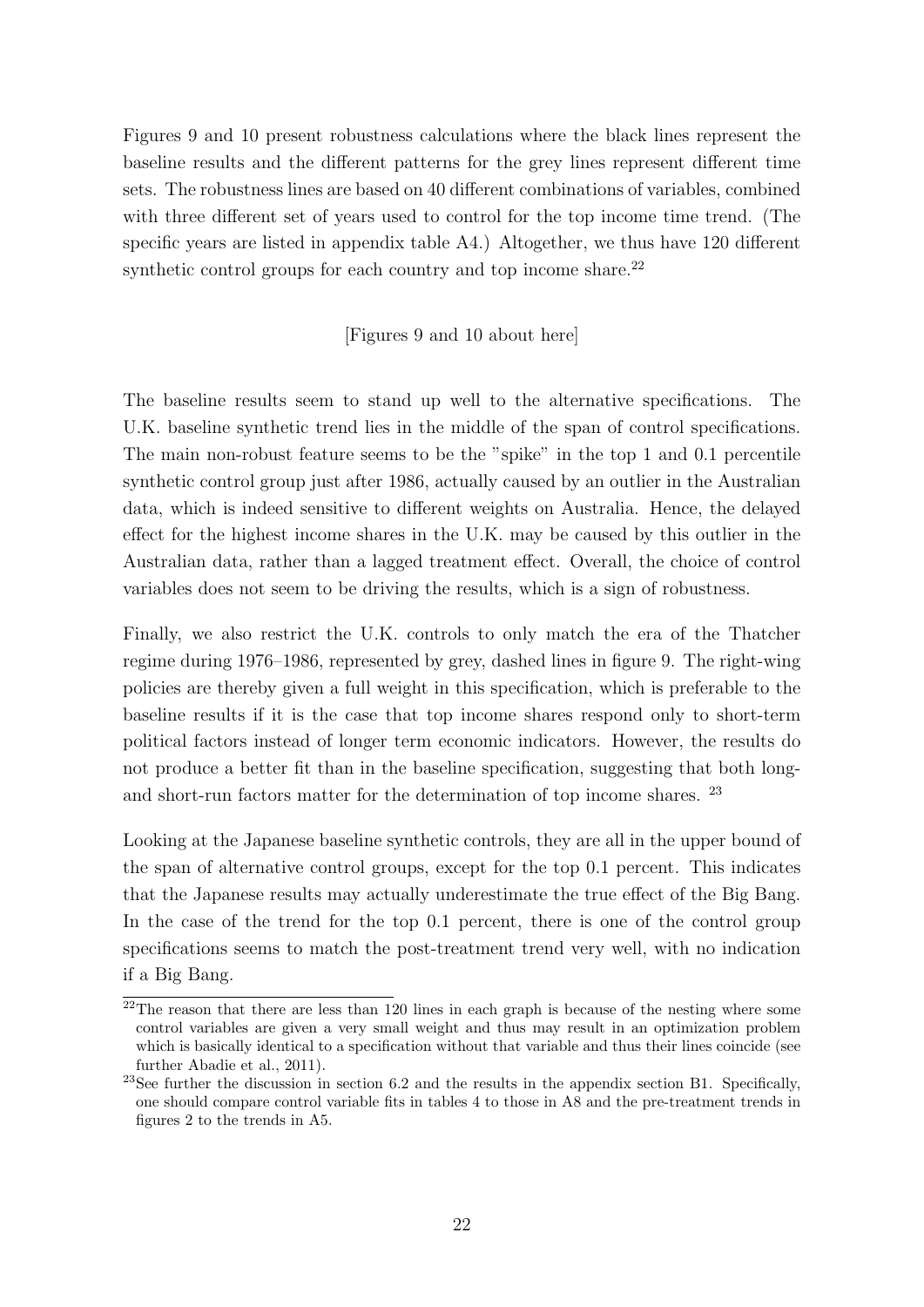#### 6.3 Parallel trends in post-treatment period

A central assumption in the synthetic control group method is that trends in treated and control countries are assumed to be parallel after the time of the treatment. This comes from the fact that control groups are formed by purely data-driven factors instead of, as is many other estimation approaches, including countries based on their observed economic or institutional characteristics. Consequently, if important innovations occur in control variables after the treatment this could severely bias the synthetic control group estimates in unforeseeable ways.

We take this issue seriously and investigate post-treatment trends of all the control variables used in constructing the synthetic controls. Figures 11 and 12 graphically depict the development of each of these control variables, starting from the treatment year and up to 15 years thereafter in both treated and control countries.

[Figures 11 and 12 about here]

In the case of the U.K., almost all variables in Figure 11 exhibit reassuringly parallel developments, with two exceptions. The first is the capital-account liberalization index of Quinn (2003), which increases in the synthetic control countries relative to the U.K. This could indicate more rapid financial deregulation in the control countries and therefore a spill-over of the treatment effect on the control group outcome, which would mean that we underestimate the inequality boost of the Big Bang.

A more important deviation in Figure 11 is that top marginal income taxes fell relatively sharply in the U.K. shortly after the Big Bang while they decreased less and at a lower pace in the synthetic control countries. This development is apparent both when using statutory top rates, our main measure, and the additional measure of marginal income tax rates paid by people earning five times GDP per capita (Rydqvist, Spitzman and Strebulaev, 2014). By 1990, the statutory top marginal tax rate had dropped by one third (from 60 percent to 40 percent) since 1986 in the U.K. and roughly half (between one seventh and one fourth) of that in the different synthetic control groups. Gauging the effect of this drop on incomes is difficult, but with a standard income tax elasticity of 0.2 this differential tax drop would mean that one seventh of the recorded Big Bang effect is actually due to the tax reduction.<sup>24</sup> Now, Piketty et al.  $(2013)$ find that top earners are relatively more responsive to tax changes, with elasticities of between 0.6 and 0.8, and with such high sensitivities about half of the deregulation effect would be due to taxes.

<sup>&</sup>lt;sup>24</sup>Multiplying 0.2 by half of the percentage tax reduction in the U.K.,  $0.5*0.33=0.165$  gives 0.033, which is about one seventh of the measured Big Bang effect of 20–25 percent.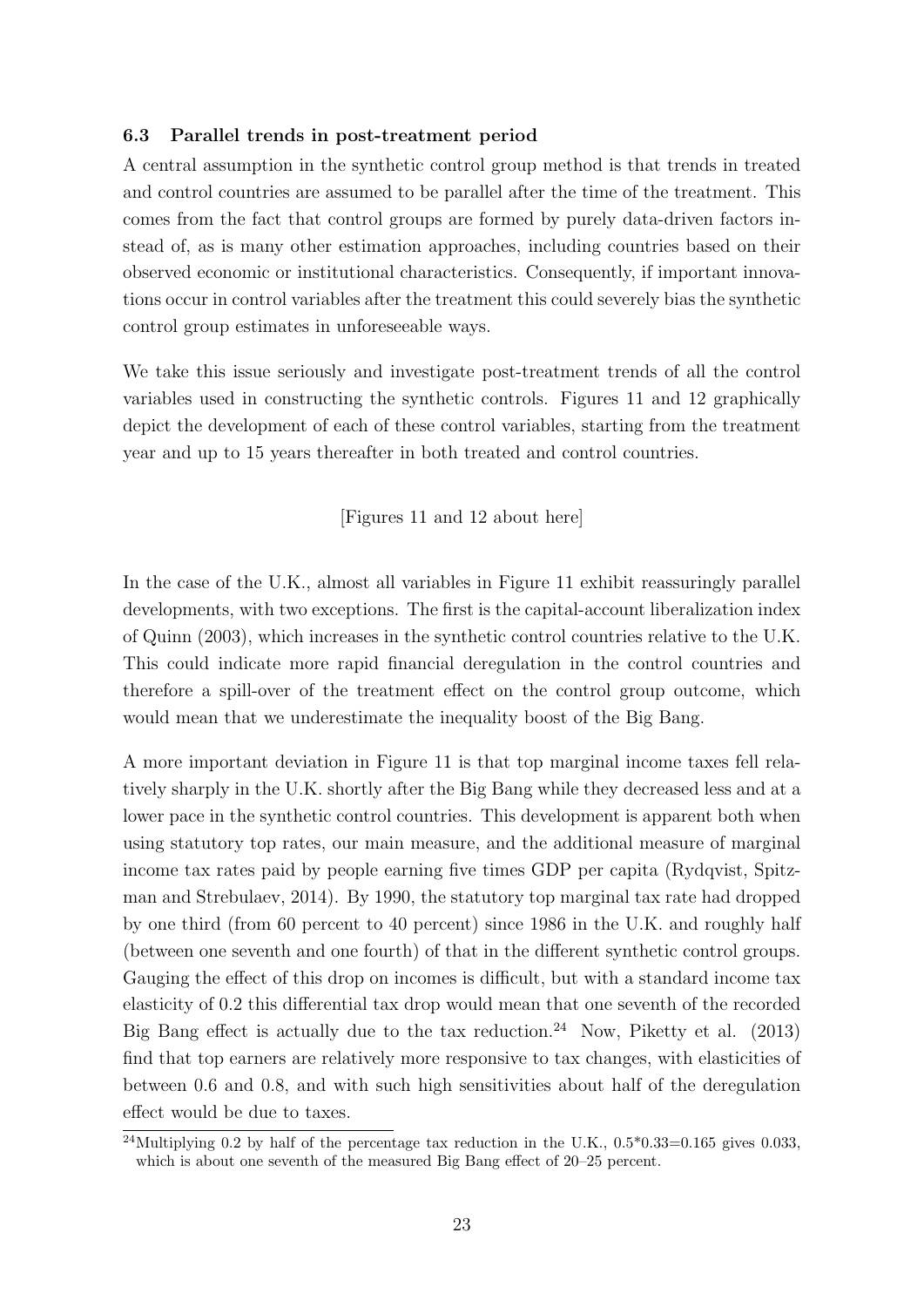However, there is reason to believe that the confounding tax effect is not that large in the U.K. case. One is that the Piketty et al. results are confined to explain the variation of the top percentile, a group that is dominated by the top 0.1 percentile. By contrast, we find deregulation effects primarily in the groups below the very top. Furthermore, looking at the actual U.K. income tax rates over this period paid by people in the different parts of the top decile, the tax changes in 1988 was not as large for incomes below the top percentile. Another reason for making a distinction between the very top and the rest of the top decile is that capital incomes matter much in the very top, and several studies show that top capital incomes are relatively taxsensitive through short-term income shifting (Goolsbee, 2000; Gordon and Slemrod, 2000) which ought to be less common among well-paid finance employees. In other words, it is thus likely that a confounding U.K. income tax effect indeed mitigates the estimated Big Bang effect on top incomes, but not by much.

Turning to Japan, we find a similar strong case for post-treatment trends in control variables being roughly parallel. There is some degree of variation in the employment protection laws, which seem to have become relatively laxer in Japan relative to the synthetic control, but the difference is still relatively small.

The most apparent deviation appears, as in the U.K. case, in the top marginal income taxation. The top statutory tax rate fell in Japan soon after the Big Bang whereas it changed less in the control countries. However, this deviation seems to be unique to the extreme top of the distribution and thus with little relevance to our main deregulation effects estimated above. Looking at the marginal income tax rates paid by people earning five times GDP per capita, the trends are essentially equal. Furthermore, Saez and Moriguchi (2008) report in their appendix that the tax rates paid by top wage earners, i.e., those groups our previous analysis found were those mostly affected by the financial deregulation, changed remarkably little during and after the Japanese Big Bang.

Overall, the assumption of parallel post-treatment trends in control variables is supported by the data in most relevant respects. The only major deviation is the large drop in U.K. top tax rates immediately after the country's Big Bang, but as we argue there is little ground for believing that this change has any important biasing effect on our main findings.

#### 7 Concluding remarks

This paper set out to empirically analyze the relationship between financial market deregulation and top income shares. While the relationship between finance and in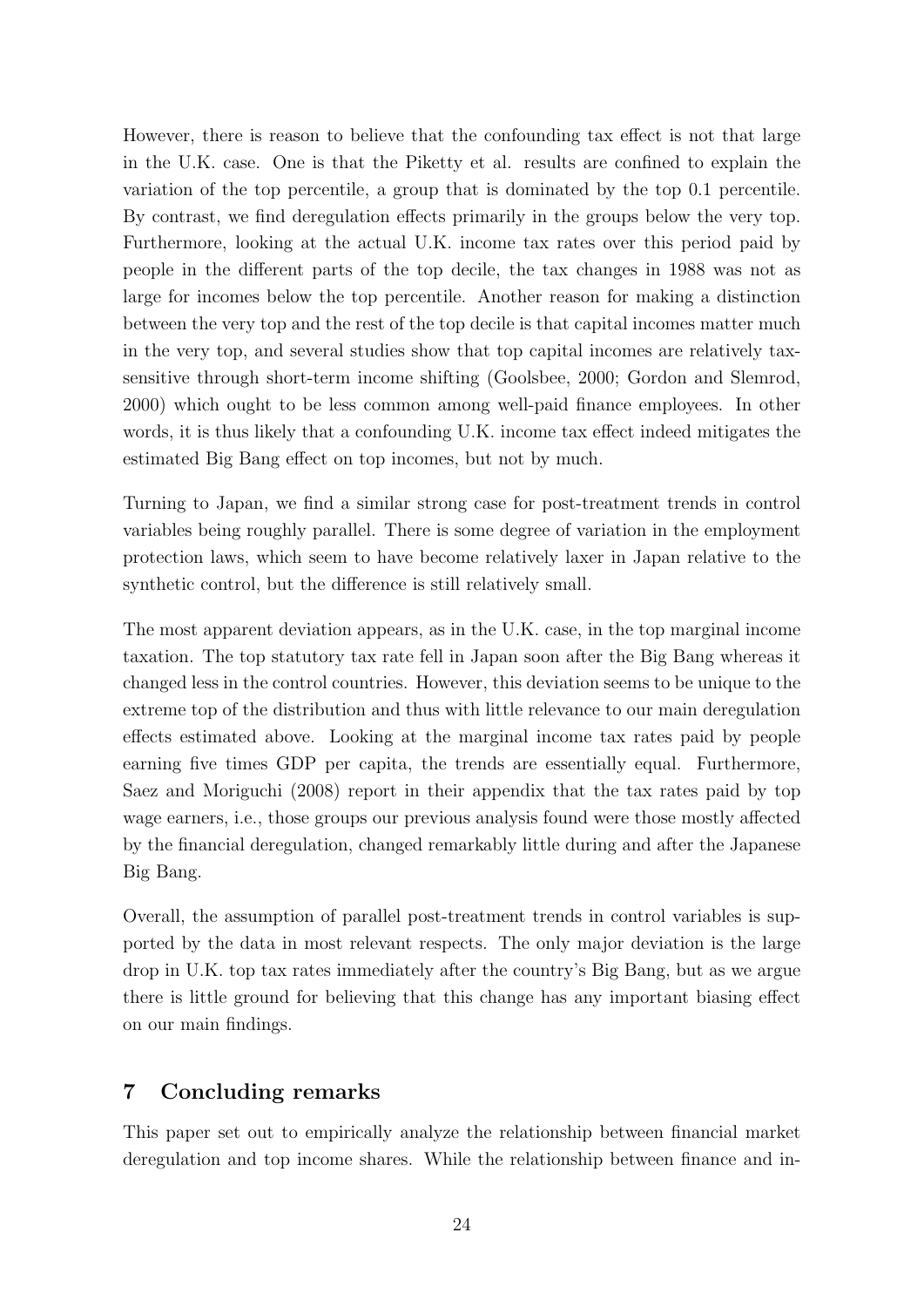equality has, of course, been studied before, the unique contribution of the study lies in using the novel synthetic control method for quasi-experimental evaluation to causally identify how top income shares were influenced by the Big Bangs of financial deregulations that occurred in the U.K. and Japan during the 1980s and 1990s.

Our main finding is that, compared to synthetic control groups, the income shares of top earners increased substantially in both the U.K. and Japan as a result of the Big Bangs. Five years after the deregulation, the effect on the top decile was an increase of 20 percent in the U.K. and 15 percent in Japan whereas the top percentile increased by almost 30 percent in the U.K. compared to 10 percent in Japan. The measured effect was strongest within the upper half of the top decile in the U.K. while it in Japan was strongest in all of the top decile except for the top 0.1 percentile. We make several robustness checks, examining the selection of variables when constructing synthetic control groups, making placebo tests and inspecting post-treatment trends of control variables in treated and synthetic control countries. Overall, these checks confirm our main findings. The most important qualification is a potential confounding effect coming from sizeable income tax reductions in the U.K. soon after the Big Bang. A close examination of the relevant institutional and fiscal characteristics suggests, however, that this tax effect has at most a limited influence on our findings.

Seeking explanations to the observed patterns, we find that the most plausible works through the labor market. Previous studies show that financial deregulations tend to have a positive impact on the earnings of financial sector employees (Philippon and Reshef, 2012; Boustanifar et al., 2016), and this goes well together with what we observe. In both the U.K. and Japan, top incomes primarily consisted of wage income at this time, and our measured deregulation effects are strongest among top earners below the very top of the distribution which is typically dominated by capital-income earning super-rich individuals.

Needless to say, a study with a scope such as this leaves many stones unturned. It is, for example, likely that the distributional impact of a regulatory shock to the financial system differs depending both on the nature of the shock and the institutional setup of a particular country. We hope that our work will stimulate further research on such particularities since it would further advance our understanding of the role of institutions for income inequality.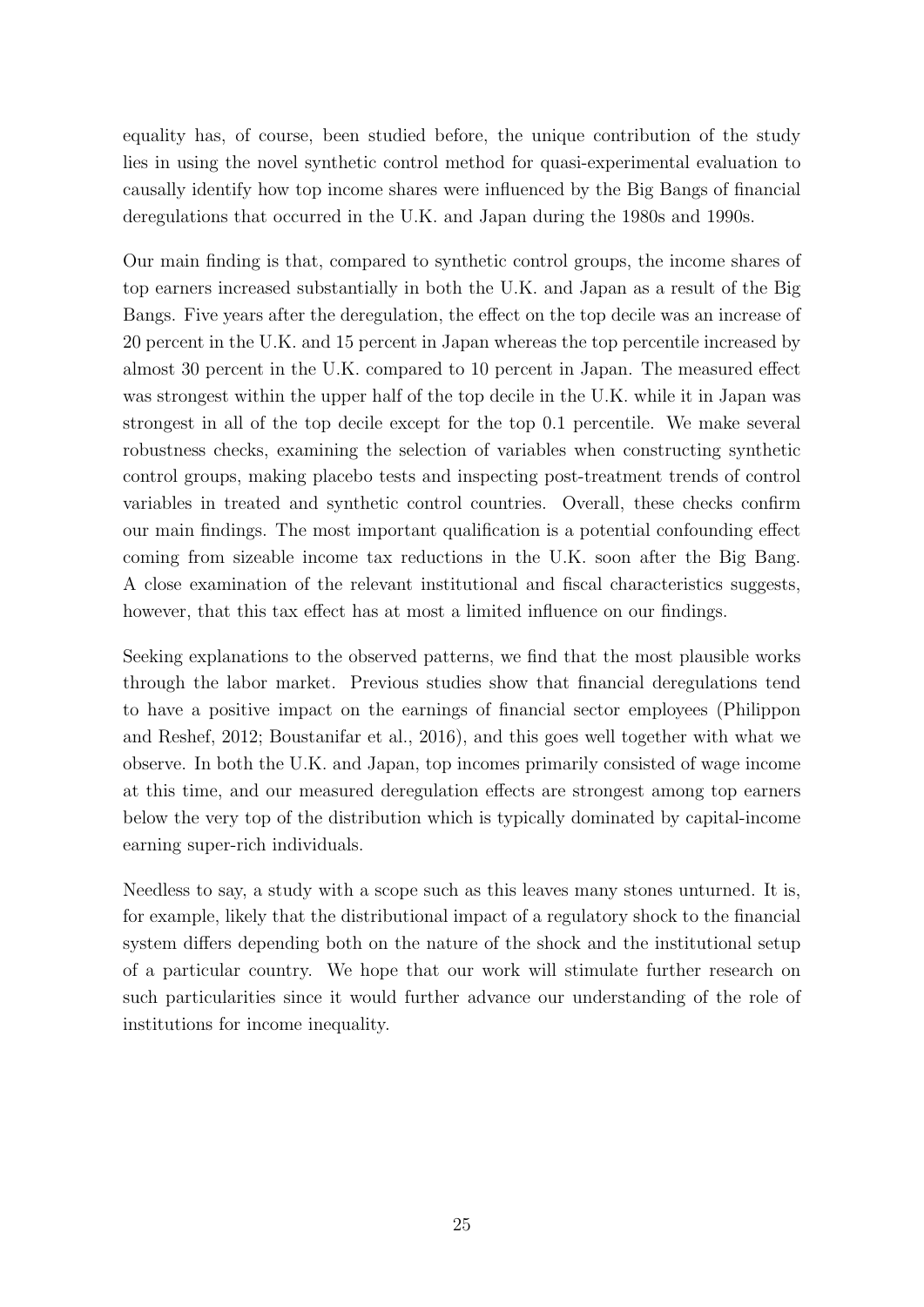### References

Aaberge, R., & Colombino, U. (2013). "Using a Microeconometric Model of Household Labour Supply to Design Optimal Income Taxes." Scandinavian Journal of Economics, 115(2), 449-475.

Abadie, A., Diamond, A., and Hainmueller, J. (2010). "Synthetic Control Methods for Comparative Case Studies: Estimating the Effect of California's Tobacco Control Program." Journal of the American Statistical Association 105(490): 493–505.

Abadie, A., Diamond, A., and Hainmueller, J. (2011). "Synth: An R Package for Synthetic Control Methods in Comparative Case Studies." Journal of Statistical Software 42(i13).

Abadie, A., and Gardeazabal, J. (2003). "The Economic Costs of Conflict: A Case Study of the Basque Country." American Economic Review 93(1): 113–132.

Abiad, A., Detragiache, E. and Tressel, T. (2008). "A New Database of Financial Reforms." IMF Working Paper WP/08/266.

Atkinson, A. B. and Piketty, T. (Eds.) (2007). Top Incomes Over The Twentieth Century: A Contrast Between Continental European and English-Speaking Countries. Oxford, Oxford University Press.

Atkinson, A. B. (2007). "Top Incomes in the United Kingdom over the Twentieth Century." in A. B. Atkinson, T. Piketty (Eds.) (2007) Top Incomes Over The Twentieth Century: A Contrast Between Continental European and English-Speaking Countries. Oxford, Oxford University Press.

Atkinson, A. B., and Piketty, T. (Eds.). (2010). Top Incomes: A Global Perspective, Oxford: Oxford University Press.

Atkinson, A. B., Piketty, T., Saez, E. (2011). "Top Incomes in the Long Run of History." Journal of Economic Literature 49(1): 3–71.

Banerjee, A. V., and Newman, A. F. (1993). "Occupational Choice and the Process of Development." Journal of Political Economy 101(2): 274–298.

Bebchuk, L. A., Fried, J. M., and Walker, D. I. (2002). "Managerial Power and Rent Extraction in the Design of Executive Compensation." The University of Chicago Law Review 69(3): 751–846.

Becher, D. A., Campbell II, T. L., and Frye, M. B. (2005). Incentive Compensation for Bank Directors: The Impact of Deregulation. The Journal of Business 78(5): 1753–1778.

Beck, T., Demirgüç, A., and Levine, R. (2007). "Finance, Inequality and the Poor." Journal of Economic Growth 12(1): 27–49.

Beck, T., Demirgüç-Kunt, A., and Levine, R. (2010). "Financial Institutions and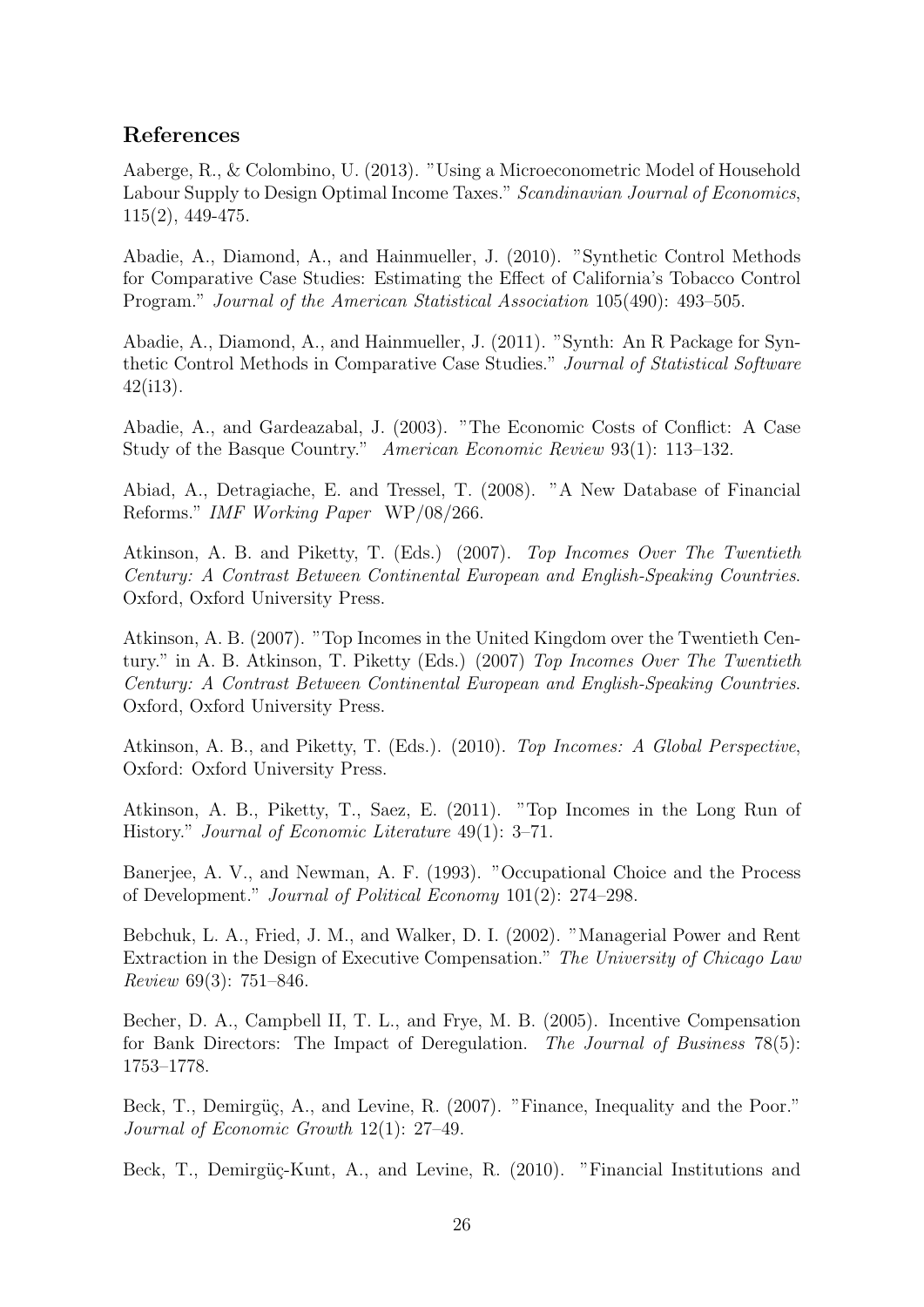Markets Across Countries and Over Time: The Updated Financial Development and Structure Database." World Bank Economic Review 24(1): 77–92.

Beck, T., Levine, R., and Levkov, A. (2010). "Big Bad Banks? The Winners and Losers From Bank Deregulation in the United States." Journal of Finance 65(5): 1637–1667.

Bellringer, C., and Michie, R. (2014). "Big Bang in the City of London: An Intentional Revolution or an Accident?" Financial History Review 21(02): 111–137.

Boustanifar, H., Grant, E. and Reshef, A. (2016), "Wages and Human Capital in Finance: International Evidence, 1970–2005." SSRN Working Paper .

Clarke, G. R., Xu, L. C., and Zou, H. F. (2006). "Finance and Income Inequality: What Do the Data Tell Us?" Southern Economic Journal 72(3): 578–596.

Clemons, E. K., and Weber, B. W. (1990). "London's Big Bang: A Case Study of Information Technology, Competitive Impact, and Organizational Change." Journal of Management Information Systems 6(4): 41–60.

Crawford, A. J., Ezzell, J. R. and Miles, J. A. (1995). "Bank CEO Pay-Performance Rrelations and the Effects of Deregulation." Journal of Business 68(2): 231–256.

Cuñat, V., and Guadalupe, M. (2009). "Executive Compensation and Competition in the Banking and Financial Sectors." Journal of Banking and Finance 33(3): 495–504.

Demirgüç-Kunt, A., and Levine, R. (2009). "Finance and Inequality: Theory and Evidence." Annual Review of Financial Economics 1(1): 287–318.

Galor, O., and Zeira, J. (1993). "Income Distribution and Macroeconomics." Review of Economic Studies 60(1): 35–52.

Gerardi, K. S., H. Rosen, and P. Willen (2010). "The impact of deregulation and financial innovation on consumers: The case of the mortgage market." Journal of Finance 65(1): 333–360.

Gibson, M. S. (2000). "Big Bang deregulation and Japanese corporate governance: A survey of the issues." in T. Hoshi, H. Patrick (Eds.) Crisis and Change in the Japanese Financial System, Springer US.

Girouard, N., and Blöndal, S.  $(2001)$ . "House prices and economic activity." *OECD* Economics Department Working Papers No. 279.

Goolsbee, A. (2000). "What Happens When You Tax the Rich? Evidence from Executive Compensation." Journal of Political Economy 108(2): 352–378.

Gordon, R. H., Slemrod, J. B. (2000). "Are 'Real' Responses to Taxes Simply Income Shifting Between Corporate and Personal Tax Bases?" in J. B. Slemrod (Ed.), Does Atlas Shrug? The Economic Consequences of Taxing the Rich, Cambridge, MA: Harvard University Press.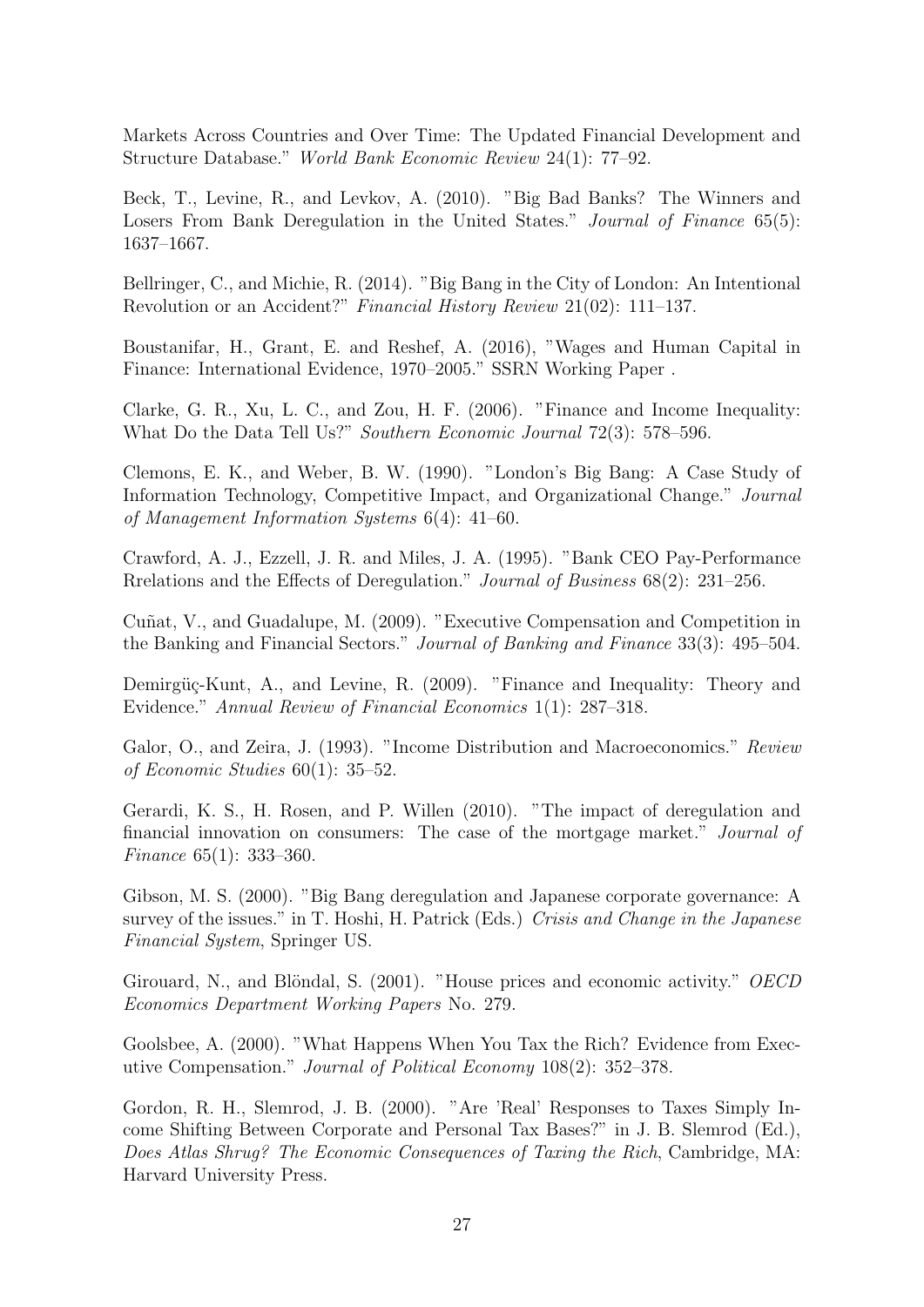Greenwood, J., and Jovanovic, B. (1990). "Financial Development, Growth, and the Distribution of Income." Journal of Political Economy 98(5): 1076–1107.

Hubbard, R. G., and Palia, D. (1995). "Executive pay and performance evidence from the U.S. banking industry." Journal of Financial Economics 39(1): 105–130.

Jerzmanowski, M., and Nabar, M. (2013). "Financial Development and Wage Inequality: Theory and Evidence." Economic Inquiry 51(1): 211–234.

Kaplan, S. N., and Rauh, J. (2010). "Wall Street and Main Street: What contributes to the rise in the highest incomes?" Review of Financial Studies 23(3): 1004–1050.

Korpi, W., and Palme, J. (1998). "The paradox of redistribution and strategies of equality: Welfare state institutions, inequality, and poverty in the Western countries." American sociological review 63(5): 661–687.

La Porta, R., Lopez-de-Silanes, F., Shleifer, A., and Vishny, R. W. (1997). "Legal Determinants of External Finance." Journal of finance 52(3): 1131–1150.

Llewellyn, D. T. (1990). Competition, diversification and structural change in the British financial system." in D. E. Fair and C. de Boisseau (Eds.), *Financial Institu*tions in Europe Under New Competitive Conditions, Dordrecht: Kluwer.

Lopez, J. A., and Spiegel, M. M. (2014). "Foreign Entry into Underwriting Services: Evidence from Japan's 'Big Bang' Deregulation." Journal of Money, Credit and Banking  $46(2-3)$ :  $445-468$ .

Moriguchi, C., and Saez, E. (2008). "The Evolution of Income Concentration in Japan, 1886–2005: Evidence from Income Tax Statistics." Review of Economics and Statistics 90(4): 713–734.

Nickell, W. (2006). The CEP-OECD institutions data set (1960–2004). CEPDP, 759. Centre for Economic Performance, London School of Economics and Political Science, London, U.K.

Pagano, M., and Volpin, P. F. (2005). "The Political Economy of Corporate Governance." American Economic Review 95(4): 1005–1030.

Philippon, Thomas. 2015. "Has the US Finance Industry Become Less Efficient? On the Theory and Measurement of Financial Intermediation." American Economic Review 105(4): 1408–1438.

Philippon, T., and Reshef, A. (2012). "Wages and Human Capital in the US Finance Industry: 1909–2006." Quarterly Journal of Economics 127(4): 1551–1607.

Philippon, T., and Reshef, A. (2013). "An International Look at the Growth of Modern Finance." Journal of Economic Perspectives 27(2): 73–96.

Piketty, T., and Saez, E. (2007). "The evolution of top incomes: a historical and international perspectives." in Atkinson, A. B. (Ed.). Top incomes over the Twentieth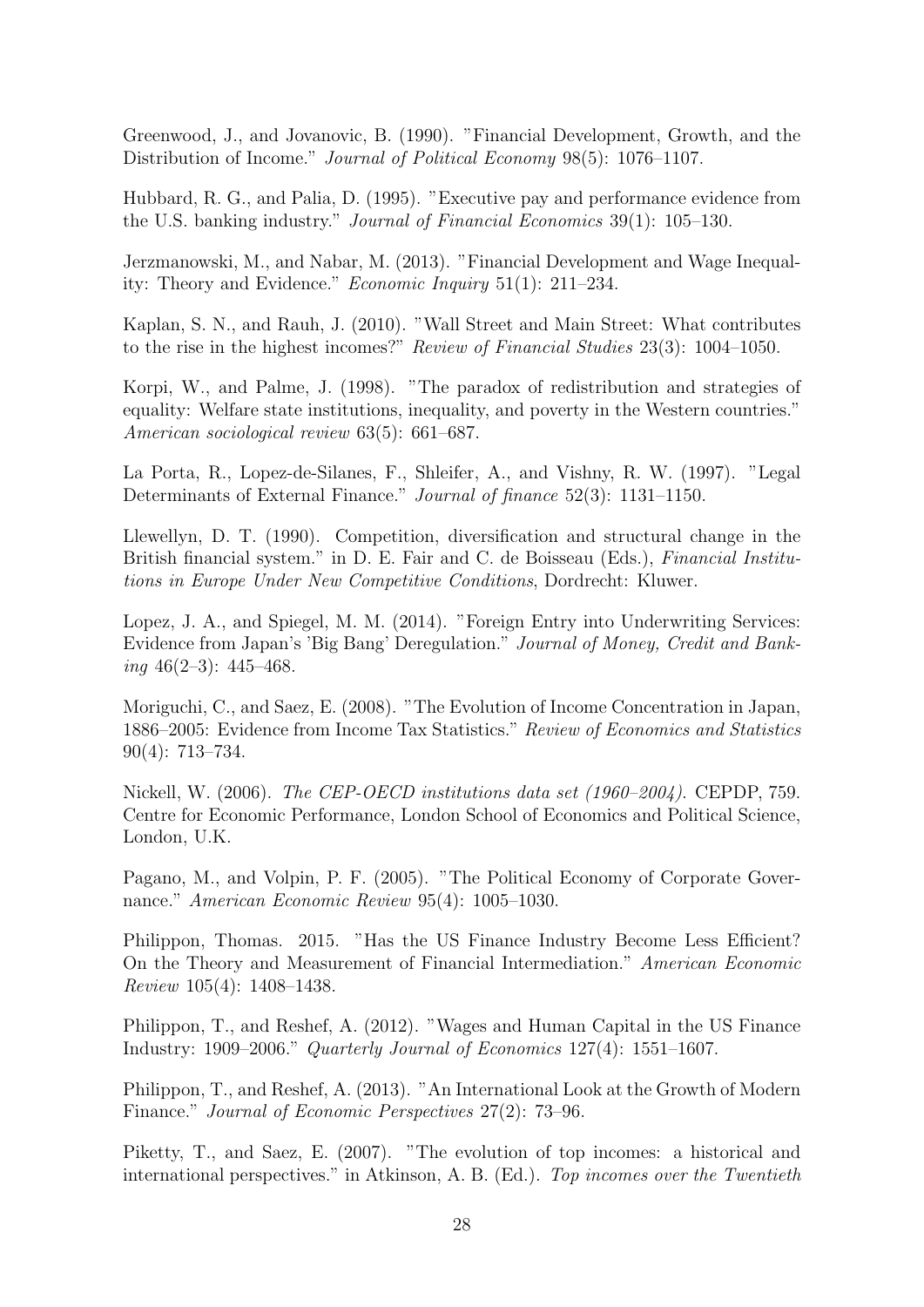Century: A Contrast between Continental European and English-Speaking Countries, Oxford: Oxford University Press.

Piketty, T., Saez, E., and Stantcheva, S. (2014). "Optimal Taxation of Top Incomes: A Tale of Three Elasticities." American Economic Journal: Economic Policy 6(1): 230–271.

Quinn, D. (1997). "The Correlates of Change in International Financial Regulation." American Political Science Review 91(3): 531–551.

Rajan, R. G., and Zingales, L. (2003). "The Great Reversals: The Politics of Financial Development in the Twentieth Century." Journal of Financial Economics 69(1): 5–50.

Roine, J., Vlachos, J., and Waldenström, D. (2009). "The Long-Run Determinants of Inequality: What Can We Learn from Top Income Data?" Journal of Public Economics 93(7): 974–988.

Roine, J. and Waldenström, D. (2012). "On the Role of Capital Gains in Swedish Income Inequality." Review of Income and Wealth 58(3): 569–587.

Saez, E., and Veall, M. R. (2005). "The Evolution of High Incomes in Northern America: Lessons from Canadian Evidence." American Economic Review 95(3): 831– 849.

Sherman, M. (2009). "A short history of financial deregulation in the United States." Center for Economic and Policy Research, 7.

Song, J., Price, D. J., Guvenen, F., Bloom, N., von Wachter, T. (2015). "Firming Up Inequality." Mimeo, Stanford University.

Takahashi, H. (2014). "The Effect of Bank-firm Relationships on Sell-side Research." Journal of Financial Services Research 46(2): 195–213.

Toya, T., and Amyx, J.A. (2006). The Political Economy of the Japanese Financial Big Bang: Institutional Change in Finance and Public Policymaking. New York: Oxford University Press.

Vlachos, J., and Waldenström, D. (2005). "International Financial Liberalization and Industry Growth." International Journal of Finance  $\mathcal B$  Economics 10(3): 263–284.

Williams, J. (1988). "American Democratization Policy for Occupied Japan: Correcting the Revisionist Version." Pacific Historical Review 57(2): 179–202.

Williamson, J. and Mahar, M. (1998). "A Survey of Financial Liberalization." Essays in International Finance, Department of Economics of Princeton University, No. 211.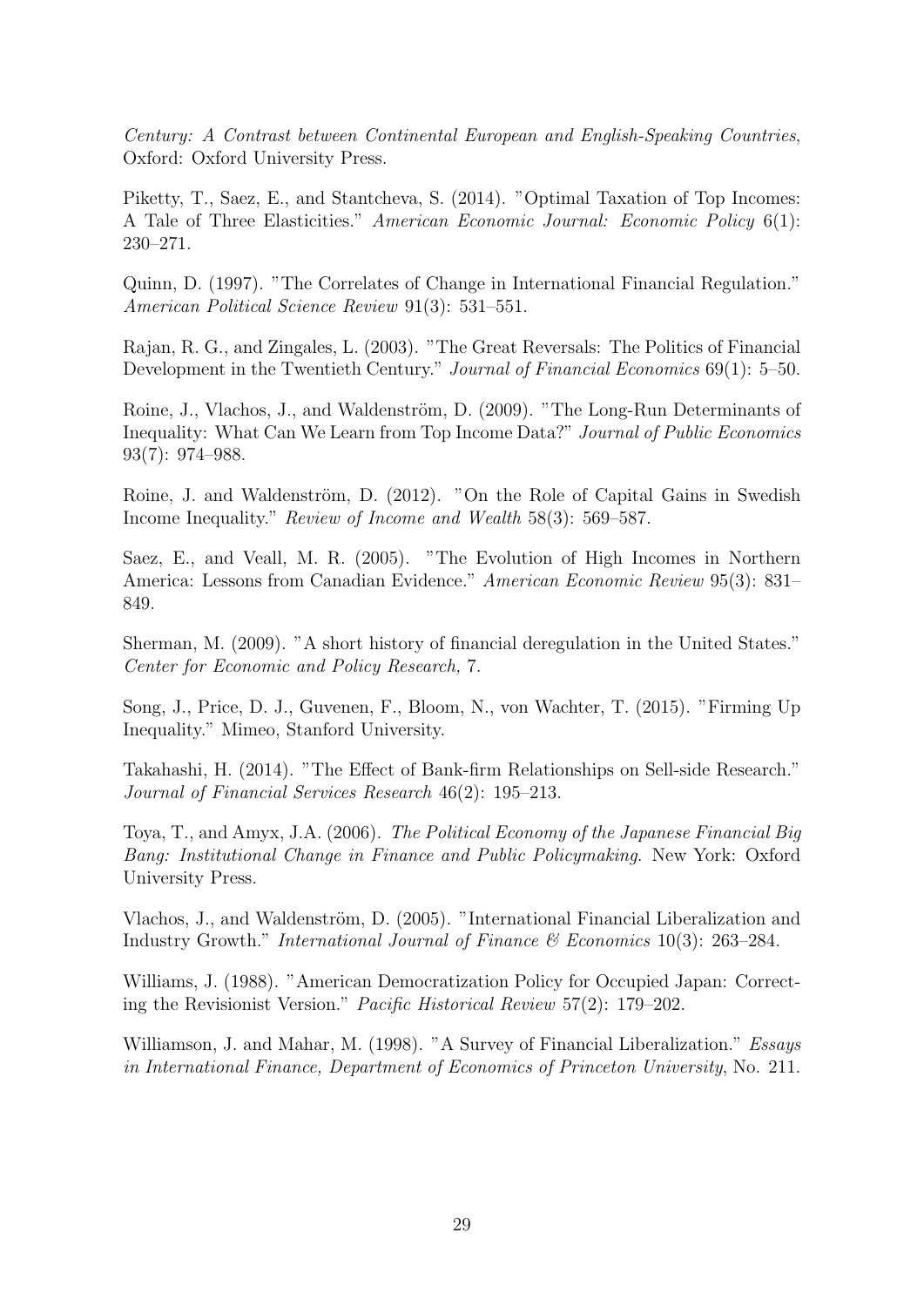

Figure 1: Income decomposition of the Top 1  $\%$ 

(a) United Kingdom source: Atkinson (2007)



 $\frac{1}{2005}$ 

 $2000$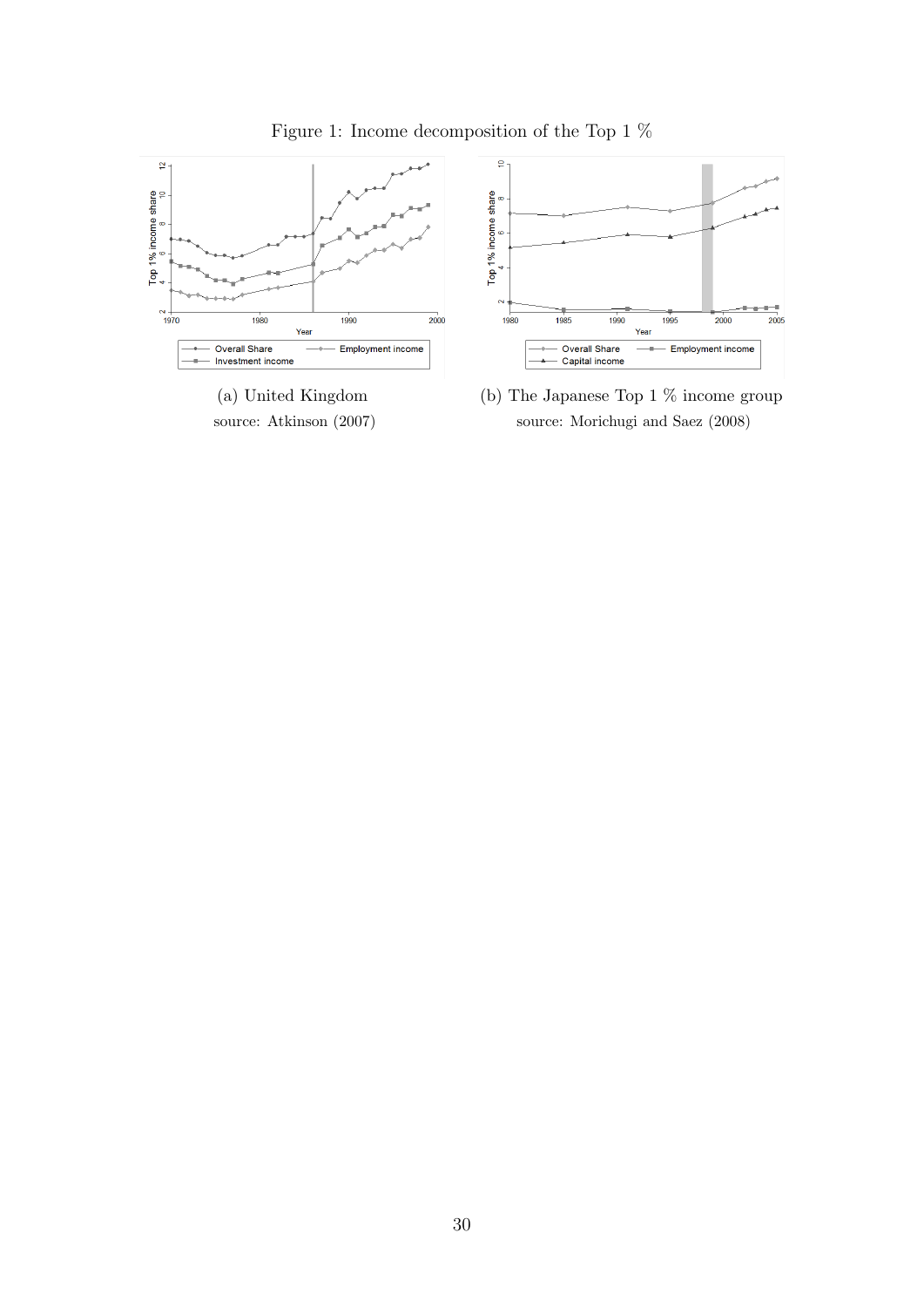|                          | Controls used Description of variable     | Source                |
|--------------------------|-------------------------------------------|-----------------------|
| growth                   | Annual GDP growth $(\%)$                  | $WDI**$               |
| GDPPCcons                | GDP per capita, constant 2005 USD         | $WDI**$               |
| rightwing                | Right-wing executive                      | DPI, the World Bank.  |
|                          |                                           | Keefer, 2012          |
| capital <sub>quinn</sub> | Quinn index,                              | Quinn, 1997           |
|                          | restrictions to the Capital account       |                       |
| epl                      | Employment protection legislation         | Nickell, 2006         |
|                          | (OECD data)                               |                       |
| TopTaxRate               | The highest marginal inocme tax rate      | Piketty et al., 2014  |
| SMC <sub>-GDP</sub>      | Stock market capitalization $(\%$ of GDP) | Beck, Demirgüç-Kunt   |
|                          |                                           | and Levin, 2010       |
| ger_mom                  | Legal origin: Germany (used for Japan)    | La Porta et al., 1997 |
| uk_mom                   | Legal origin: United Kingdom              | La Porta et al., 1997 |

Table 1: Description of main control variables

\*Unemployment for France and U.K. complemented with national statistics data from INSEE and ONS.  $**$  The World Bank (Updated: 2015-01-30)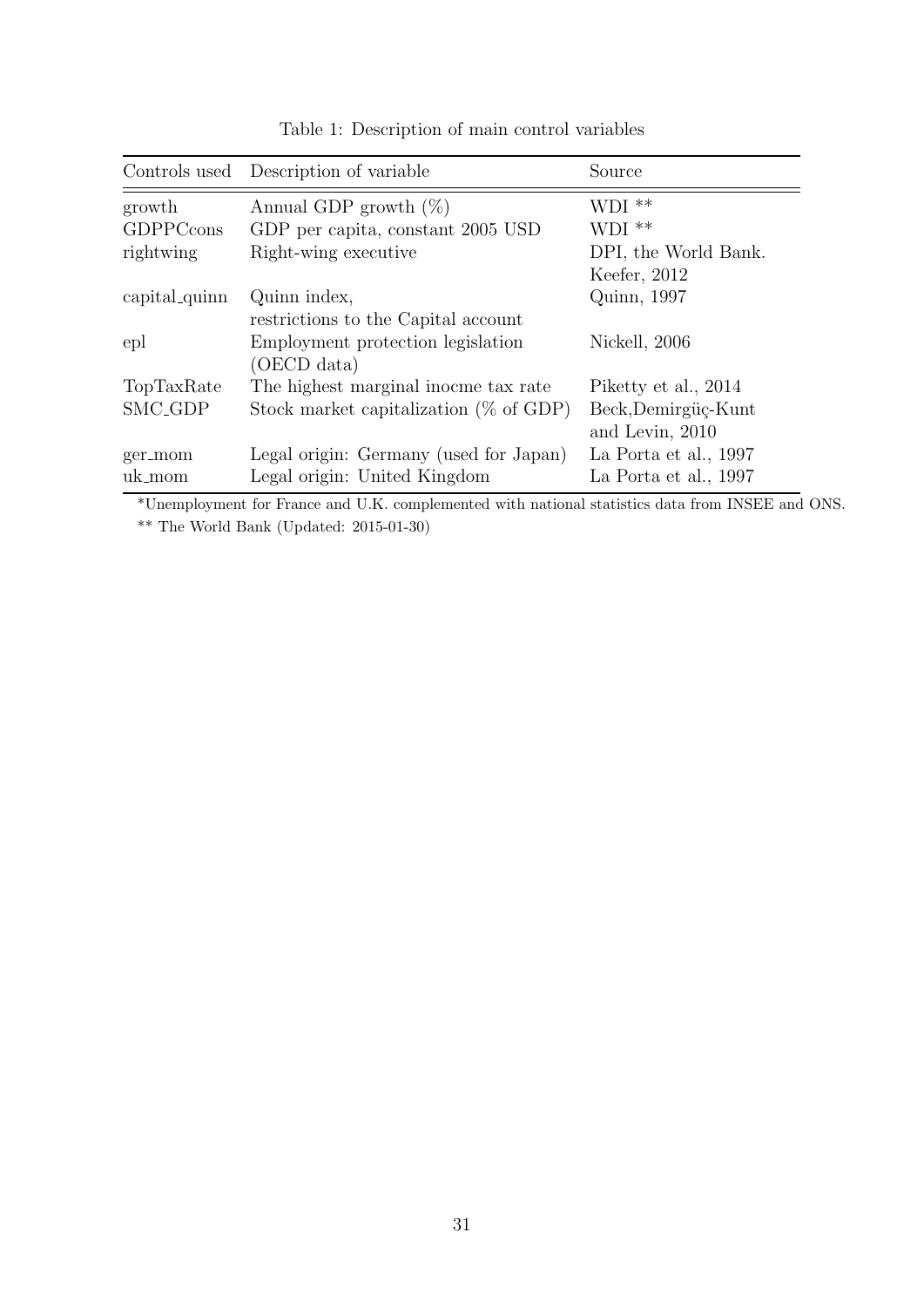| Outcome variables | Top $10\%$ | Top $5\%$ | Top $1\%$ | Top $0.1\%$ |
|-------------------|------------|-----------|-----------|-------------|
| Australia         |            | 0.144     | 0.396     | 0.545       |
| Canada            |            |           | 0.394     | 0.435       |
| Denmark           |            |           |           |             |
| Finland           |            |           |           |             |
| France            |            |           |           |             |
| Germany           |            |           |           |             |
| Ireland           | 0.689      |           | 0.21      |             |
| Italy             |            |           |           |             |
| Japan             |            | 0.513     |           |             |
| Netherlands       | 0.311      | 0.343     |           |             |
| New Zealand       |            |           |           |             |
| Norway            |            |           |           |             |
| Sweden            |            |           |           |             |
| Switzerland       |            |           |           | 0.021       |

Table 2: Countries in synthetic control group, United Kingdom

Note: The synthetic control groups are composed of the weighted average of countries presented in the table. The weights are chosen as they represent best fit to each different top income trend and control variables prior to the treatment.

| Outcome variables | Top $10\%$ | Top $5\%$ | Top $1\%$ | Top $0.1\%$ |
|-------------------|------------|-----------|-----------|-------------|
| Australia         |            | 0.043     |           |             |
| Canada            |            |           |           | 0.09        |
| Denmark           |            |           |           | 0.682       |
| Finland           |            |           |           |             |
| France            |            |           | 0.661     |             |
| Ireland           |            |           |           |             |
| Italy             |            |           |           |             |
| Netherlands       |            | 0.056     | 0.208     |             |
| New Zealand       |            |           |           |             |
| Norway            |            | 0.059     |           |             |
| Spain             | 0.079      | 0.276     | 0.053     | 0.19        |
| Sweden            |            |           |           |             |
| Switzerland       | 0.599      | 0.439     | 0.078     |             |
| United States     | 0.322      | 0.127     | 0         | 0.038       |

Table 3: Countries in synthetic control group, Japan

Note: The synthetic control groups are composed of the weighted average of countries presented in the table. The weights are chosen as they represent best fit to each different top income trend and control variables prior to the treatment.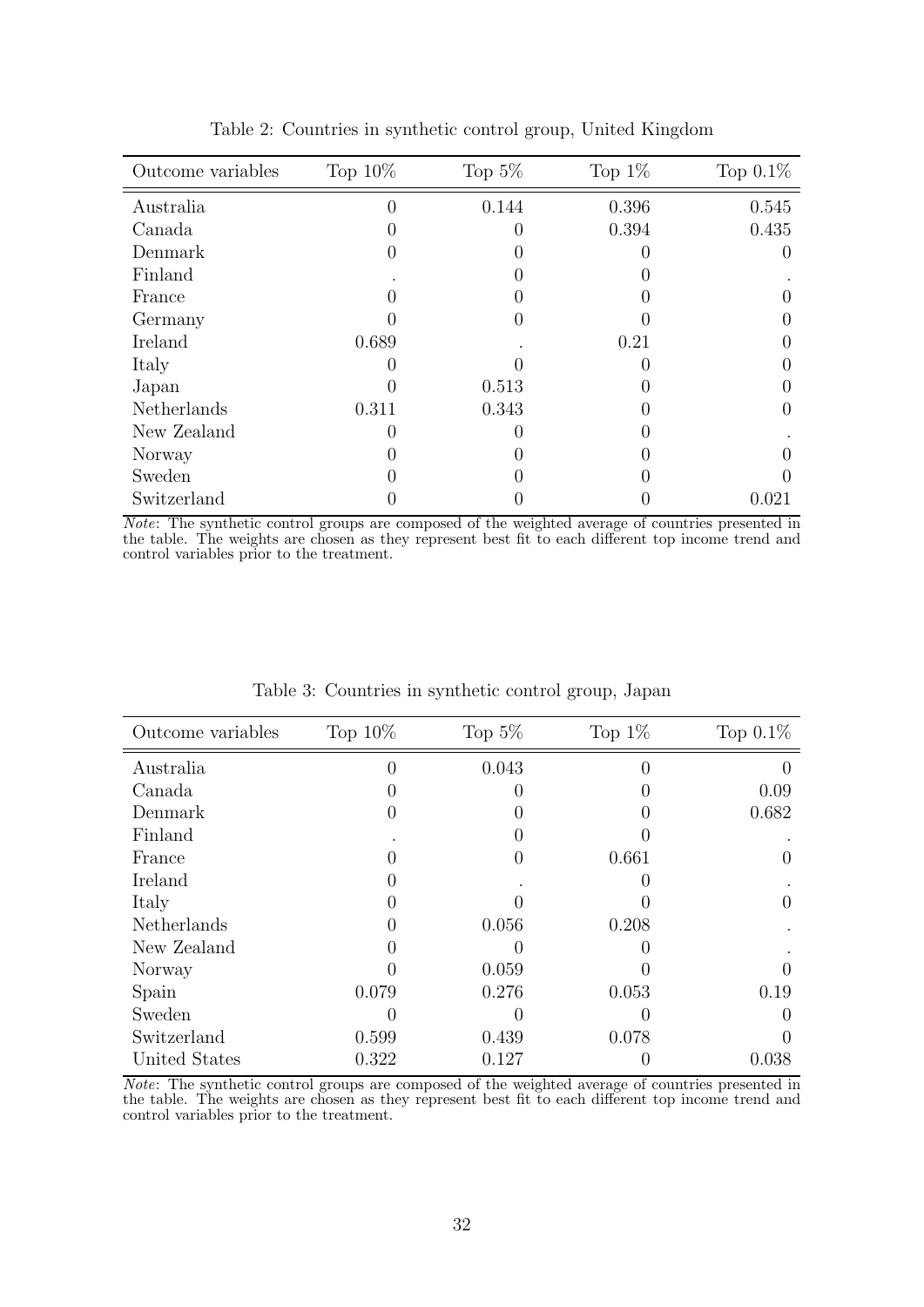| Control variables     | U.K.  | Synthetic control groups |           |           |             | Mean  |
|-----------------------|-------|--------------------------|-----------|-----------|-------------|-------|
|                       |       | Top $10\%$               | Top $5\%$ | Top $1\%$ | Top $0.1\%$ |       |
| GDP growth            | 2.24  | 3.32                     | 3.47      | 3.37      | 3.21        | 2.58  |
| GDP per capita        | 21688 | 18948                    | 21964     | 20543     | 22039       | 24805 |
| Right-wing Executive  | 0.63  | 0.64                     | 0.82      | 0.40      | 0.36        | 0.4   |
| <b>British Legacy</b> | 1     | 0.69                     | 0.14      | 1         | 0.98        | 0.28  |
| Employment protection | 0.19  | 0.47                     | 0.71      | 0.28      | 0.29        | 0.72  |
| Quinn index           | 76.6  | 72.6                     | 63.5      | 65.0      | 63.3        | 70.3  |
| Top Income Tax Rate   | 0.68  | 0.66                     | 0.71      | 0.53      | 0.52        | 0.64  |
|                       | Japan | Synthetic control groups |           |           | Mean        |       |
|                       |       | Top $10\%$               | Top $5\%$ | Top $1\%$ | Top $0.1\%$ |       |
| GDP growth            | 3.40  | 2.16                     | 2.25      | 2.12      | 2.39        | 2.05  |
| GDP per capita        | 28608 | 39494                    | 34788     | 28613     | 31906       | 32510 |
| Right-wing Executive  | 0.88  | 0.23                     | 0.18      | 0.29      | 0.52        | 0.38  |
| German legacy         | 1     | 0.60                     | 0.44      | 0.08      | $\theta$    | 0.22  |
| Employment protection | 0.70  | 0.31                     | 0.60      | 0.90      | 0.74        | 0.78  |
| Quinn index           | 66.9  | 97.6                     | 88.8      | 83.6      | 86.4        | 90.3  |
| Top Income Tax Rate   | 0.60  | 0.43                     | 0.48      | 0.60      | 0.60        | 0.53  |
| Stock Market Cap.     | 82.9  | 87.3                     | 69        | 43.6      | 35.1        | 51.3  |

Table 4: Comparison of control variables

Note: Values of the control variables used to find the optimal synthetic control group in the pretreatment time period. For a good counterfactual, each synthetic control group should have control variable means close to the mean of the control variables for the treated country, compared to the mean in the donor pool (last column) The control variables are described in table 1.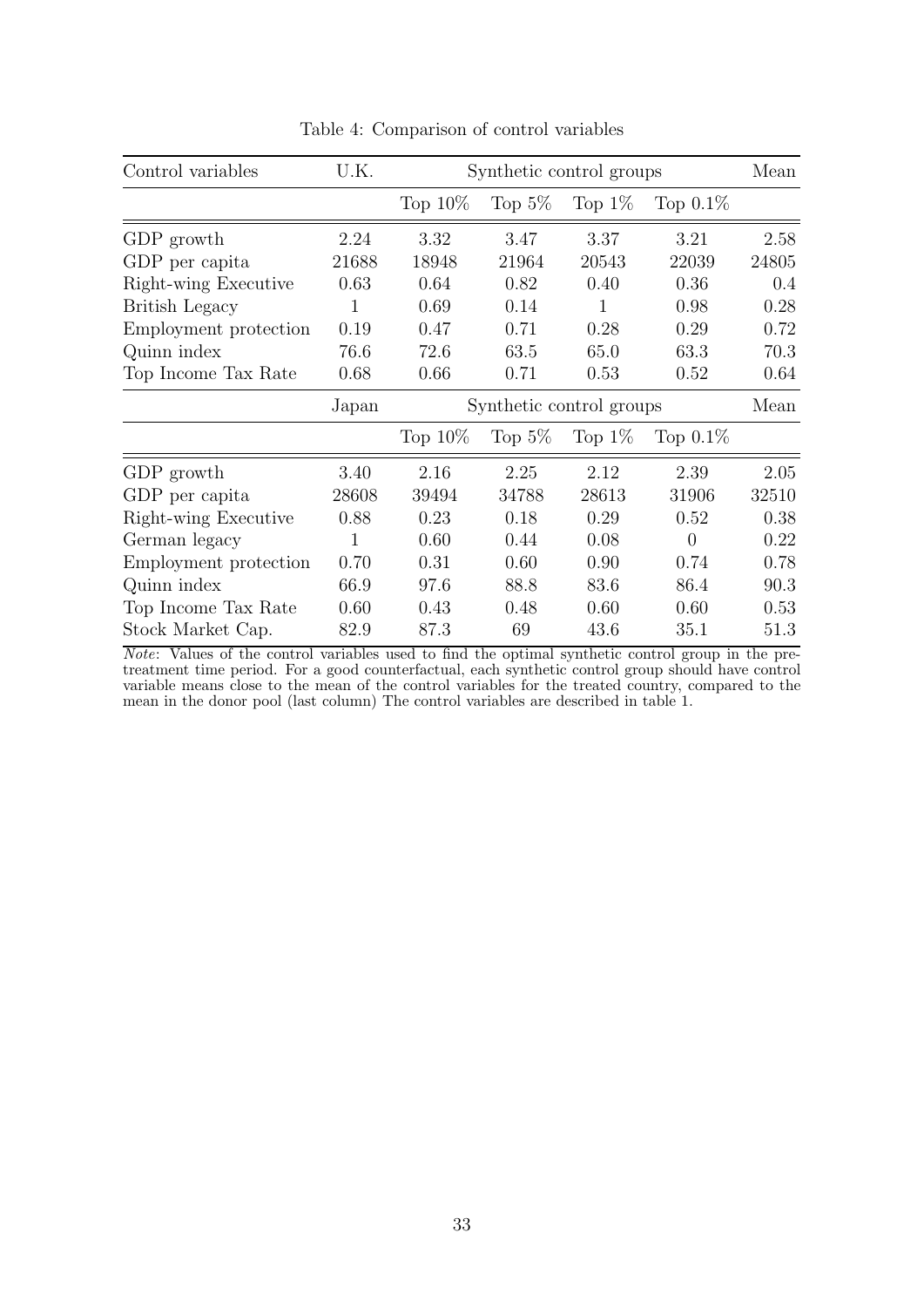

Figure 2: The British "Big Bang" in 1986

Note: For each top income share, a synthetic control group (dashed line) is calibrated to match the true trend (solid line) prior to treatment. The trend of the synthetic control represents the trend in Japan in absence of the "big bang", and the difference between the two lines is the effect of financial deregulation on the top income share.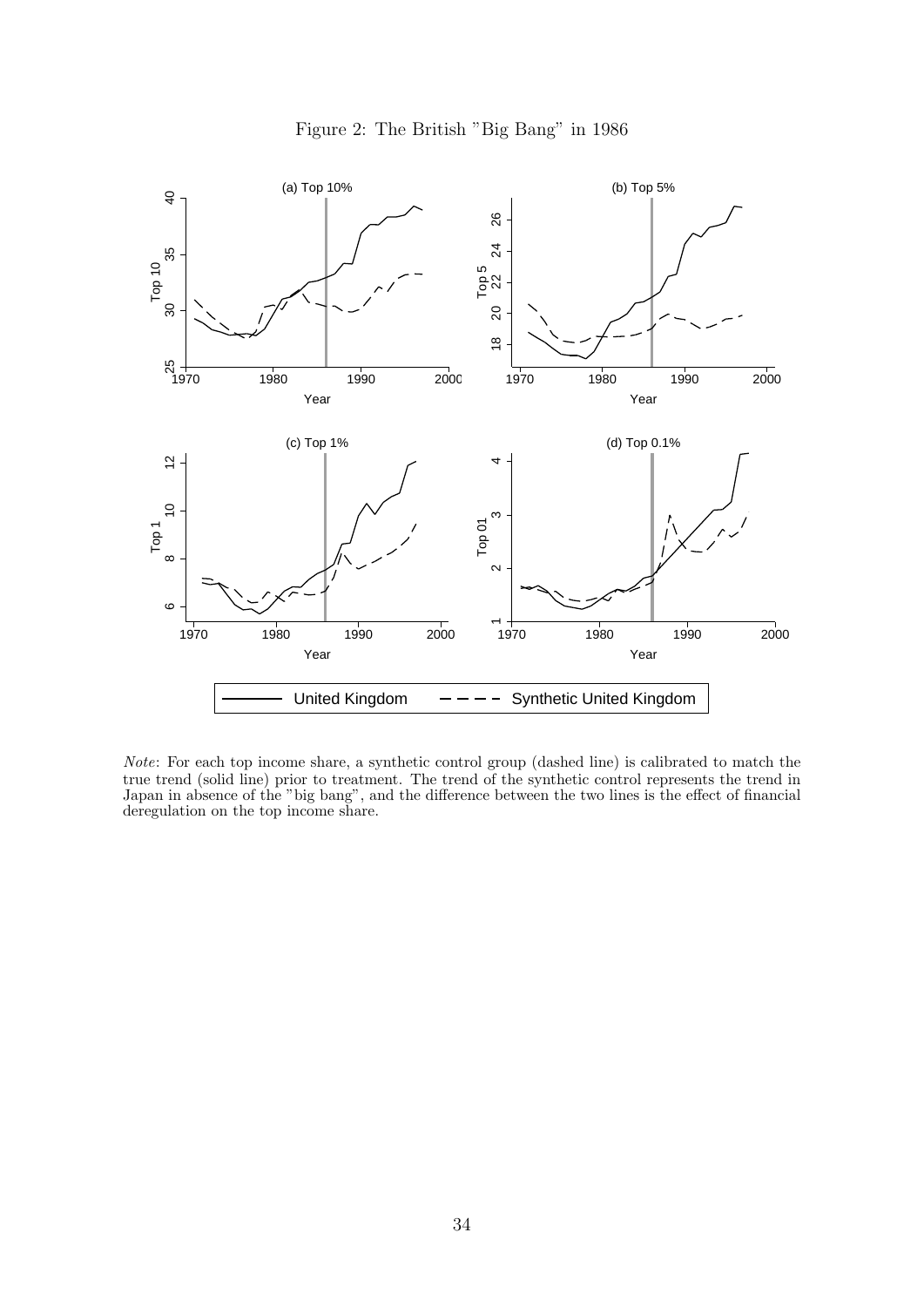

Figure 3: Percentage Deviation from the Synthetic Control Group Trend, United Kingdom

Note: Each line represent the percentage size of the gap between the real and the synthetic outcome in figure 2.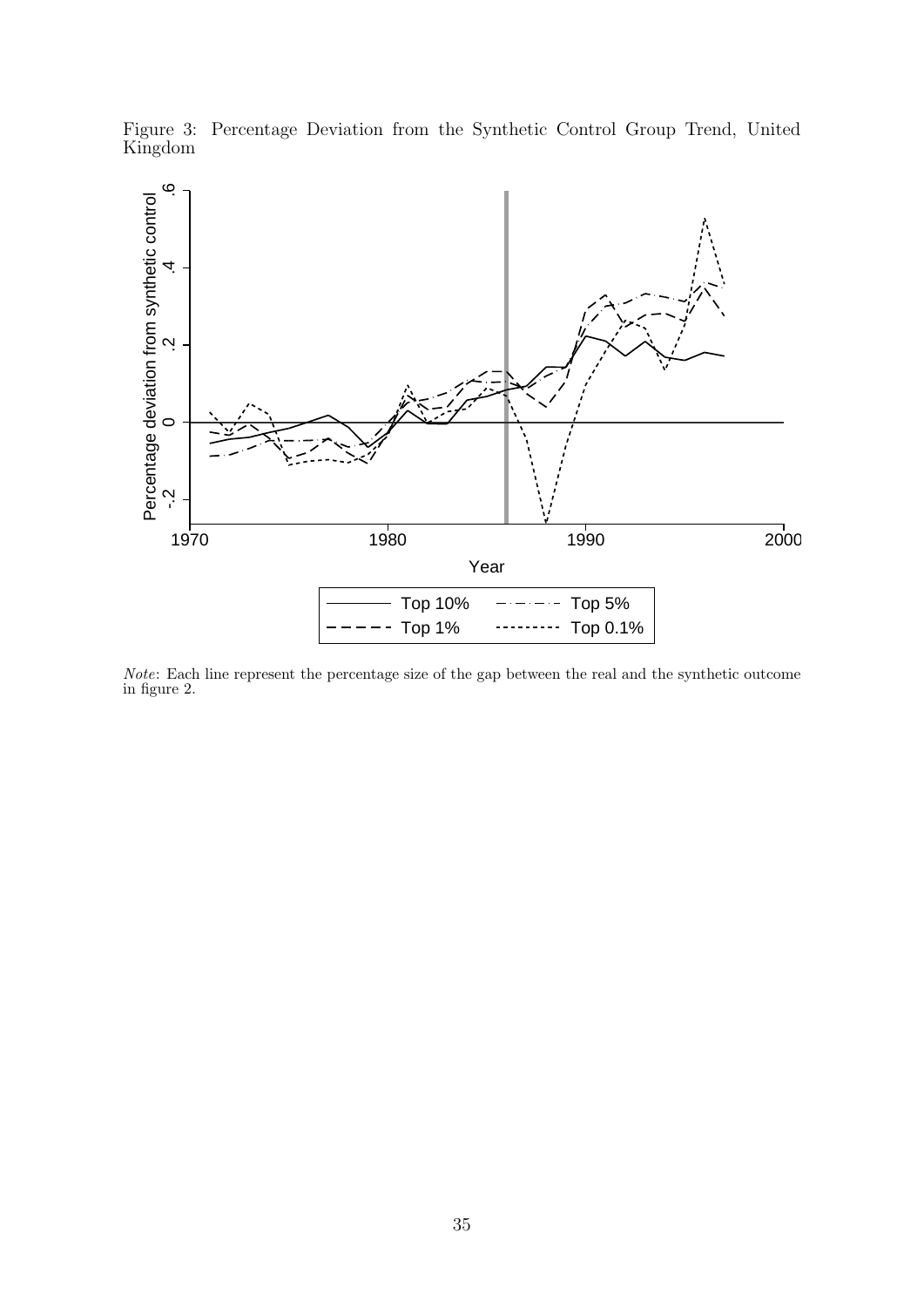

Figure 4: The Japanese Big Bang of 1997-1999

Note: For each top income share, a synthetic control group (dashed line) is calibrated to match the true trend (solid line) prior to treatment. The trend of the synthetic control represents the trend in Japan in absence of the "big bang", and the difference between the two lines is the effect of financial deregulation on the top income share.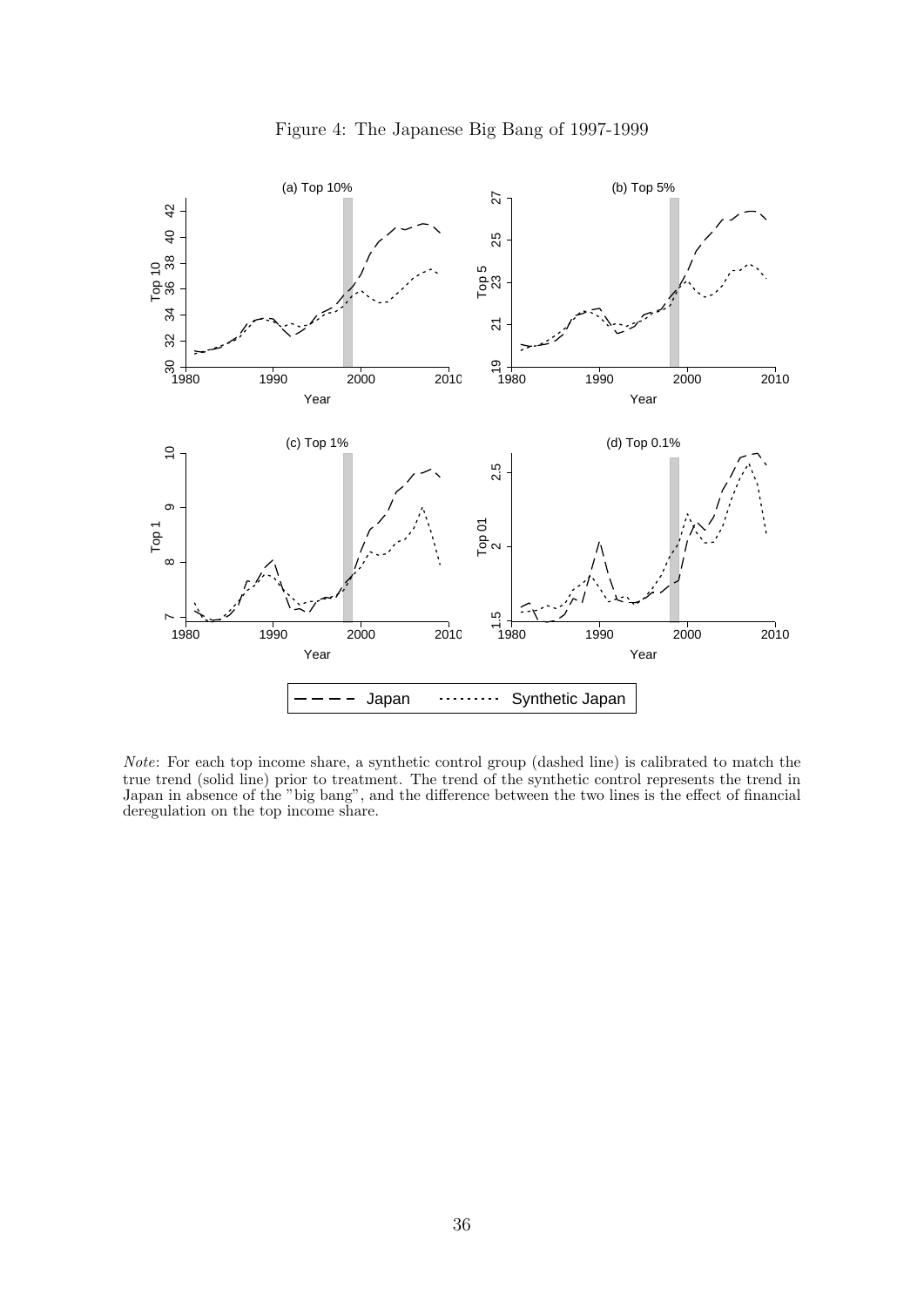

Figure 5: Percentage Deviation from the Synthetic Control Group Trend, Japan

Note: Each line represent the percentage size of the gap between the real and the synthetic outcome in figure 4.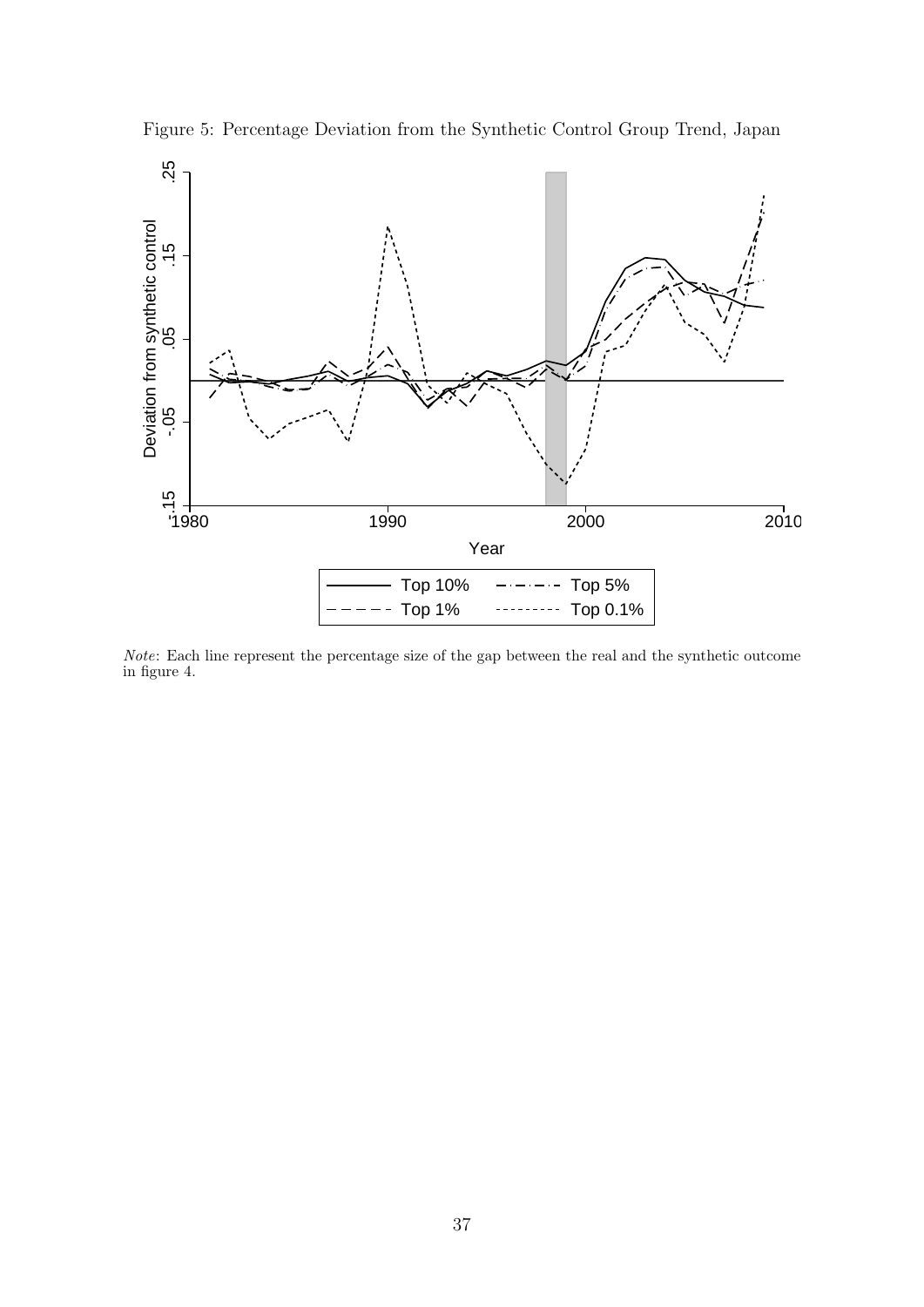



Note: Each line represent the real deviation from the synthetic control group. The "Top" shares are the same as in figures 2 and 4, while the intermediate shares are.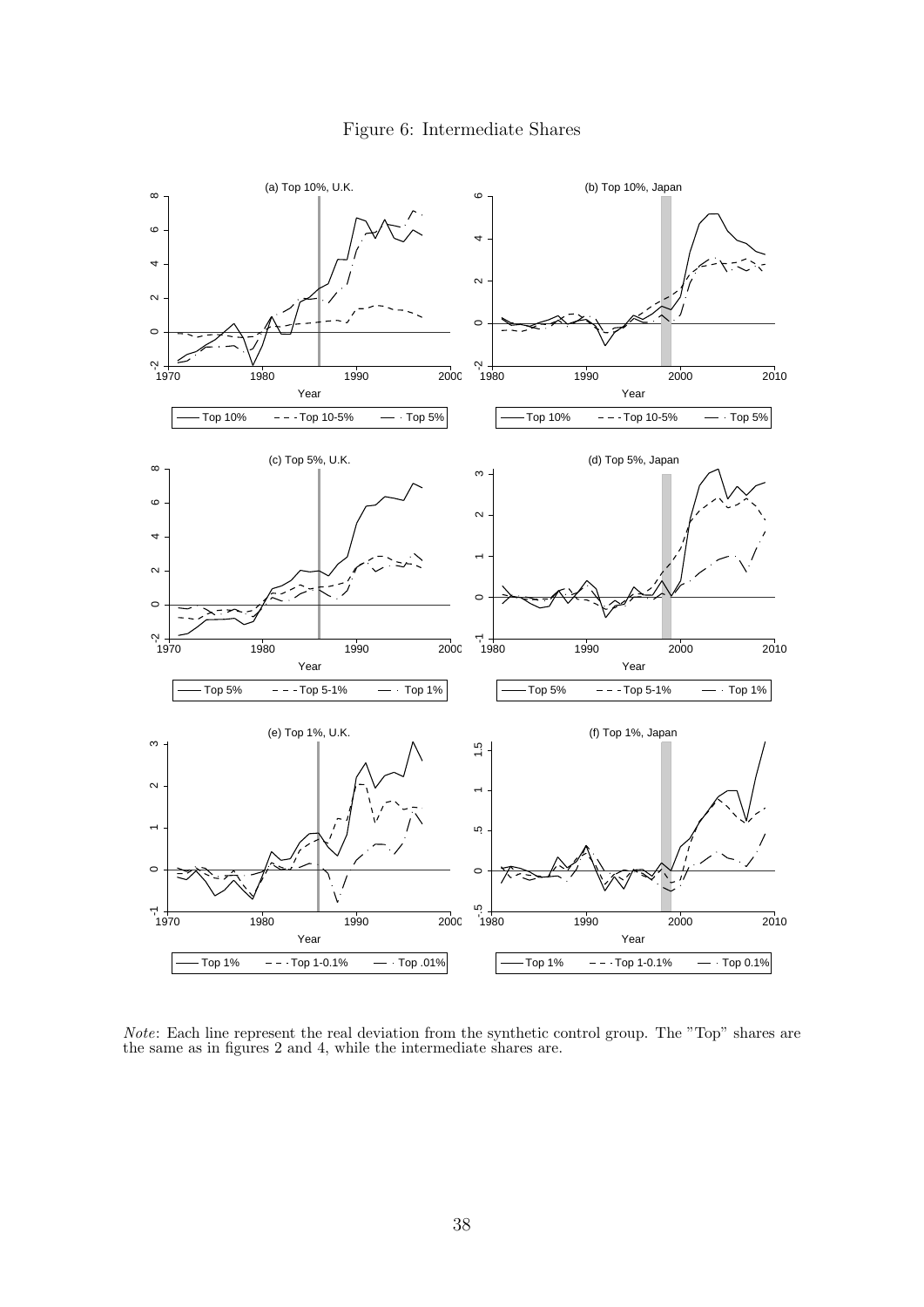

Figure 7: Placebo tests - United Kingdom

Note: The black solid line represent the percentage deviation of U.K./Japan from its baseline synthetic control group. Each of the grey lines represent a gap between the true outcome and the synthetic control group for every country in the donor pool (for which no deviations are expected). The donor pool consist of all countries with 0 or positive weight in table 2 and 3.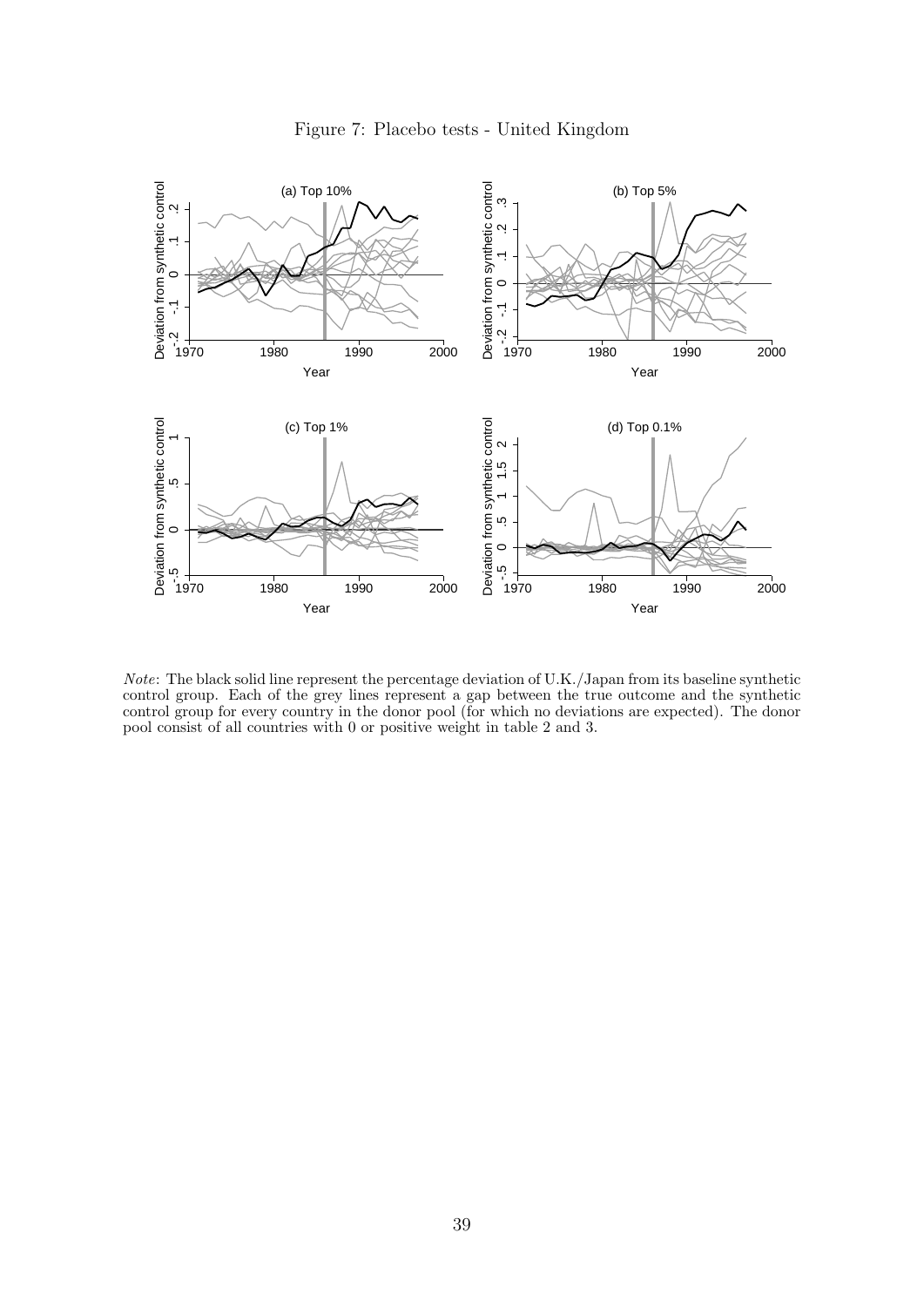



Note: The black solid line represent the percentage deviation of U.K./Japan from its baseline synthetic control group. Each of the grey lines represent a gap between the true outcome and the synthetic control group for every country in the donor pool (for which no deviations are expected). The donor pool consist of all countries with 0 or positive weight in table 2 and 3.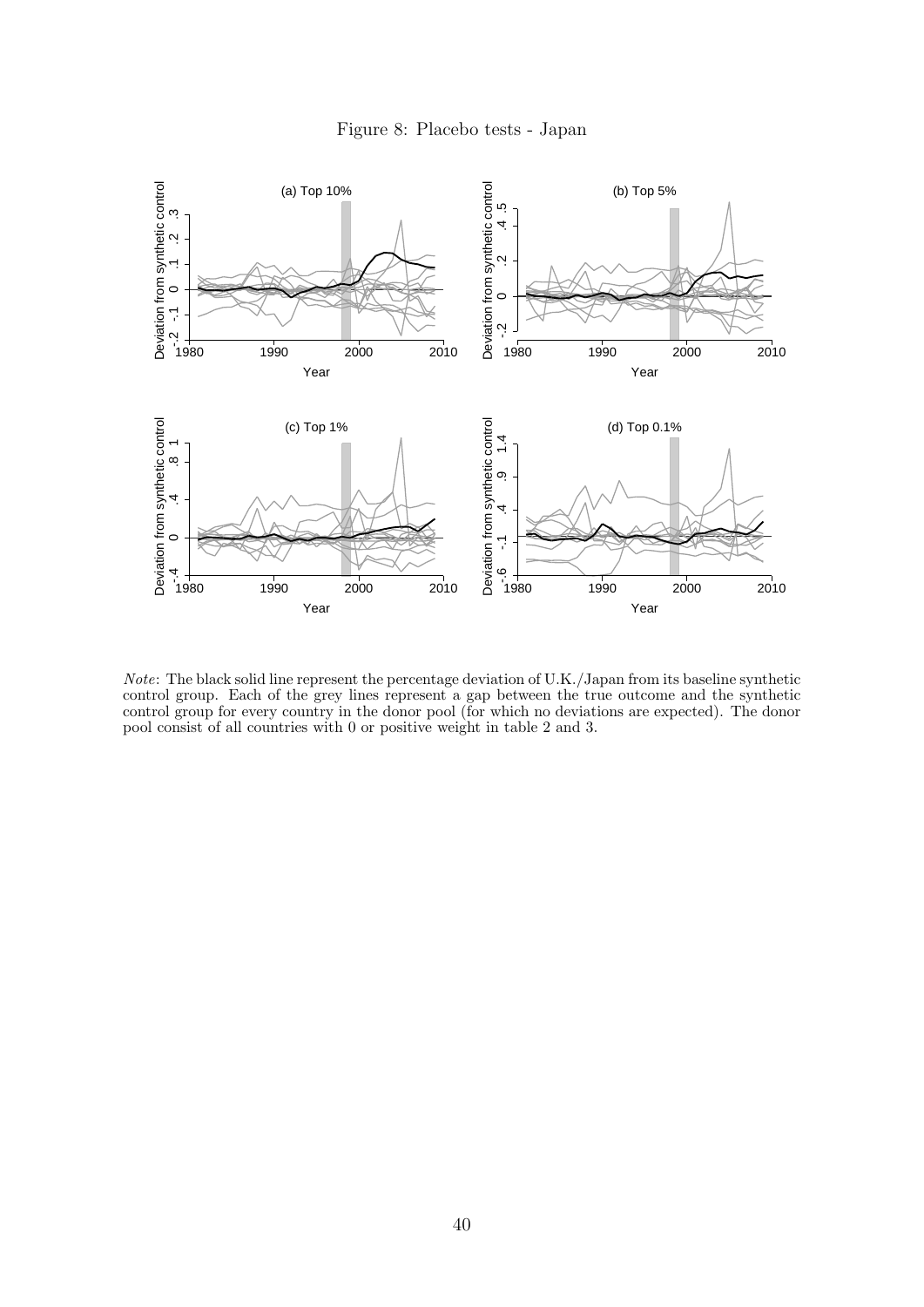|      |          | United Kingdom   |                |           | Japan |                |         |       |           |  |  |
|------|----------|------------------|----------------|-----------|-------|----------------|---------|-------|-----------|--|--|
| Year | Top $10$ | Top 5            | Top 1          | Top $0.1$ | Year  | Top $10$       | Top $5$ | Top 1 | Top $0.1$ |  |  |
| 1986 | .083     | $\Omega$         | .154           | .33       | 1997  | .167           | .33     | .417  | .44       |  |  |
| 1987 | .083     | .25              | .154           | .5        | 1998  | .167           | .417    | .417  | .33       |  |  |
| 1988 | .083     | .167             | .23            | .83       | 1999  | .25            | .583    | .615  | .56       |  |  |
| 1989 | $\Omega$ | .083             | .154           | .67       | 2000  | .25            | .417    | .23   | .33       |  |  |
| 1990 | $\Omega$ | $\theta$         | .077           | .583      | 2001  | $\overline{0}$ | .167    | .31   | .44       |  |  |
| 1991 | $\Omega$ | $\theta$         | $\theta$       | .33       | 2002  | $\Omega$       | .083    | .384  | .33       |  |  |
| 1992 | $\Omega$ | $\theta$         | .077           | .167      | 2003  | $\Omega$       | .083    | .23   | .22       |  |  |
| 1993 | $\Omega$ | $\left( \right)$ | .077           | .25       | 2004  | $\Omega$       | .167    | .23   | .22       |  |  |
| 1994 | $\Omega$ | $\theta$         | .077           | .25       | 2005  | .167           | .167    | .154  | .22       |  |  |
| 1995 | $\Omega$ | 0                | .154           | .25       | 2006  | .083           | .083    | .31   | .33       |  |  |
| 1996 | $\Omega$ | $\left( \right)$ | $\overline{0}$ | .167      | 2007  | .083           | .083    | .384  | .11       |  |  |
| 1997 | .083     | $\overline{0}$   | .23            | .25       | 2008  | .083           | .167    | .154  | .22       |  |  |
|      |          |                  |                |           | 2009  | .083           | .083    | .077  | .22       |  |  |

Table 5: Significance of the Synthetic Control Group estimations according to placebo tests

Note: This table shows, for each year, the probability of getting a more extreme positive deviation from the synthetic control group than the deviation for the true treatment country. It relates to the graphs in figures 7 and 8, as the number represents the share of grey lines that are higher than the black line for each year. The population consist of the donor pool population for each top income share (all countries with 0 or positive weight in table 2 and 3).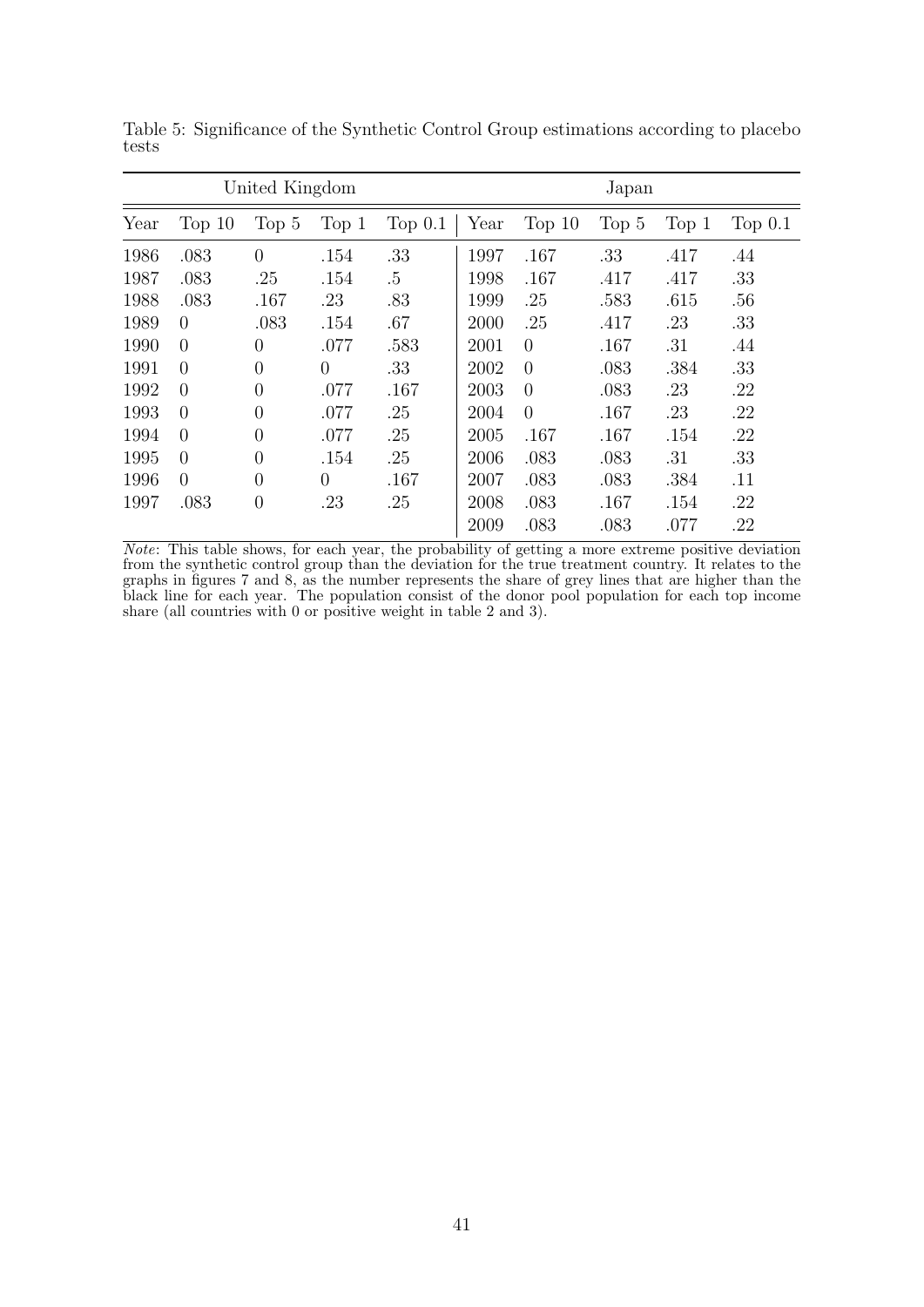

Figure 9: Test of control variables - United Kingdom

Note: The black solid line is the true U.K./Japanese trend. The black dashed line is the synthetic control group trend calculated from the baseline set of control variables, and each grey line represent the synthetic control group obtained with a different set of controls. Each combination of controls tested is presented in appendix table A3 and the controls are described in appendix table A2. The different patterns for the grey lines (solid, dashed of dotted) indicate a different set of years are used in the optimisation. The years are listed in appendix table A4.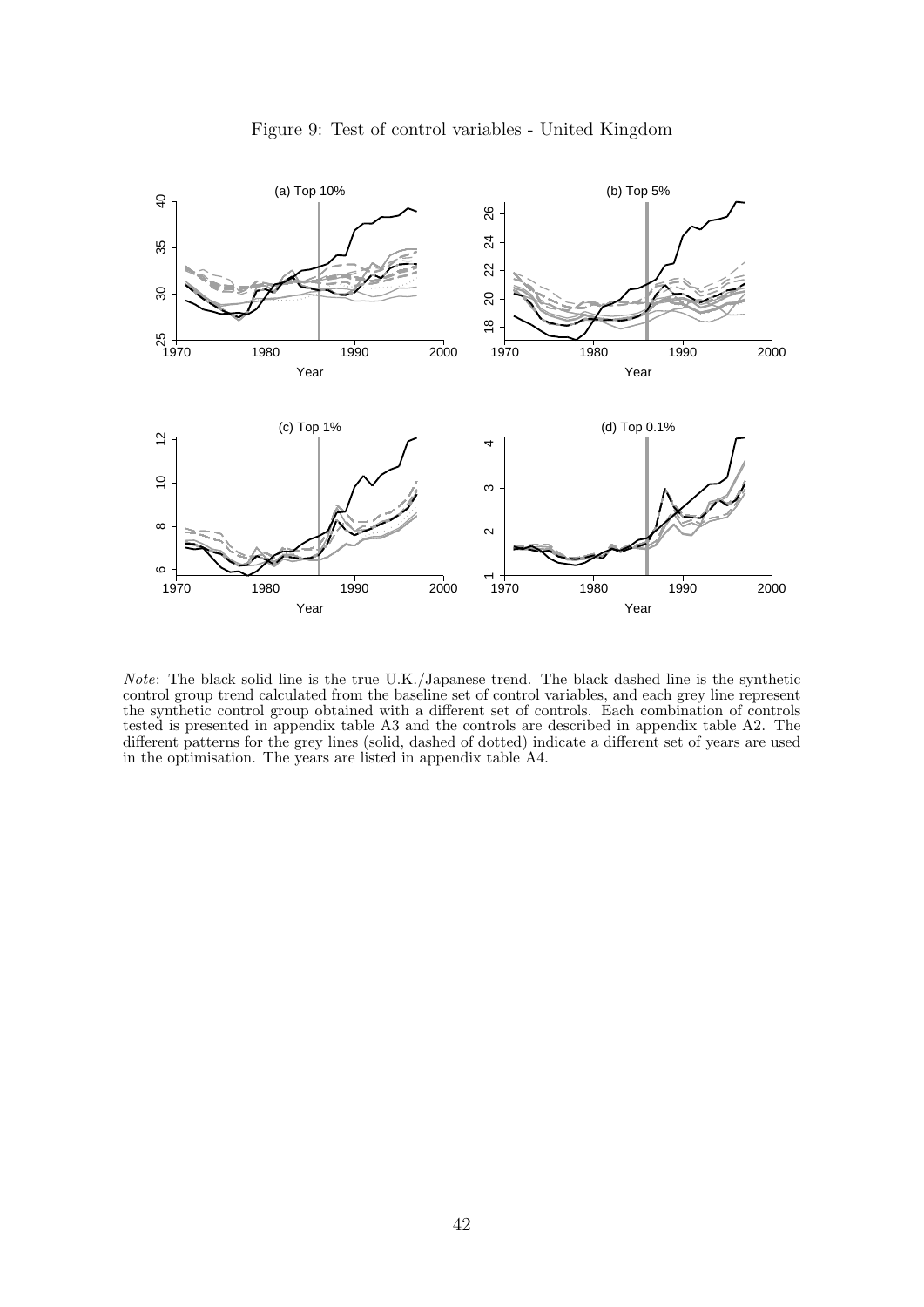

Figure 10: Test of control variables - Japan

Note: The black solid line is the true U.K./Japanese trend. The black dashed line is the synthetic control group trend calculated from the baseline set of control variables, and each grey line represent the synthetic control group obtained with a different set of controls. Each combination of controls tested is presented in appendix table A3 and the controls are described in appendix table A2. The different patterns for the grey lines (solid, dashed of dotted) indicate a different set of years are used in the optimisation. The years are listed in appendix table A4.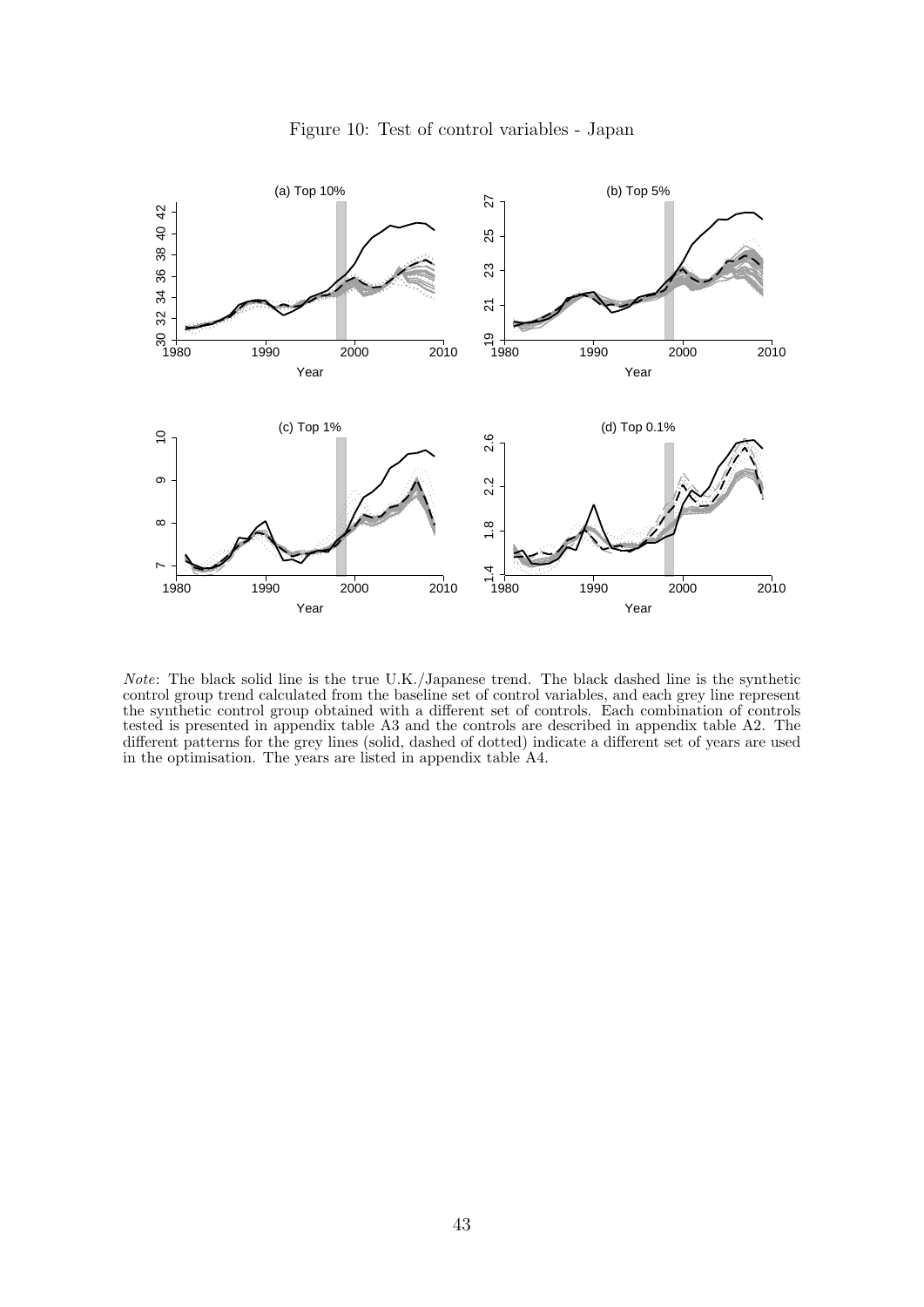

Figure 11: Post-treatment trends in control variables, U.K.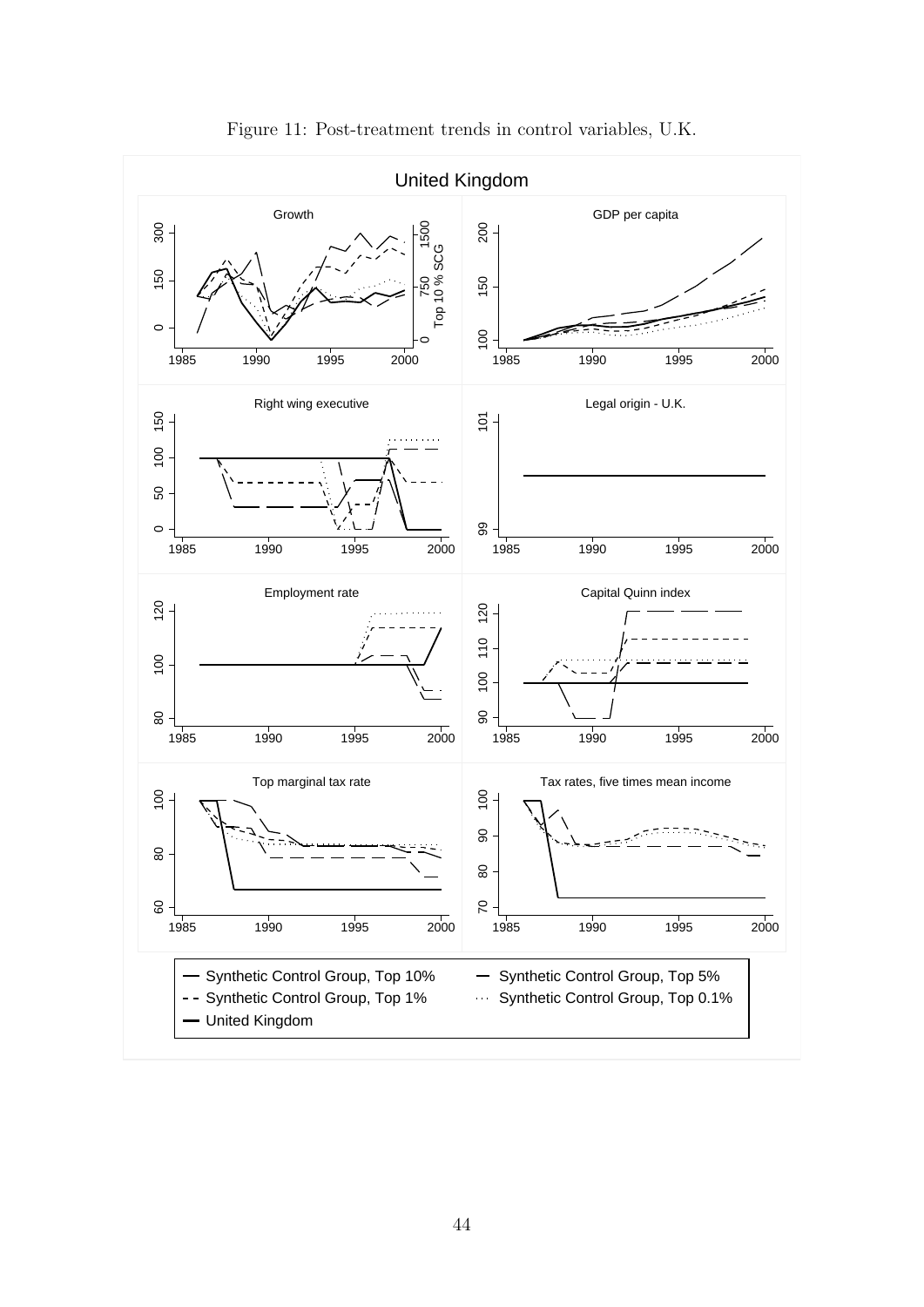

Figure 12: Post-treatment trends in control variables, Japan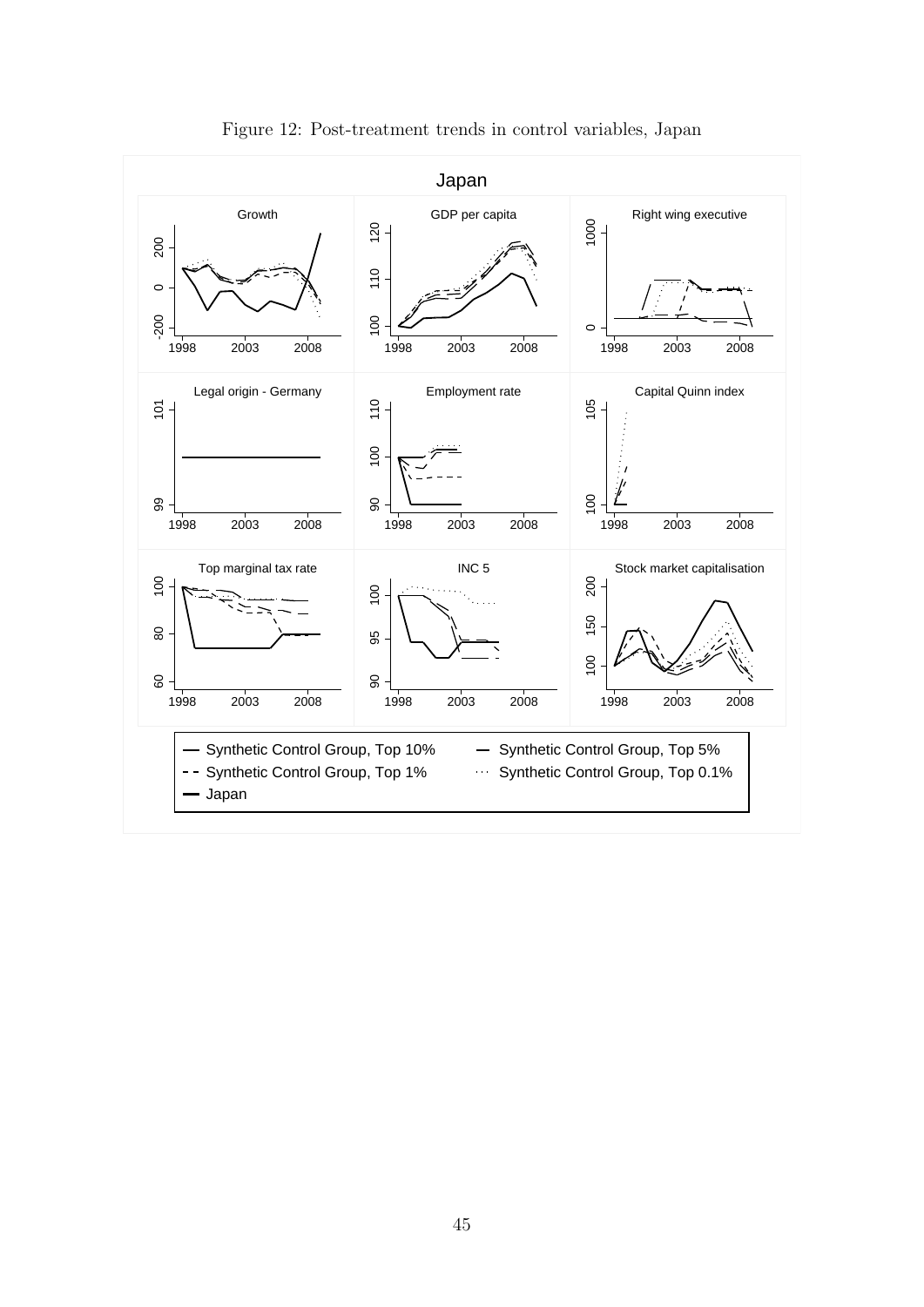# A Data Appendix

# A.1 Top Income Data

All data on top income shares are from the World Wealth and Income Database (WID). The following table describes the differences between the top income measures for each country, and if there have been any changes made to the data before its use in the donor pool.

The table is constructed as follows: Specific information about the data for each country in WID is summarized in column one, in order to explain why he donor pool differs for the SCG for the U.K. and Japan respectively, and also to highlight differences in measurement between the countries with respect to tax units and age groups. The next two columns indicate if the country is in the donor pool. Yes means it is included in all top income groups, and no means it is excluded in all groups. Countries excluded from both donor pools are not in this table. Please see the WID for more info about these countries.

In the fourth column, any adjustments to the data (interpolations) made by the authors before using the series is explained. Since the synthetic control method program as created by Abadie et. al. (2011) is unable to handle non-balanced panels or empty values in a series, interpolation becomes necessary.

The last column shows the treatment of realized capital gains in the baseline donor pools. An attempt is made to test the effect of realized capital gains in the robustness and mechanism analysis.

The tax units are either individuals or families, depending on tax legislation of the country. There is no difference in trends between the two methods, but there may be a difference in the level of the top income share (Atkinson et al., 2009). Hence, this might cause problems if the tax units change during the time period studied. Any breaks in the treatment of tax units is stated in column one.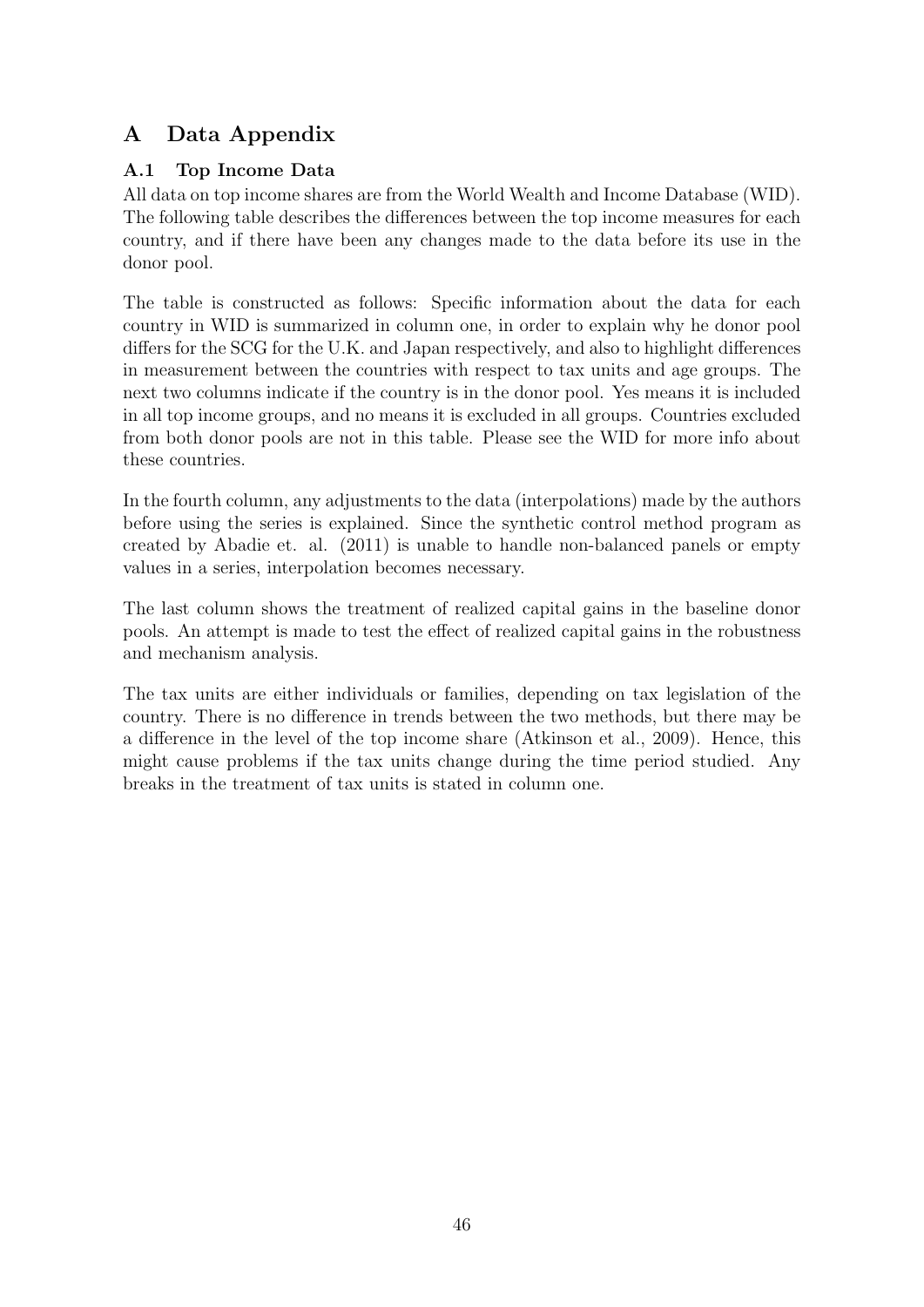| Country         | Country specific information                                                                                                                                                                                                                                                                                                                                                                       | In donor pool<br>U.K.                | Jap                                  | Changes to original data                                           | Capital Gains             |
|-----------------|----------------------------------------------------------------------------------------------------------------------------------------------------------------------------------------------------------------------------------------------------------------------------------------------------------------------------------------------------------------------------------------------------|--------------------------------------|--------------------------------------|--------------------------------------------------------------------|---------------------------|
| Australia       | Capital income included when taxble under income tax (Atkinson et al, 2009)                                                                                                                                                                                                                                                                                                                        | Y                                    | Y                                    | No                                                                 | Included                  |
| Canada          | The U.K. donor pool use data from Saez and Veall (2005), which goes up to year 2000.<br>The series is based on tabulated tax data, and relate to adults aged 20+.<br>The Japanese donor pool includes a newer series, which is available from 1982-2010,<br>but this is not included in the baseline data in order to avoid a break<br>in the method of estimation close to the time of treatment. | Y                                    | Y<br>for U.K. and Japan              | Different series<br>Constant start for<br>Japanese data: 1981=1982 | Excluded                  |
| Denmark         | Tax units are individuals over age 15. Interpolated (linearly) for missing years:<br>Top1: 1973, Top 0.1: 1971, 1973 and 1976.                                                                                                                                                                                                                                                                     | Y                                    | Y                                    | Interpolated                                                       | Excluded                  |
| Finland         | For Top 10 $\%$ and Top 0.1 $\%$ income share data only available from 1990.<br>Break in series 1990, when data shift from tax data so survey data.                                                                                                                                                                                                                                                | Top 5 $%$<br>Top $1\%$               | Top 5 $%$<br>Top $1\%$               | No.                                                                |                           |
| France          | Tax unit - Family.                                                                                                                                                                                                                                                                                                                                                                                 | Y                                    | Y                                    | No.                                                                | Excluded                  |
| Germany         | West Germany prior to 1990, with families as tax units. There is no data after 1998,<br>why Germany is excluded from Japan's donor pool. Data available every third year.                                                                                                                                                                                                                          | Y                                    | No                                   | Linear interpolation from<br>triannual data: 1971-1998             | Excluded                  |
| Ireland         | Data exist for top 10 and 1 $\%$ from 1975<br>Tax unit - Family. The Top 0.1 % data ends in 1991, and there is no data for Top 5.                                                                                                                                                                                                                                                                  | Top 10 %                             | Top 10 $%$                           | Constant level of top<br>incomes 1971-1975                         | Excluded                  |
| Italy           | Tax unit - individuals<br>No data prior to 1974, a constant level is assumed 1971-74 for U.K.                                                                                                                                                                                                                                                                                                      | Y                                    | Y                                    | Interpolated 1996-1997.                                            | Excluded                  |
| Japan           | Tax unit - Individual. Series exist both including and excluding capital gains.                                                                                                                                                                                                                                                                                                                    | Y                                    |                                      | No.                                                                | Excluded                  |
| Netherlands     | Tax unit - Family.<br>Data every second or every fourth year 1970-1989.<br>No data post 2000 for the Top 0.1 $%$                                                                                                                                                                                                                                                                                   | $\mathbf Y$                          | Top 10 %<br>Top 5 $%$<br>Top $1\%$   | Interpolated 1971-1988.                                            | Excluded                  |
| New Zealand     | Tax unit - individuals<br>No data on top 0.1 % after 1990.                                                                                                                                                                                                                                                                                                                                         | Top 10 $%$<br>Top 5 $%$<br>Top $1\%$ | Top 10 $%$<br>Top 5 $%$<br>Top $1\%$ | No.                                                                | Included<br>where taxable |
| Norway          | Tax unit - individuals used in calculations.                                                                                                                                                                                                                                                                                                                                                       | Y                                    | Y                                    | No.                                                                | Included                  |
| Spain<br>Sweden | Tax unit - individuals. Only one data point between 1961-1981<br>Tax unit - individuals                                                                                                                                                                                                                                                                                                            | $\rm No$<br>Y                        | Y<br>Y                               | No.<br>No.                                                         | Excluded<br>Excluded      |
| Switzerland     | Tax unit - Family. Biannually 1943-1995.<br>Differences in taxation unit change 95-96 and a different data source from 1995.                                                                                                                                                                                                                                                                       | Y                                    | Y                                    | Interpolated 1971-1995.                                            | Excluded                  |
| United Kingdom  | 1980 Missing Change in unit of taxation (from family to individuals) at 1990.<br>For the Top 0.1 $\%$ , Data is missing in the entire period from 1987 - 1992<br>For these years, the time series is interpolated.                                                                                                                                                                                 |                                      | $\mathbf N$                          | Top 0.1 Interpolated 1987-1992.                                    | Included<br>where taxable |
| United States   | Tax unit - Family<br>The Tax Reform act of 1986 changed rules regarding deductions etc.<br>which increased the reported top income shares.<br>Since this occurred the same year as the U.K. big bang,<br>the US is excluded from the donor pool, not to confuse effects.                                                                                                                           | No                                   | Y                                    | No.                                                                | Excluded                  |

# Table A1: Characteristics of international top income data

 $L_{\rm F}$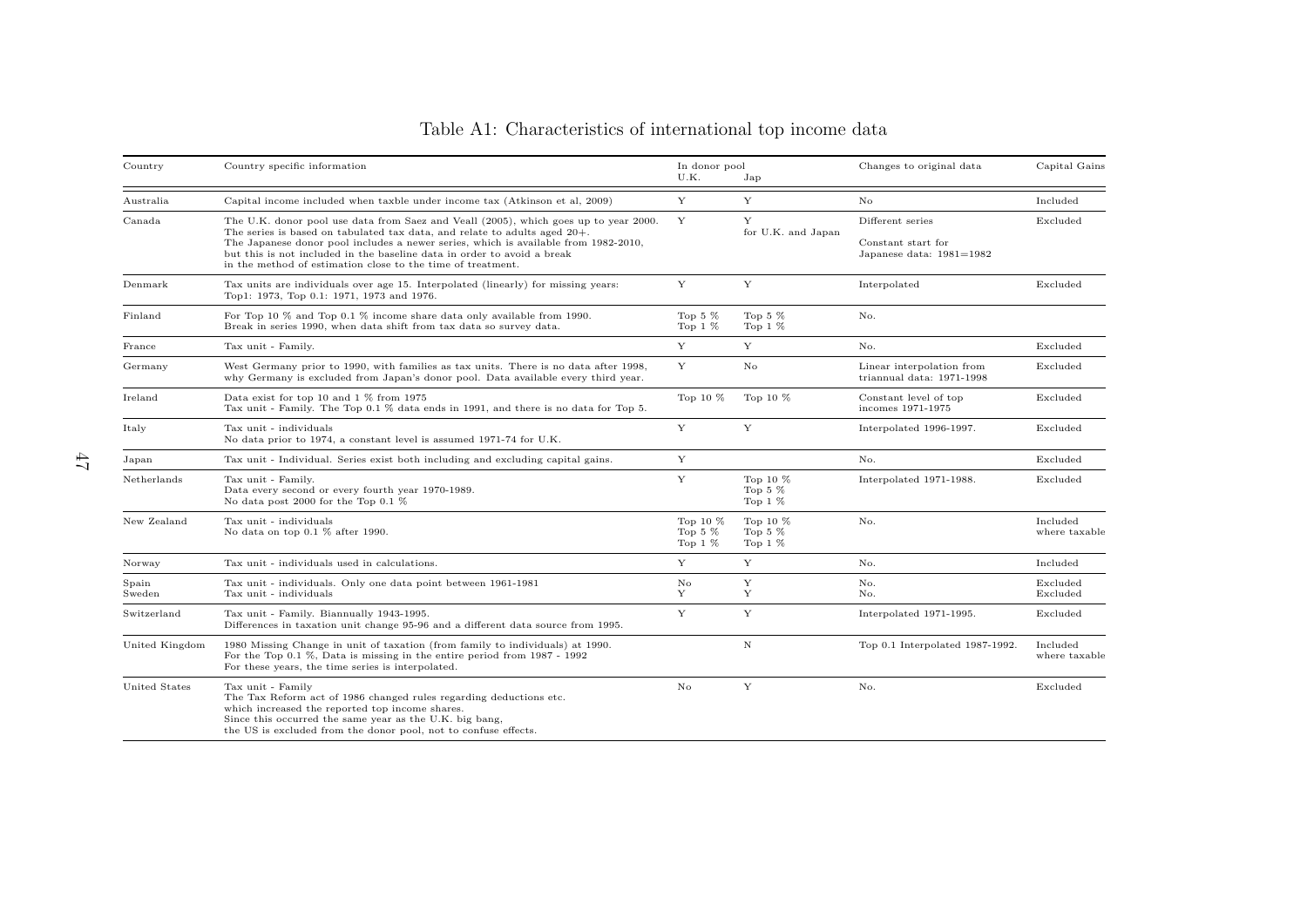## A.2 Control Variables

There is no consensus in the literature regarding exactly which exogenous factors are the most important to explain of top incomes, neither which indicators should be used to proxy for broader concepts such as political institutions. These explanatory variables correspond to the Z vector of control variables in ADH's framework.

It is econometrically impossible to control for all possible variables (due to over-fitting), so our approach has been to test the robustness of our preferred choice of control variables. The result of this test is shown in the Robustness analysis section (robustness of control variable selection) and here follows a closer description of the alternative control variables and the compositions in the robustness tests.

The aim is to show graphically that the results are not driven by how Z is defined or which years are chosen to pin down the previous trend in Y. The test involves 21 different variables in 40 combinations, and each combination is matched with three different sets of years which the SCG will be pinned against. This gives 120 regressions, one of which is the original. The other 39 combinations are not strict randomly chosen, some consideration have been taken to the plausibility of the combination, comparing the original to "similar" sets of controls.

The baseline set of control variables that is used in the study is described in the Data section<sup>25</sup>, and the additional controls in the robustness tests are presented in table A2. The alternative controls are aiming to capture the country's tax system, economic development, trade, political institutions, financial openness and technological development.

The last category is an aspect that may be important for the big bang in U.K. that is not discussed in the data section. Since the computerization of the stock exchange was also a part of the big bang (see section 2.2.1) technology may have impacted the likelihood of the big bang occurring. The CHAT database (Comin and Hobijin, 2009) has been consulted to find a good measure of computerization in the financial sector. The CHAT database tracks the amount of technological tools used in a country for a number of different technologies, from agricultural machines to internet usage. Unfortunately, there is no measure of computers used in business in this database, and the level of personal computer usage data begin in the '80s, unfortunately after 1986 for most of the countries in the donor pool which makes it impossible to use as a control. In the alternative specification of controls, the proxy variable "number of cell phones" has been used, but the relevance of this can be questioned.

In table A3 each column represents a combination of controls used in the robustness test. An x indicate these variables are included in both the U.K. and Japan tests, while a U or J mean only the respective country included that variable.

Each of these 40 control combinations are used in the optimization function along with three different sets of years for the pre-treatment level of the top income share in question. The years are presented in table A4. The second version for the U.K. is

 $^{25}$ They are: GDP growth, GDP per capita, Right-wing executive, legal origin (British or German) Employment protection, Financial openness in terms of the Quinn index and Top income tax rates.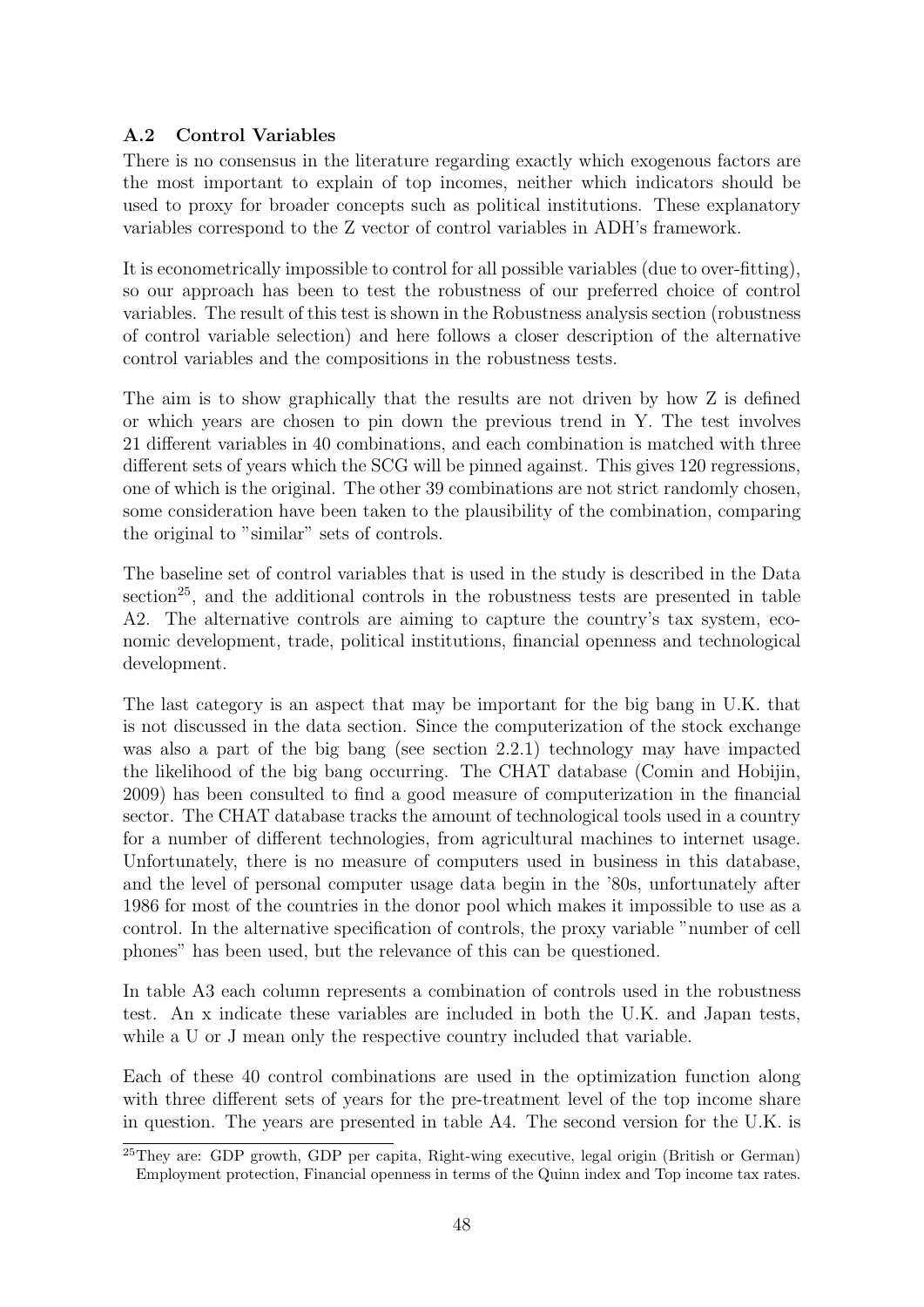referred to as the "Thatcher era" in the paper.

### A.3 Variables determining the timing of financial deregulation

There is a central issue of endogeneity when studying how policy decisions affect economic outcomes: What if it was the economic prerequisites that caused the change in the first place? What if there is some underlying variable that could have caused both the increase in top income shares and the financial deregulation?

To some extent, the synthetic control group can control for this. By taking parameters that may have affected the likelihood of a financial deregulation as well as the income distribution into account when choosing the control group, the counterfactual should ideally have the same probability of an unexpected increase in the relevant top income share as well as of a "big bang", if factors relevant to both of these outcomes are matched by the synthetic control. It is however hard to find such an ideal synthetic control, and the more controls are included, the less weight will be put on each of the variables. Therefore, the controls must be chosen with care, and take into account both the income distribution and the likelihood of a financial deregulation.

Another factor, one that may be crucial for the likelihood of a large-scale financial deregulation, is of course the previous state of the financial sector. If the financial sector is heavily regulated, or works poorly, politicians may very well want to improve it drastically, "give it a big bang". It has unfortunately proven hard to get a good measurement on the performance of financial markets, especially for the U.K. The Financial Development and Structure Dataset by Beck, Demirgüç-Kunt and Levine (2010) does not include any data on the size or efficiency of the British financial sector until after 1989, and the internal data from the London Stock exchange is not available before 1997, which makes it hard to control for the *de facto* status of the British financial sector. There is, however, data for Japan in terms of the stock market capitalization (Beck et al. 2010a), which will be included as a control variable for Japan.

Hence, to capture this effect for the U.K., some kind of de jure index of financial market liberalization could be used to ensure the preconditions are the same. Studies concerned with the international openness of the financial systems have previously used IMF data on the presence of financial regulations, which is a quite crude measurement on the level of liberalization. This data has been used to construct more detailed indexes, trying to capture the quality of the regulation. The most comprehensive seems to be the Quinn (1997) index, which takes the qualitative aspects of specific regulations into account (Vlachos and Waldenström, 2005). This index will be used in the baseline specification for the test of both the U.K. and the Japanese big bang.

Other datasets have also been considered as a measure of financial deregulation. First, the research into equity market liberalization by Bekaert, Harvey and Lundblad (2006) presents both de jure and de facto measures of important financial deregulations concerning the equity market. Unfortunately, their research focus entirely on developing countries, why data for OECD countries have not been collected. Another index based on the IMF data but with a more qualitative approach is the KAOPEN index developed by Chinn and Ito (2008). This index also measures the judicial financial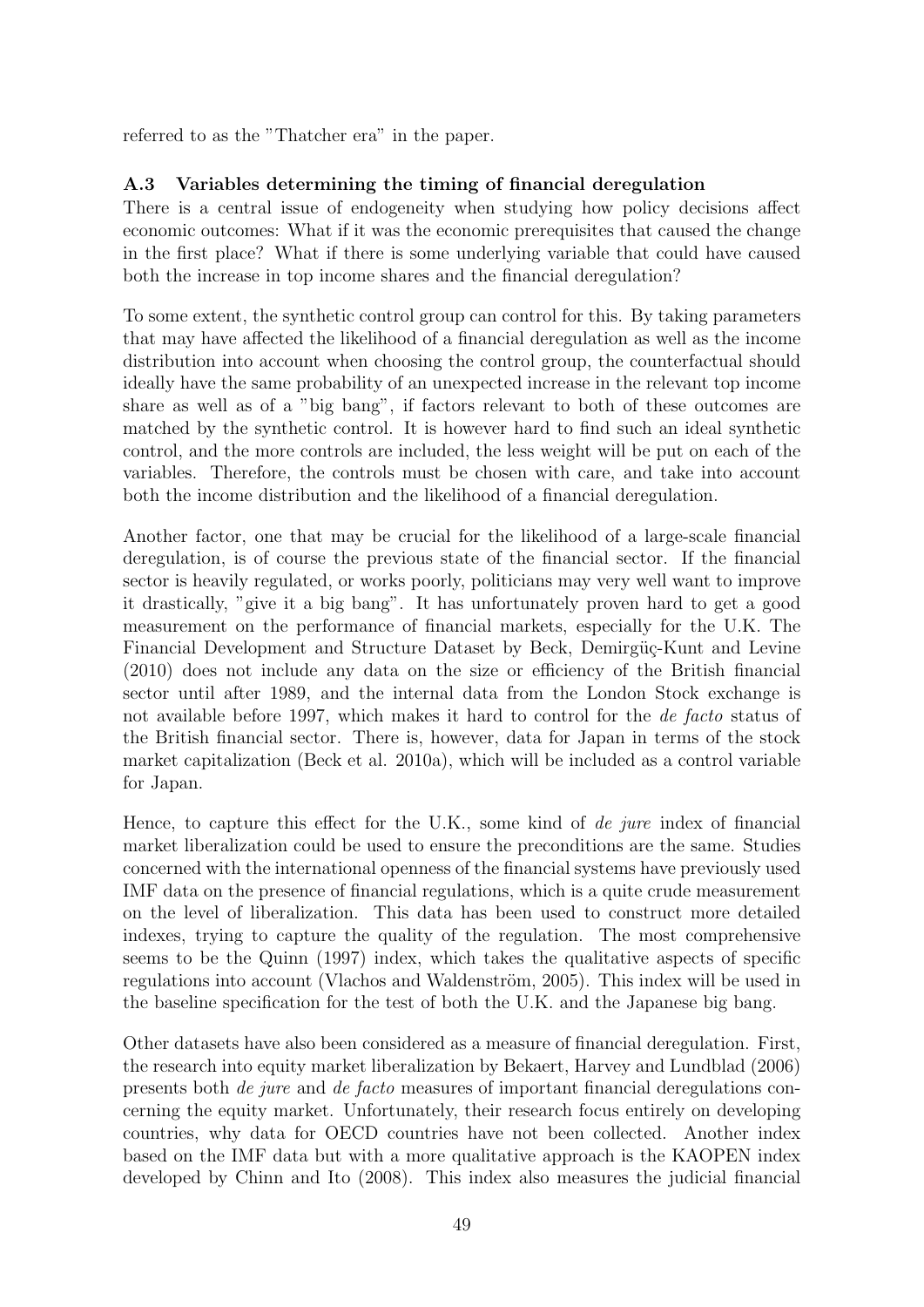| TaxIndICP<br>Tax revenue from individuals on<br>OECD iLibrary (2015-02-25)<br>income, profits and capital gains<br>$(\% \text{ of GDP})$<br>The highest marginal inocme tax rate Piketty et al., 2014<br>TopTaxRate<br>Annual GDP growth $(\%)$<br>World Development Indicator**<br>growth<br>GDPPCcur<br>GDP per capita, current prices<br>Exports of goods and services<br>exports<br>$(\% \text{ of GDP})$<br>Imports of goods and services<br>imports<br>$(\% \text{ of GDP})$<br>GDPPCcons<br>GDP per capita, constant 2005 USD<br>Index of financial openness in capital<br>Chinn and Ito, 2012<br>ka_open<br>account transactions, normalized<br>Right-wing executive<br>rightwing<br>Proportional voting system<br>$\operatorname{pr}$<br>Stock Market,<br><b>SM</b><br>financial liberalization index<br><b>DFS</b><br>Domestic Financial Sector,<br>financial liberalization index<br>OECD iLibrary $(2015-02-25)^*$<br>Unemployment rate<br>Unemp<br>current_quinn Quinn index,<br>Quinn, 1997<br>restrictions to the current account<br>capital_quinn Quinn index,<br>Quinn, 1997<br>restrictions to the capital account<br>Employment protection legislation<br>Nickell, 2006<br>epl<br>(OECD data)<br>Union coverage (combination of data)<br>Nickell, 2006<br>uc<br>Number of cell phones per capita<br>cellphone<br>SMC_GDP<br>Stock market capitalization<br>Beck et al., 2010a<br>$(\% \text{ of GDP})$<br>Legal origin: Germany (Japan)<br>La Porta et al., 1997<br>ger_mom<br>uk_mom<br>Legal origin: United Kingdom<br>La Porta et al., 1997 |          | Controls used Description of variable | Source                                    |
|-------------------------------------------------------------------------------------------------------------------------------------------------------------------------------------------------------------------------------------------------------------------------------------------------------------------------------------------------------------------------------------------------------------------------------------------------------------------------------------------------------------------------------------------------------------------------------------------------------------------------------------------------------------------------------------------------------------------------------------------------------------------------------------------------------------------------------------------------------------------------------------------------------------------------------------------------------------------------------------------------------------------------------------------------------------------------------------------------------------------------------------------------------------------------------------------------------------------------------------------------------------------------------------------------------------------------------------------------------------------------------------------------------------------------------------------------------------------------------------------------------------------------------------------------------------------|----------|---------------------------------------|-------------------------------------------|
|                                                                                                                                                                                                                                                                                                                                                                                                                                                                                                                                                                                                                                                                                                                                                                                                                                                                                                                                                                                                                                                                                                                                                                                                                                                                                                                                                                                                                                                                                                                                                                   |          |                                       |                                           |
|                                                                                                                                                                                                                                                                                                                                                                                                                                                                                                                                                                                                                                                                                                                                                                                                                                                                                                                                                                                                                                                                                                                                                                                                                                                                                                                                                                                                                                                                                                                                                                   |          |                                       |                                           |
|                                                                                                                                                                                                                                                                                                                                                                                                                                                                                                                                                                                                                                                                                                                                                                                                                                                                                                                                                                                                                                                                                                                                                                                                                                                                                                                                                                                                                                                                                                                                                                   |          |                                       |                                           |
|                                                                                                                                                                                                                                                                                                                                                                                                                                                                                                                                                                                                                                                                                                                                                                                                                                                                                                                                                                                                                                                                                                                                                                                                                                                                                                                                                                                                                                                                                                                                                                   |          |                                       | World Development Indicator**             |
|                                                                                                                                                                                                                                                                                                                                                                                                                                                                                                                                                                                                                                                                                                                                                                                                                                                                                                                                                                                                                                                                                                                                                                                                                                                                                                                                                                                                                                                                                                                                                                   |          |                                       | World Development Indicator**             |
|                                                                                                                                                                                                                                                                                                                                                                                                                                                                                                                                                                                                                                                                                                                                                                                                                                                                                                                                                                                                                                                                                                                                                                                                                                                                                                                                                                                                                                                                                                                                                                   |          |                                       | World Development Indicator**             |
|                                                                                                                                                                                                                                                                                                                                                                                                                                                                                                                                                                                                                                                                                                                                                                                                                                                                                                                                                                                                                                                                                                                                                                                                                                                                                                                                                                                                                                                                                                                                                                   |          |                                       | World Development Indicator <sup>**</sup> |
|                                                                                                                                                                                                                                                                                                                                                                                                                                                                                                                                                                                                                                                                                                                                                                                                                                                                                                                                                                                                                                                                                                                                                                                                                                                                                                                                                                                                                                                                                                                                                                   |          |                                       |                                           |
|                                                                                                                                                                                                                                                                                                                                                                                                                                                                                                                                                                                                                                                                                                                                                                                                                                                                                                                                                                                                                                                                                                                                                                                                                                                                                                                                                                                                                                                                                                                                                                   |          |                                       | DPI, World Bank. Keefer, 2012             |
|                                                                                                                                                                                                                                                                                                                                                                                                                                                                                                                                                                                                                                                                                                                                                                                                                                                                                                                                                                                                                                                                                                                                                                                                                                                                                                                                                                                                                                                                                                                                                                   |          |                                       | DPI, World Bank. Keefer, 2012             |
|                                                                                                                                                                                                                                                                                                                                                                                                                                                                                                                                                                                                                                                                                                                                                                                                                                                                                                                                                                                                                                                                                                                                                                                                                                                                                                                                                                                                                                                                                                                                                                   |          |                                       | Kaminsky and Schmukler, 2008              |
|                                                                                                                                                                                                                                                                                                                                                                                                                                                                                                                                                                                                                                                                                                                                                                                                                                                                                                                                                                                                                                                                                                                                                                                                                                                                                                                                                                                                                                                                                                                                                                   |          |                                       |                                           |
|                                                                                                                                                                                                                                                                                                                                                                                                                                                                                                                                                                                                                                                                                                                                                                                                                                                                                                                                                                                                                                                                                                                                                                                                                                                                                                                                                                                                                                                                                                                                                                   |          |                                       | Kaminsky and Schmukler, 2008              |
|                                                                                                                                                                                                                                                                                                                                                                                                                                                                                                                                                                                                                                                                                                                                                                                                                                                                                                                                                                                                                                                                                                                                                                                                                                                                                                                                                                                                                                                                                                                                                                   |          |                                       |                                           |
|                                                                                                                                                                                                                                                                                                                                                                                                                                                                                                                                                                                                                                                                                                                                                                                                                                                                                                                                                                                                                                                                                                                                                                                                                                                                                                                                                                                                                                                                                                                                                                   |          |                                       |                                           |
|                                                                                                                                                                                                                                                                                                                                                                                                                                                                                                                                                                                                                                                                                                                                                                                                                                                                                                                                                                                                                                                                                                                                                                                                                                                                                                                                                                                                                                                                                                                                                                   |          |                                       |                                           |
|                                                                                                                                                                                                                                                                                                                                                                                                                                                                                                                                                                                                                                                                                                                                                                                                                                                                                                                                                                                                                                                                                                                                                                                                                                                                                                                                                                                                                                                                                                                                                                   |          |                                       |                                           |
|                                                                                                                                                                                                                                                                                                                                                                                                                                                                                                                                                                                                                                                                                                                                                                                                                                                                                                                                                                                                                                                                                                                                                                                                                                                                                                                                                                                                                                                                                                                                                                   |          |                                       |                                           |
|                                                                                                                                                                                                                                                                                                                                                                                                                                                                                                                                                                                                                                                                                                                                                                                                                                                                                                                                                                                                                                                                                                                                                                                                                                                                                                                                                                                                                                                                                                                                                                   |          |                                       |                                           |
|                                                                                                                                                                                                                                                                                                                                                                                                                                                                                                                                                                                                                                                                                                                                                                                                                                                                                                                                                                                                                                                                                                                                                                                                                                                                                                                                                                                                                                                                                                                                                                   |          |                                       |                                           |
|                                                                                                                                                                                                                                                                                                                                                                                                                                                                                                                                                                                                                                                                                                                                                                                                                                                                                                                                                                                                                                                                                                                                                                                                                                                                                                                                                                                                                                                                                                                                                                   |          |                                       |                                           |
|                                                                                                                                                                                                                                                                                                                                                                                                                                                                                                                                                                                                                                                                                                                                                                                                                                                                                                                                                                                                                                                                                                                                                                                                                                                                                                                                                                                                                                                                                                                                                                   |          |                                       |                                           |
|                                                                                                                                                                                                                                                                                                                                                                                                                                                                                                                                                                                                                                                                                                                                                                                                                                                                                                                                                                                                                                                                                                                                                                                                                                                                                                                                                                                                                                                                                                                                                                   |          |                                       | CHAT, Comin and Hobijin, 2009             |
|                                                                                                                                                                                                                                                                                                                                                                                                                                                                                                                                                                                                                                                                                                                                                                                                                                                                                                                                                                                                                                                                                                                                                                                                                                                                                                                                                                                                                                                                                                                                                                   |          |                                       |                                           |
|                                                                                                                                                                                                                                                                                                                                                                                                                                                                                                                                                                                                                                                                                                                                                                                                                                                                                                                                                                                                                                                                                                                                                                                                                                                                                                                                                                                                                                                                                                                                                                   |          |                                       |                                           |
|                                                                                                                                                                                                                                                                                                                                                                                                                                                                                                                                                                                                                                                                                                                                                                                                                                                                                                                                                                                                                                                                                                                                                                                                                                                                                                                                                                                                                                                                                                                                                                   |          |                                       |                                           |
|                                                                                                                                                                                                                                                                                                                                                                                                                                                                                                                                                                                                                                                                                                                                                                                                                                                                                                                                                                                                                                                                                                                                                                                                                                                                                                                                                                                                                                                                                                                                                                   |          |                                       |                                           |
|                                                                                                                                                                                                                                                                                                                                                                                                                                                                                                                                                                                                                                                                                                                                                                                                                                                                                                                                                                                                                                                                                                                                                                                                                                                                                                                                                                                                                                                                                                                                                                   | rule_law | Rule of law                           | La Porta et al., 1997                     |

Table A2: Description of control variables

\* Unemployment rate for France and U.K. complemented with national statistics data from INSEE and ONS.

\*\* The World Bank (Updated: 2015-01-30)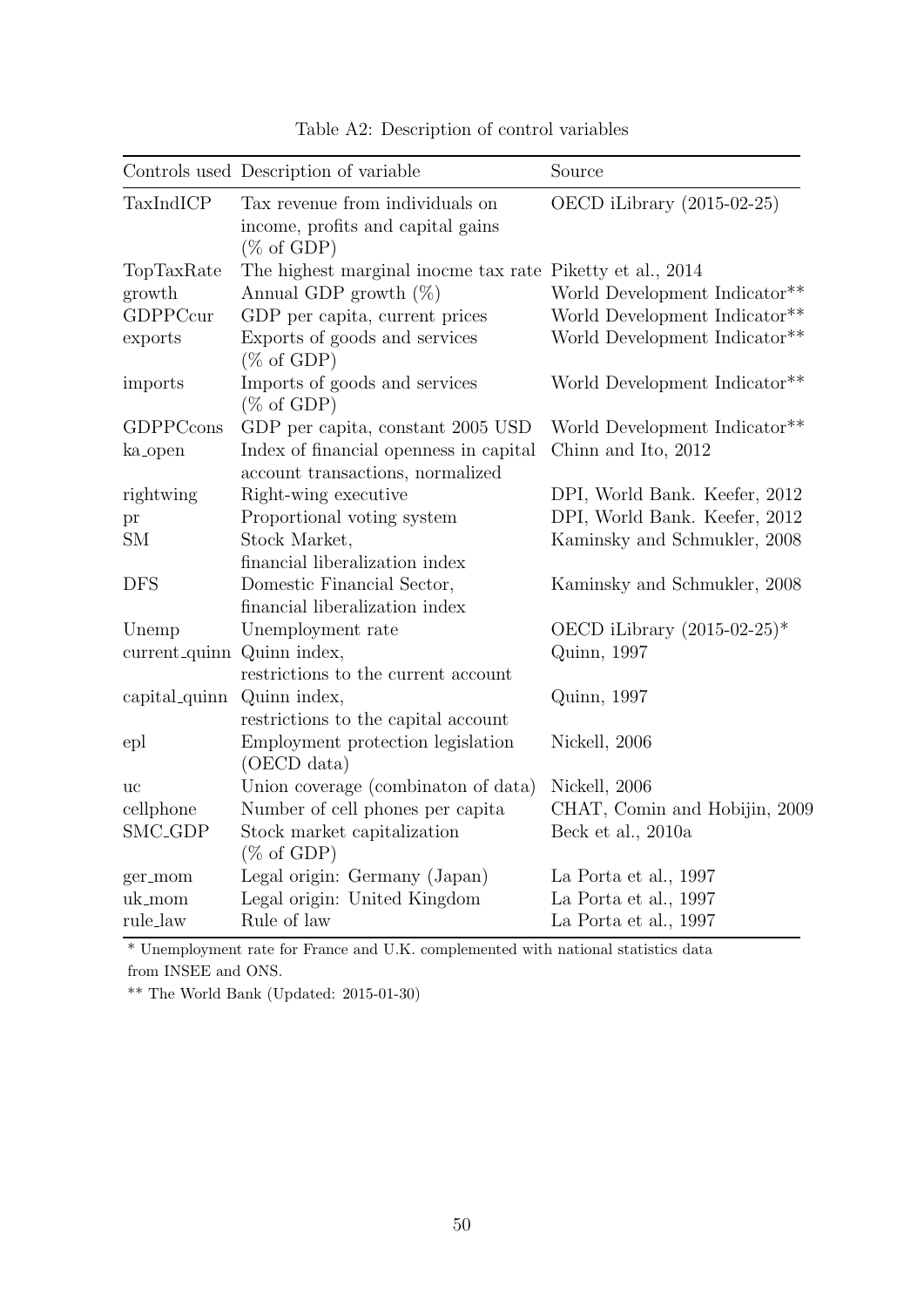| Variables                   | Base Combinations used in the control robustness test |              |                |              |              |              |   |                               |              |                               |             |   |                           |              |   |              |             |   |              |                        |             |             |              |             |       |  |              |                               |             |                               |             |             |             |                    |  |             |
|-----------------------------|-------------------------------------------------------|--------------|----------------|--------------|--------------|--------------|---|-------------------------------|--------------|-------------------------------|-------------|---|---------------------------|--------------|---|--------------|-------------|---|--------------|------------------------|-------------|-------------|--------------|-------------|-------|--|--------------|-------------------------------|-------------|-------------------------------|-------------|-------------|-------------|--------------------|--|-------------|
| TaxIndICP<br>growth         | $\mathbf{x}$                                          | x            | $x \mathbf{x}$ |              |              | $\mathbf x$  |   | $\mathbf x$                   |              |                               |             |   | x                         |              | x |              |             |   |              | $X$ $X$<br>$\mathbf x$ |             | $\mathbf x$ |              | x x x x x x | x x x |  | $\mathbf{x}$ |                               |             |                               |             |             |             |                    |  |             |
| GDPPCcur                    |                                                       | $\mathbf x$  |                |              |              |              |   | $\mathbf x$                   |              |                               |             |   | $\mathbf x$               |              |   |              | $\mathbf x$ |   |              |                        | $\mathbf x$ |             | $\mathbf{x}$ |             |       |  |              |                               |             |                               |             |             |             | <b>x x x x x x</b> |  |             |
| exports                     |                                                       | x            |                |              |              |              | x |                               |              |                               |             |   |                           |              |   |              |             |   | $\mathbf{x}$ |                        | $\mathbf x$ |             |              |             |       |  |              |                               |             |                               |             |             | x x x x     |                    |  |             |
| imports                     |                                                       | x            |                |              | x            |              |   |                               |              |                               |             | x |                           |              | x |              |             |   |              | $\mathbf x$            |             |             |              | x x x x     |       |  |              | $\mathbf{x} \quad \mathbf{x}$ |             |                               |             |             |             |                    |  | $\mathbf x$ |
| GDPPCcons                   | $\mathbf{x}$                                          | $\mathbf{x}$ |                |              |              |              |   |                               |              |                               | $\mathbf x$ |   | $\mathbf{x} - \mathbf{x}$ |              |   |              |             |   |              |                        |             | $X$ $X$ $X$ |              | $\mathbf x$ |       |  |              |                               | $X$ $X$ $X$ |                               |             |             | $X$ $X$ $X$ |                    |  |             |
| ka_open                     |                                                       | $\mathbf x$  |                |              |              |              |   |                               |              |                               |             |   |                           | $\mathbf x$  |   | $\mathbf x$  |             |   |              | $\mathbf x$            |             |             | x x x        |             |       |  |              |                               |             | $\mathbf{x} \quad \mathbf{x}$ |             |             |             |                    |  |             |
| rightwing                   | $\mathbf x$                                           | $\mathbf{x}$ |                |              |              |              |   |                               |              | $\mathbf{x} \quad \mathbf{x}$ |             |   |                           |              |   |              |             |   |              | $\mathbf x$            |             | x           |              |             |       |  |              |                               |             |                               | $X$ $X$ $X$ |             |             |                    |  |             |
| pr<br>$DFS*$                |                                                       |              |                |              | $\mathbf{x}$ |              | x |                               |              |                               |             |   | x                         |              |   |              |             | x |              |                        | x           | $\mathbf x$ | $\mathbf{x}$ |             |       |  |              |                               |             |                               |             | $\mathbf x$ |             |                    |  |             |
| $SM*$                       |                                                       |              |                |              |              |              |   |                               |              | $\mathbf x$                   |             |   |                           |              |   |              |             |   |              |                        | $\mathbf x$ |             | $\mathbf{x}$ |             |       |  |              |                               |             |                               |             | $\mathbf x$ |             |                    |  |             |
| Unemp                       |                                                       | $\mathbf{x}$ |                | $\mathbf{x}$ |              |              |   |                               |              |                               |             |   | $\mathbf x$               |              |   |              | $\mathbf x$ |   |              |                        |             | $\mathbf x$ |              |             |       |  |              |                               |             |                               |             |             |             |                    |  |             |
| current_quinn               |                                                       |              | $X$ $X$        |              |              |              |   | x                             |              |                               |             |   |                           |              |   |              |             |   |              |                        |             |             | $\mathbf x$  |             |       |  |              |                               |             |                               |             |             |             |                    |  |             |
| capital <sub>-quinn</sub> x |                                                       | $\mathbf{x}$ |                |              |              |              |   | $\mathbf x$                   |              |                               |             |   |                           |              |   |              |             |   |              |                        |             |             |              |             |       |  |              |                               |             |                               |             |             |             |                    |  |             |
| epl                         | x                                                     | $\mathbf x$  |                |              |              |              |   | $\mathbf{x} \quad \mathbf{x}$ |              |                               |             |   |                           |              |   |              |             | x |              |                        |             |             | $\mathbf x$  |             |       |  | $\mathbf x$  |                               |             |                               |             |             |             |                    |  |             |
| uc                          |                                                       | X            |                |              |              |              |   |                               |              |                               | $\mathbf x$ |   |                           |              |   | $\mathbf{x}$ |             |   |              |                        |             |             |              |             |       |  |              |                               |             |                               |             |             |             |                    |  |             |
| TopTaxRate                  | $\mathbf x$                                           | $\mathbf x$  |                | $\mathbf x$  |              | $\mathbf{x}$ |   |                               |              |                               |             |   |                           | $\mathbf{x}$ |   |              |             |   | $\mathbf x$  |                        |             |             | $\mathbf x$  |             |       |  |              | $\mathbf x$                   |             |                               |             |             |             | x x x              |  |             |
| cellphone                   |                                                       |              | $X$ $X$        |              |              |              |   |                               |              | $\mathbf x$                   |             |   |                           |              |   |              |             |   | x            |                        |             |             |              |             |       |  |              |                               |             |                               |             |             |             |                    |  |             |
| SMC <sub>-GDP</sub>         |                                                       | j.           |                | j            |              |              |   | j                             |              |                               |             |   |                           |              |   |              |             |   |              |                        |             |             |              |             |       |  |              |                               |             |                               |             |             |             |                    |  |             |
| ger_mom                     | j                                                     | $\mathbf x$  |                |              |              |              | x |                               |              |                               |             |   |                           | $\mathbf x$  |   |              |             |   |              |                        |             |             | $\mathbf x$  |             |       |  |              |                               |             |                               |             |             |             |                    |  |             |
| uk_mom                      | u                                                     |              | $X$ $X$        |              |              |              |   |                               | $\mathbf{x}$ |                               |             |   |                           |              |   |              | u           |   |              |                        |             |             |              |             |       |  |              |                               |             |                               |             |             |             |                    |  |             |
| rule_law                    |                                                       | x            |                |              |              | $\mathbf x$  |   |                               |              |                               |             | x |                           |              |   |              |             |   |              |                        |             |             | $\mathbf x$  |             |       |  |              |                               |             |                               |             |             |             |                    |  |             |

Table A3: Control variables in the selection of the Synthetic Control Group

Table A4: Years in Synthetic control group choise function

|                 | United Kingdom |           | Japan           |           |           |  |  |  |  |
|-----------------|----------------|-----------|-----------------|-----------|-----------|--|--|--|--|
| <b>Baseline</b> | Version 2      | Version 3 | <b>Baseline</b> | Version 2 | Version 3 |  |  |  |  |
| 1971            | 1971           | 1979      | 1981            | 1981      | 1991      |  |  |  |  |
| 1976            | 1973           | 1982      | 1985            | 1983      | 1994      |  |  |  |  |
| 1979            | 1975           | 1984      | 1990            | 1985      | 1996      |  |  |  |  |
| 1982            | 1977           | 1986      | 1993            | 1987      |           |  |  |  |  |
| 1985            | 1979           |           | 1997            | 1989      |           |  |  |  |  |
|                 | 1981           |           |                 | 1991      |           |  |  |  |  |
|                 | 1983           |           |                 | 1993      |           |  |  |  |  |
|                 | 1985           |           |                 | 1995      |           |  |  |  |  |
|                 |                |           |                 | 1997      |           |  |  |  |  |

openness, but it also takes the interaction effect of different regulations into account, and it correlates well with more advanced indices.

Since the deregulations of interests in this study concern stock markets and internal financial markets, rather than international openness, neither the Quinn index nor the Chinn-Ito index may capture the relevant effect. Instead, specific indexes for the regulatory environment in these areas, developed by Kaminsky and Schmukler (2003), could be used. These indexes rate the financial environment from one to three, one being the least liberalized (Kaminsky and Schmukler, 2003). The Kaminsky and Schmukler indices will be used for the domestic financial sector and for the stock market, but only in alternative control specifications, since data is unavailable for several countries in the donor pool. Both the Kaminsky-Schmukler and Chinn-Ito indexes will be used in alternative specifications of the control variable, as a robustness test.

Also Abiad et al. (2008) have separate indices for different dimensions of deregulation. A few of these are included as a reference in appendix A3. This appendix is a very detailed description of the general level of deregulation in all countries at the time.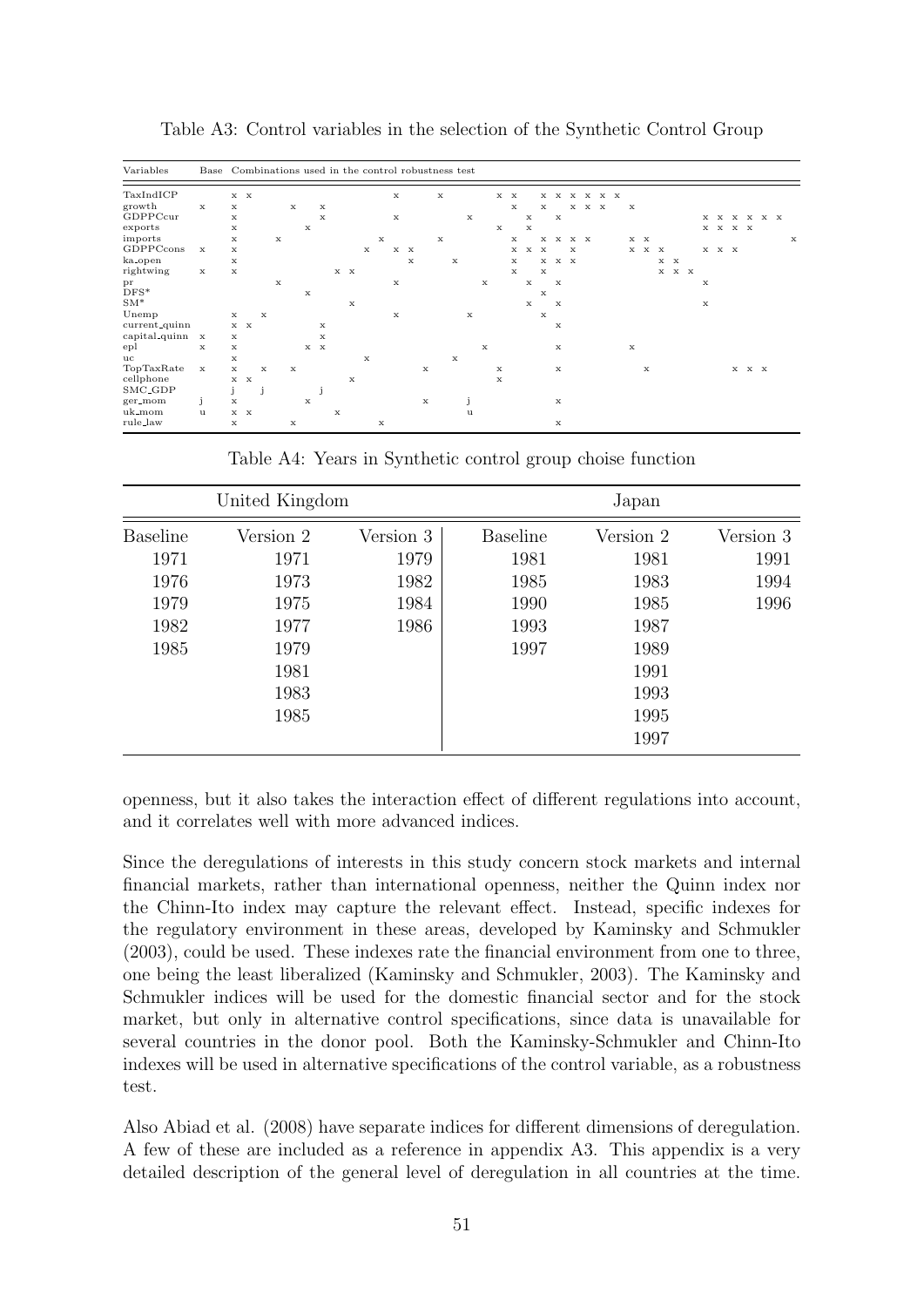The index value for all of the indices presented above for all countries are presented in figure A2.

For both the U.K. and Japan, most regulations regarding foreign ownership was abolished earlier than the big bangs, why both markets are considered fully liberalized at the time of the big bangs by most indices and sources, see tables A5 and A6.

As noted in the main text, the big bangs were not introducing basic freedoms of transaction, which were already in place. They instead meant additional lowering of entry barriers and firm size regulations, which gave an extra boost to the country in terms of financial market international competitiveness. The other OECD countries are experiencing deregulations during the time period, which means the counterfactual will not consist of countries with a static financial sector, but rather the "Big Bang" will be compared to a "normal" financial market evolution during the time period.





Unless data on the real size or efficiency of the financial market or stock market exchange is available, it will be hard to fully prove that one deregulation was more effective than another. Rating the relevance of new policies is always a matter of judgement, and the discrepancy between these different indices is natural, though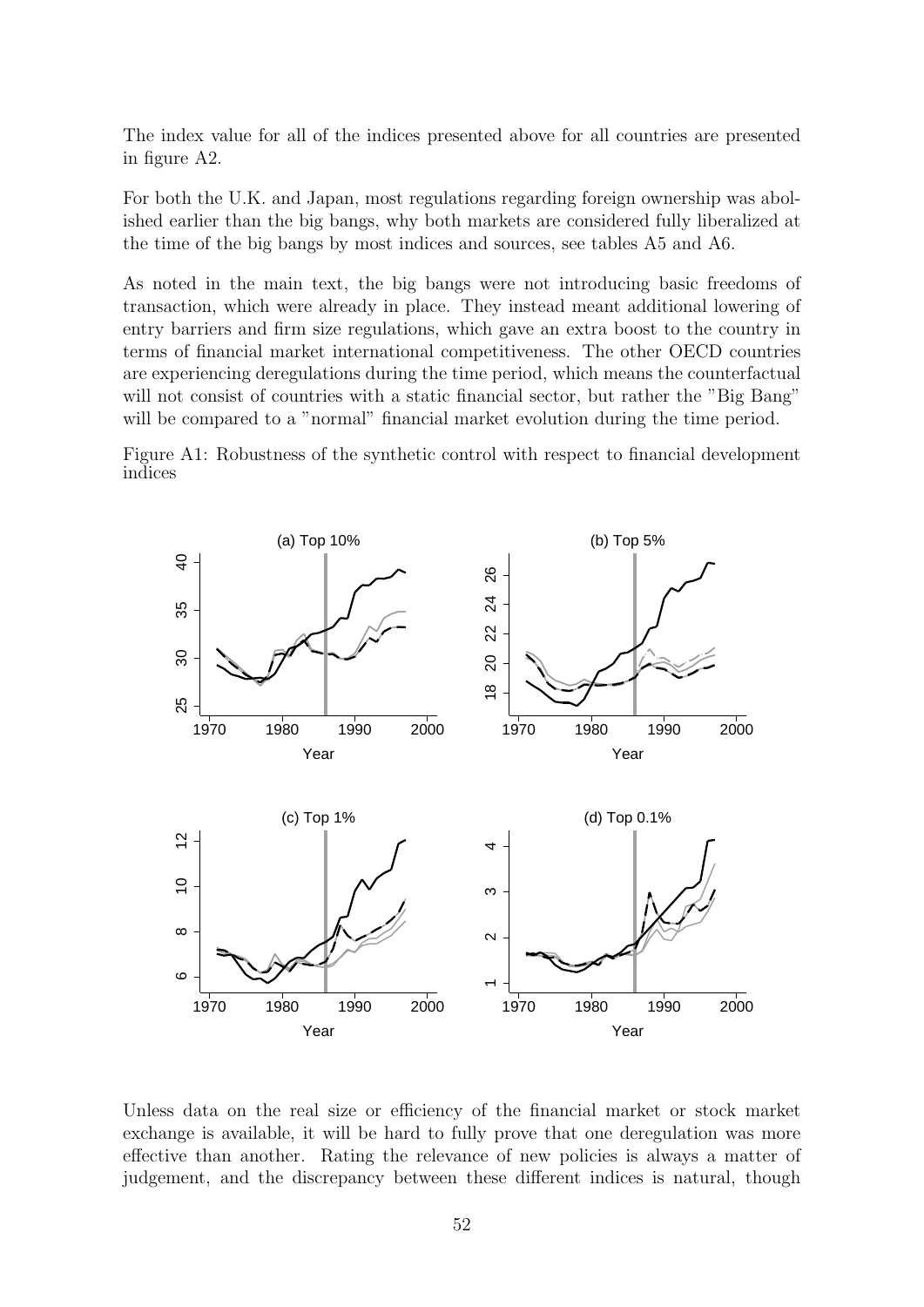problematic. Based on previous research (Roine et al., 2009) and the level of detail, we have chosen to use the Quinn index on capital accounts in the baseline specification of the results. The reader is advised to consult appendix A.3 as well as the sources to judge the relative importance of the big bang deregulations.

A test of the relevance of the capital Quinn index relative to other indices of financial development was made in order to find the best pre-treatment fit of the synthetic control group for the UK. The result of this test for all top income shares is shown in figure A1. The black line represents the synthetic control when the Quinn index is used, and the grey lines represent the current Quinn index, the KAOPEN index, "Domestic Financial Sector" and "Stock market liberalization" from Kaminsky and Schmukler (2008), and the variables Entry barriers, Banking supervision, Security markets and Financial Reform from Abiad et al. (2008). All of these measures are discussed in the following section.

None of the alternative indices are providing a better pretreatment trend than the Quinn index. In fact, the Root Mean Squared Prediction Error for the Quinn index is smaller than or equal to the RMSPE for all other indices tested, though the differences are very small.

### A.4 Financial Deregulations in other Countries

The Big Bangs studied in this paper are large-scale deregulations, aimed to improve the stock market trade and increase the international competitiveness of London's (Bellringer and Michie, 2014) and Tokyo's (Toya and Amyx, 2006, p.192) stock exchanges respectively. Other liberalizations of the financial markets were common in all OECD countries during this period, for example a majority of OECD governments ceased to regulate interests (Girouard and Blöndal, 2001). Since we aim to study the effect of the Big Bangs relative to a more standard process of deregulations, the fact that other liberalizations occurred in the countries included in the synthetic control groups during his time period is not necessarily a problem, but it is important to note the effect it may have on the synthetic control groups.

In this section, deregulations in other industries are described, using two different text sources and several indexes of financial liberalization. Summaries of the major deregulations according to OECD (Girouard and Blöndal, 2001) and Williamson and Mahar (1998) are summarized in table A5 and A6. The index values for each country are shown in figure A2.

The Current and Capital Quinn indexes are from the dataset by Quinn (1997), the Chinn-Ito, or Kaopen index is from Chinn and Ito (2008), the specific indexes for reforms in entry barriers, banking supervision and security markets are collected by Abiad et al. (2008) and the domestic financial sector and stock market indexes are taken from Kaminsky and Schmukler (2003).

The different indices identify different years as important reform years, and this discrepancy is only partially because of a focus in different areas. Figure A2 show a general trend of less regulations in the financial sector, and the level of liberalization in both the U.K. and Japan prior to their respective big bang seem similar to other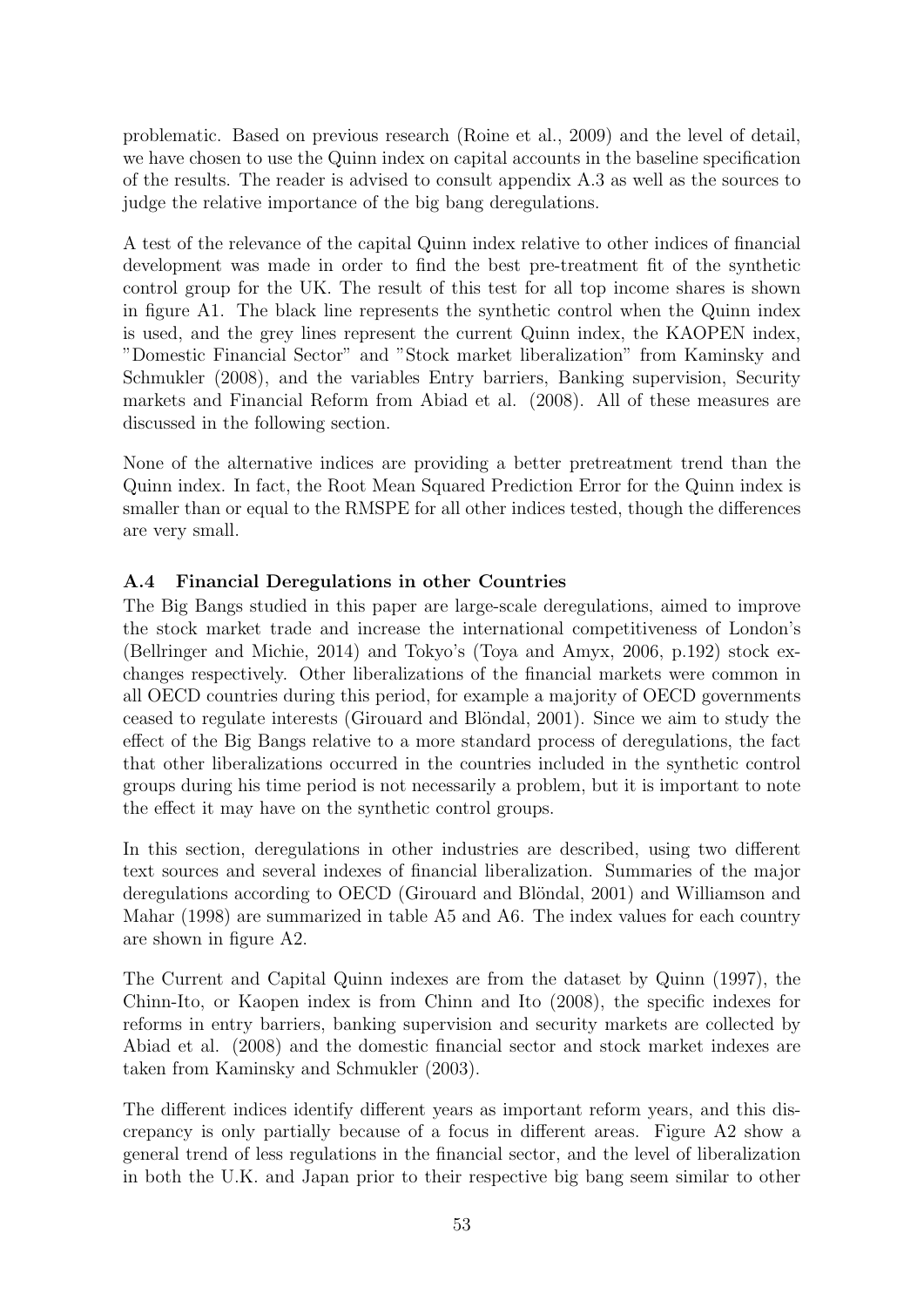countries in the donor pool.

During the period of the Japanese Big Bang, there were a few minor deregulations in Spain, Switzerland and the U.S. (registered by the Capital Quinn index for Spain, Improved banking regulation for Switzerland and Decreased entry barriers in the U.S., all in 1999). This is considered a normal pace of deregulations, and having a major effect on the financial industries in these countries.

One cause of concern, however, is the Canadian data where a major financial liberalization in banking supervision occurred in 1986. This could bias the results, since Canada is a part of the synthetic control groups for the U.K. top 1 and 0.1 percent income groups. Similarly, there is an increase in the domestic financial sector for Ireland 1986–1987 (Kaminsky and Schmukler's index), which may be directly related to the deregulations in the neighboring country. If these changes had an impact on financial services in the same way as the British Big Bang, it may cause an underestimation of the impact of the Big Bang on top income shares.

|  |  | Table A5: Important financial deregulations 1 |  |
|--|--|-----------------------------------------------|--|
|  |  |                                               |  |

|                    |                   |                          | Girouard and Blöndal (2001)<br>Deregulations affecting the housing markets Table 3                                                                                                                                                                                                       |
|--------------------|-------------------|--------------------------|------------------------------------------------------------------------------------------------------------------------------------------------------------------------------------------------------------------------------------------------------------------------------------------|
|                    | Beginning         | Main deregulation        | Description                                                                                                                                                                                                                                                                              |
| Australia          | 1980              | 1985 IR                  | Bank specialisation requirements eliminated<br>for large domestic banks in 1980.<br>Quantitative bank lending guidance eliminated in 1982                                                                                                                                                |
| Canada             | 1967 IR           | 1980, 1987 S             | Banks allowed to have mortgage loan subsidiaries in 1980                                                                                                                                                                                                                                 |
| Denmark            | 1982 IR           | 1989, 1991 EEC           | Elimination of restrictions on mortgage bond issuance                                                                                                                                                                                                                                    |
| Finland<br>France  | 1986 IR           | 1987, 1989 S             | Government withdrew guidelines on mortgage lending in 1987                                                                                                                                                                                                                               |
| Germany<br>Ireland | 1967 IR           | 1992 EEC                 |                                                                                                                                                                                                                                                                                          |
| Italy              | 1983 IR           | 1993 EEC                 | Credit ceilings eliminated in 1983 and temporarily<br>re-imposed in 1986-87. Separation of long-term and<br>short-term credit institutions abolished in 1994                                                                                                                             |
| Japan              | 1993-1994 IR      |                          |                                                                                                                                                                                                                                                                                          |
| Netherlands        | 1980 IR           | 1992 EEC                 |                                                                                                                                                                                                                                                                                          |
| New Zealand        | 1984 IR           |                          |                                                                                                                                                                                                                                                                                          |
| Norway             | 1984              | 1985 IR                  | Lending controls abolished in 1984                                                                                                                                                                                                                                                       |
| Portugal<br>Spain  |                   |                          |                                                                                                                                                                                                                                                                                          |
| Sweden             | 1985 IR           |                          | Lending ceilings for banks abolished in 1985                                                                                                                                                                                                                                             |
| Switzerland        |                   |                          |                                                                                                                                                                                                                                                                                          |
| United Kingdom     | 1980 "the Corset" | 1986<br>1987 S, 1993 EEC | Bank of Englands minimum lending rate abolished in 1981<br>Banks allowed to compete with building societies for<br>housing finance after 1981. Building societies allowed to<br>expand their lending business after 1986. Government<br>withdrew guidelines on mortgage lending in 1986. |
| United States      | 1971 S            | 1980 IR                  | Interest rate deregulation, phasing out over four years (1980-84)<br>Elimination of portfolio restrictions for thrifts in 1980.                                                                                                                                                          |

 $\overline{Note:}$  IR - deregulation of interest rates. Prior to the deregulations, caps on interest rates charged by retail banks were possible.

EEC - Implementation of the European Union's Second Banking Directive (89/646/EEC) . S - Securitization allowed (The possibility to combine several assets into one instrument, and selling shares of this instrument as a security in order to decrease risks.)

#### A.5 Outcomes of the control group countries

To better understand what drives the synthetic control trends, we have looked at the evolution of control variables and top income shares for the countries in the synthetic control groups. First, figures A3 and A4 show the unweighted trends in top incomes for the most important countries in the SCG for each income group.

A potential cause for concern regarding synthetic control trends would be that the trend it projects is largely different from the trends in any real country. For example,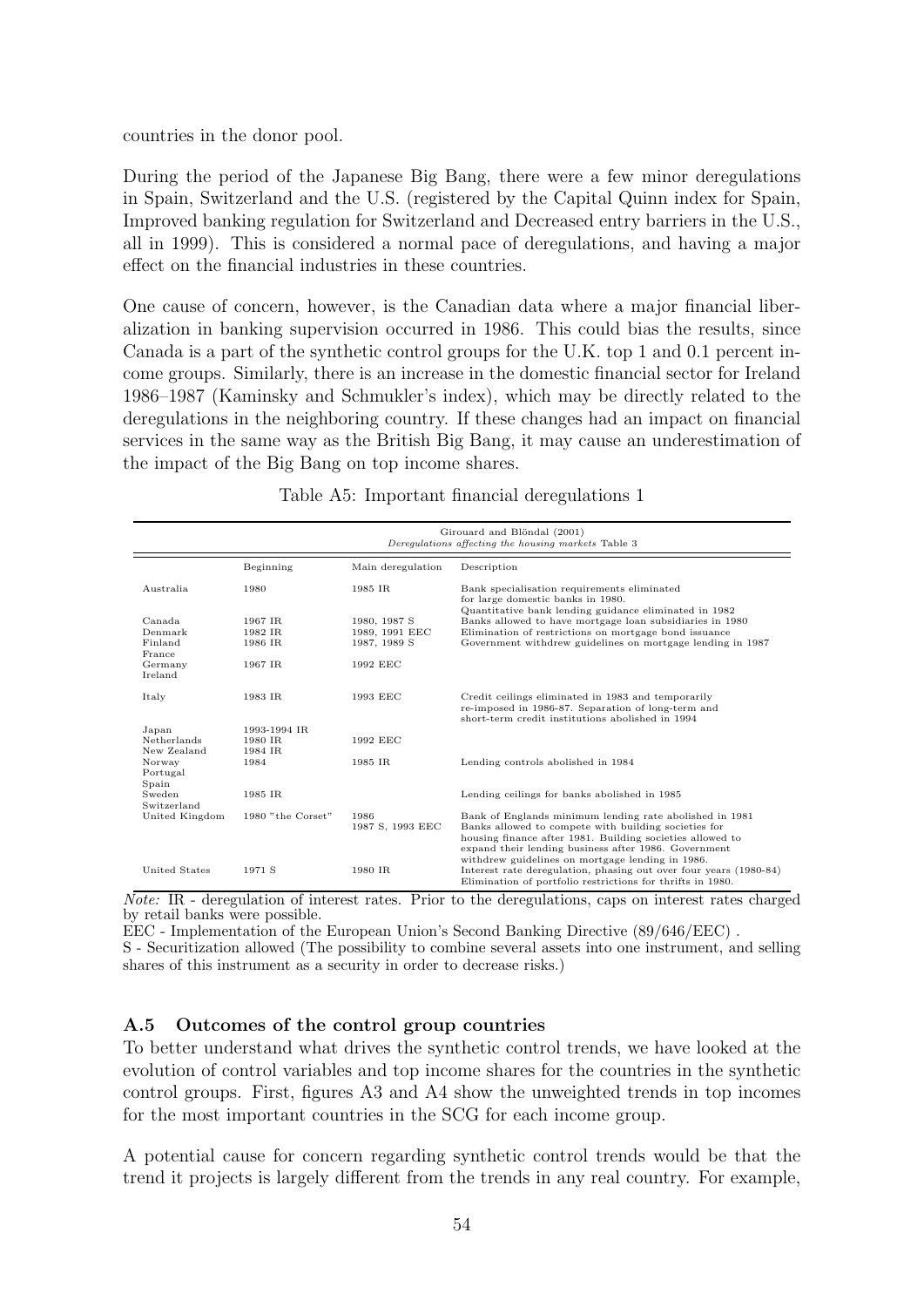

Figure A2: Indexes of financial liberalization and deregulation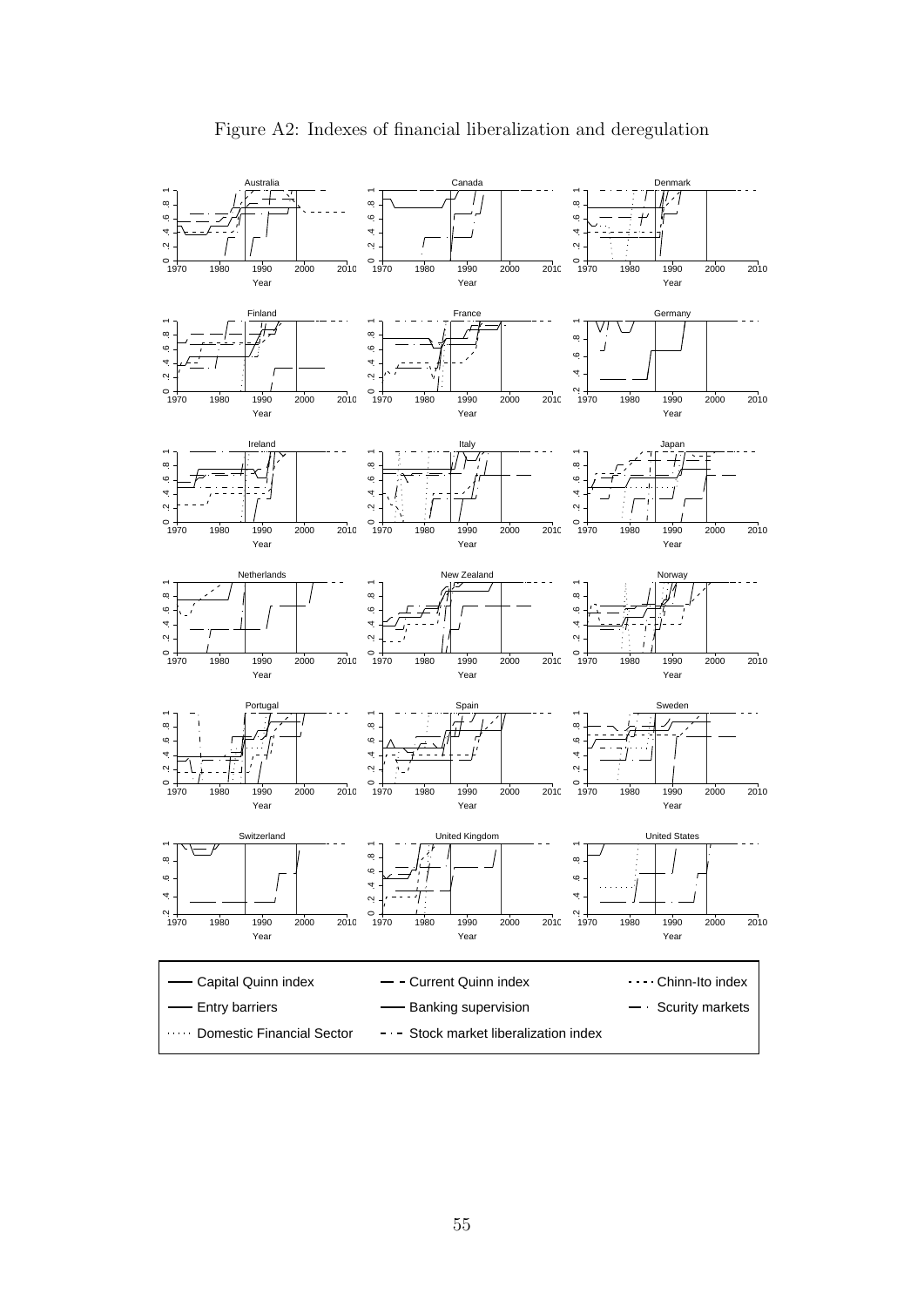|                    |                          | Williamson and Mahar (1998)<br>A Survey of Financial Liberalization                          |                                     |
|--------------------|--------------------------|----------------------------------------------------------------------------------------------|-------------------------------------|
| Countries          | Table 4<br>Beginning     | Table 5<br>Entry barriers abolished                                                          | Table 1<br>Liberal during 1973-1996 |
| Australia          | 1980                     | Mid 1980s, in 1986, non-financial institutions<br>allowed to offer "check-like instruments". |                                     |
| Canada             | 1980                     | 1980, 1992                                                                                   | Yes                                 |
| Denmark            |                          |                                                                                              |                                     |
| Finland            |                          |                                                                                              |                                     |
| France             |                          | 1984, Unequal rules still remain (1996)                                                      |                                     |
| Germany            | 1980                     | Gradual decrease during 1980s.                                                               | <b>Yes</b>                          |
| Ireland            |                          |                                                                                              |                                     |
| Italy              | 1983                     | 1990 and 1993                                                                                |                                     |
| Japan              | 1979                     | 1993, rest "to be implemented" (1996)                                                        |                                     |
| <b>Netherlands</b> | $\overline{\phantom{0}}$ |                                                                                              |                                     |
| New Zealand        | 1984                     | 1985-1987, Stock market liberalization in 1986.                                              |                                     |
| Norway             |                          | -                                                                                            |                                     |
| Portugal           |                          |                                                                                              |                                     |
| Spain              |                          |                                                                                              |                                     |
| Sweden             |                          |                                                                                              |                                     |
| Switzerland        | $\overline{\phantom{0}}$ |                                                                                              |                                     |
| United             | 1981                     | 1981/82, 1984 and fully removed in 1986                                                      | Yes                                 |
| Kingdom            |                          | (Big Bang)                                                                                   |                                     |
| United States      | 1982                     | 1978, 1995, still controlled (1996)                                                          | Yes                                 |

#### Table A6: Important financial deregulations 2

a constant synthetic trend could in fact be created by combining one increasing and one decreasing trend. The assumption that the counterfactual would be a stable path seems less likely in that case. Such false trends do not seem likely in this case however. For the U.K., Figure A3 show increasing trends for all countries except the Netherlands, though all trends seem to increase less steeply than the British top income shares. The spike in the Australian data in 1987 is also clearly visible in panels A3.c and A3.d. The synthetic controls for Japan are to some extent "lifted" by the high top income figures for the U.S., but except for this ant the Spanish top 0.1 percent, all control countries seem to share a stable or mildly increasing trend.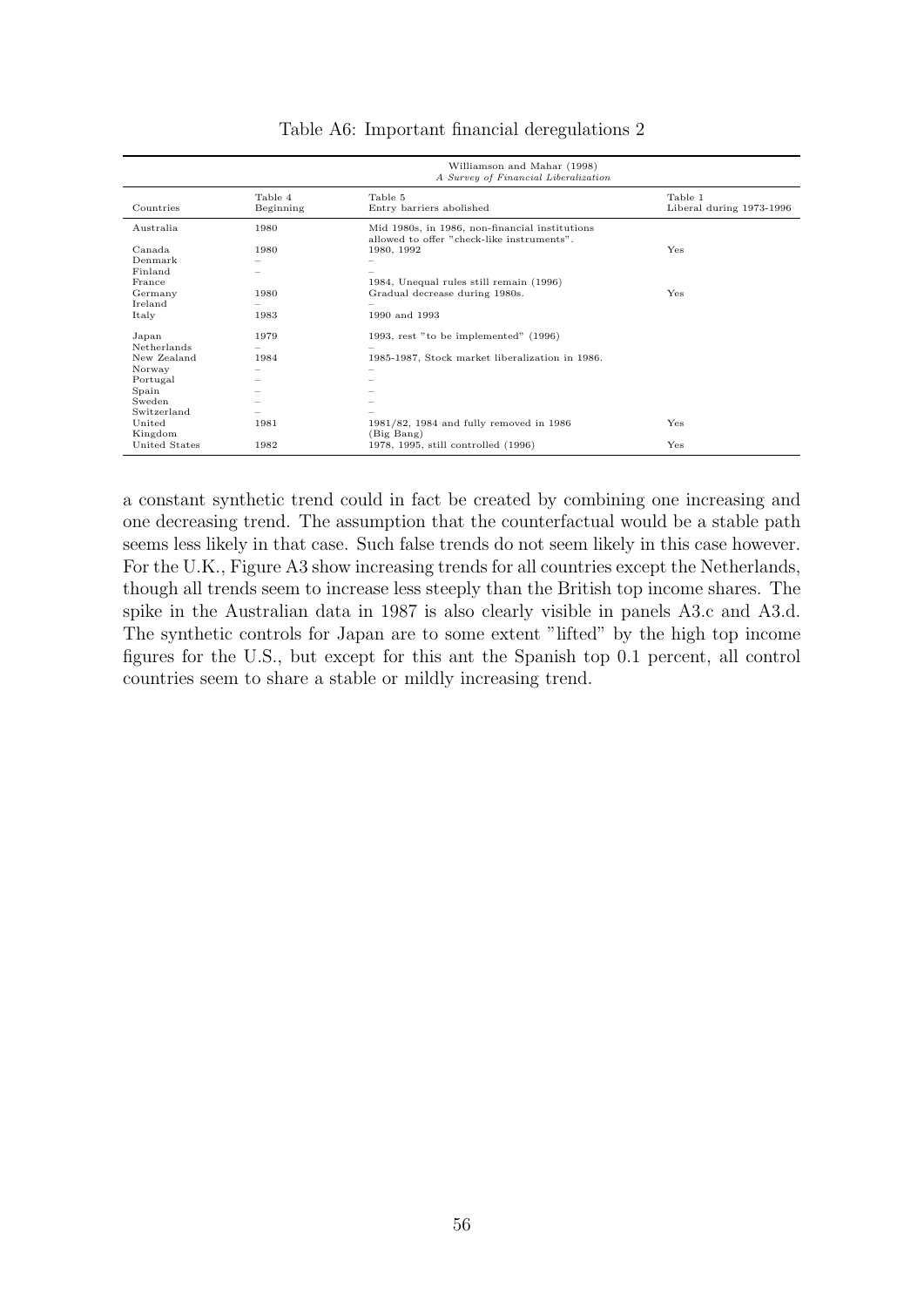

Figure A3: Countries in synthetic control, United Kingdom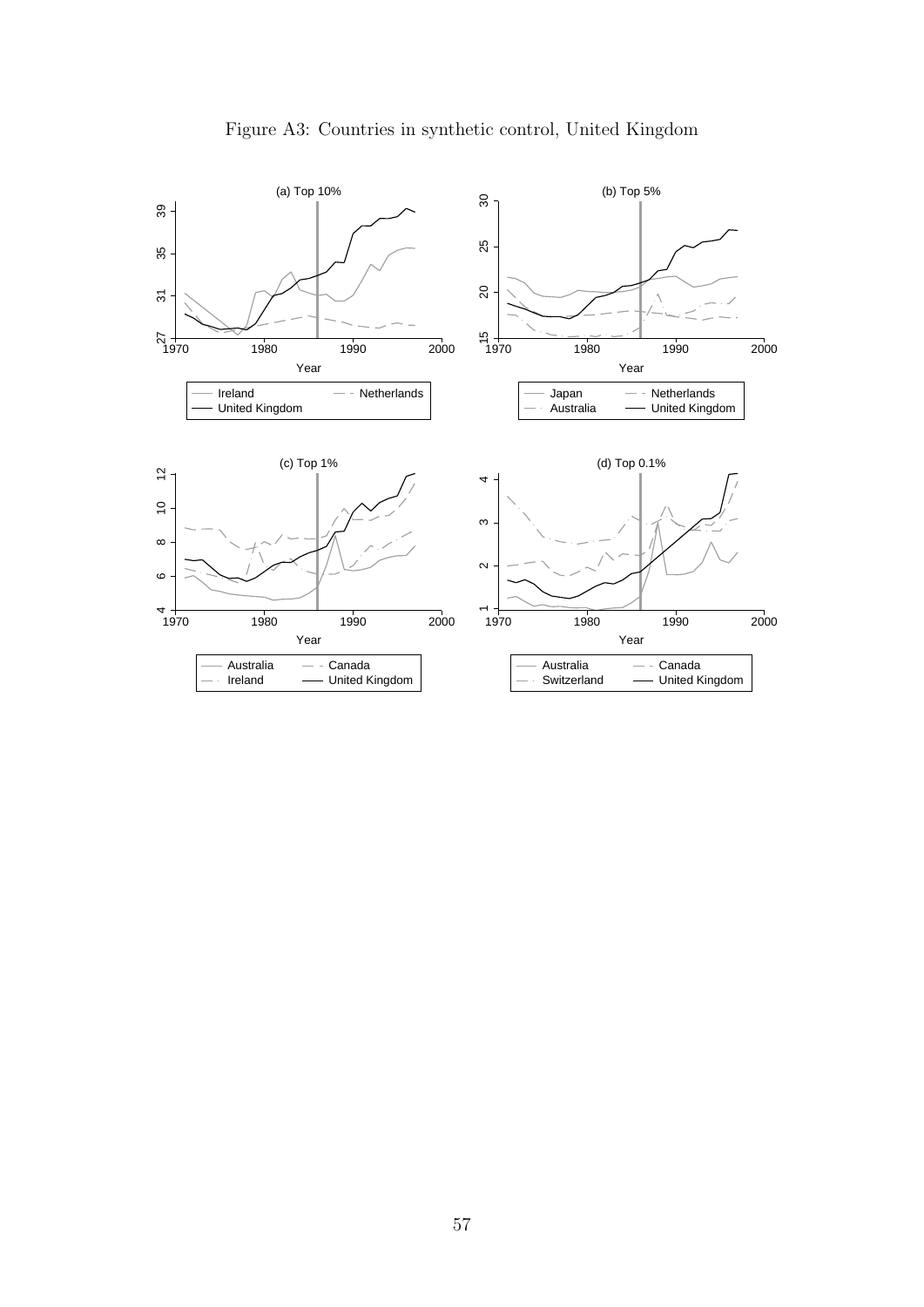

## Figure A4: Countries in synthetic control, Japan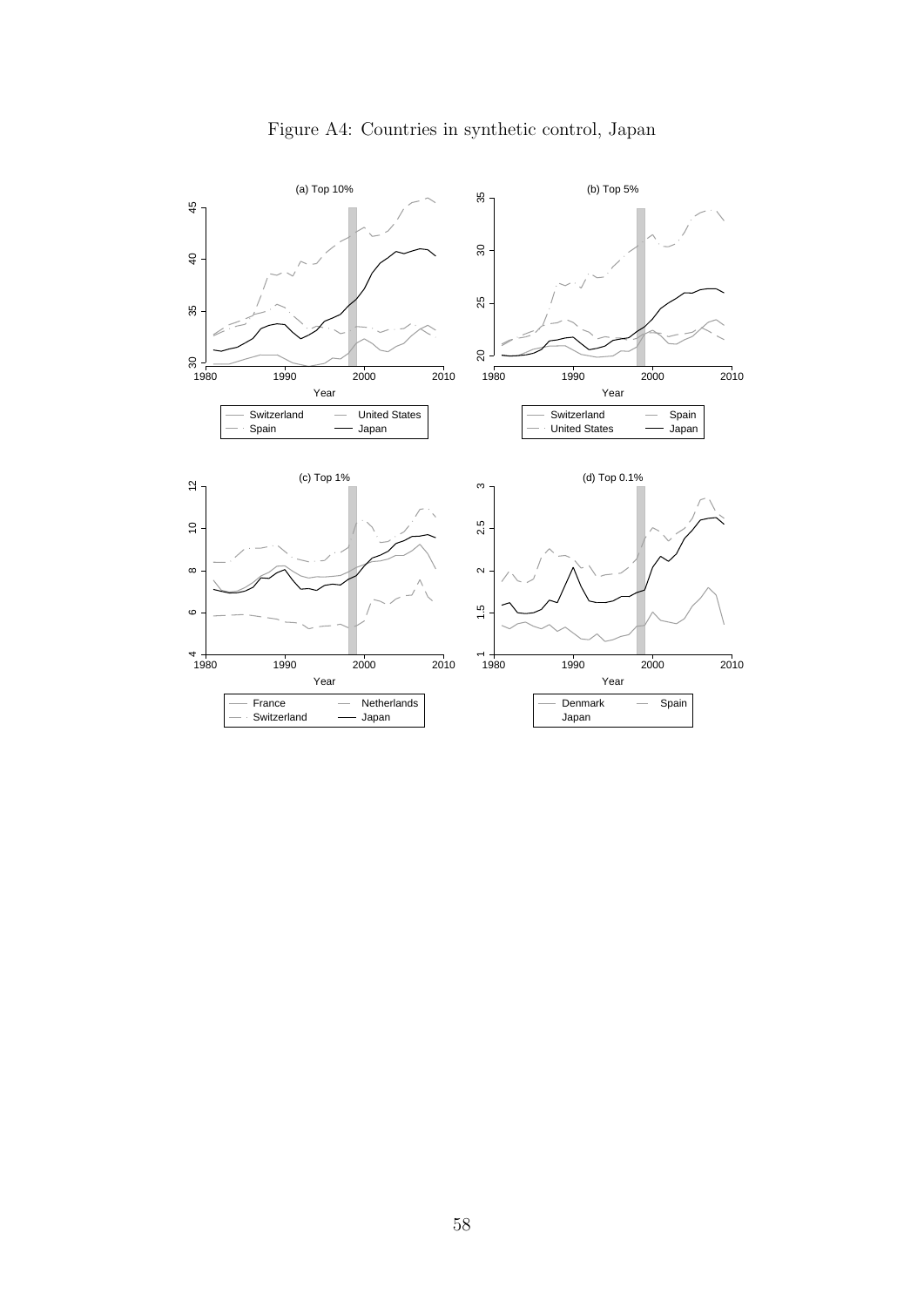# B Results Appendix

## B.1 Shorter control period for the U.K.

The synthetic control groups for the top 10 and top 5 percent income shares in the U.K. fail to capture the pre-treatment trend in top incomes. To test if this is due to a too long pre-treatment period, the results for the top income shares are reproduced using only the period 1979–1986 as the pre-treatment period. The characteristics of the new synthetic control groups are described in table A7 and A8, and the results are shown in figure A5.

The top 1 and 0.1 percentile results are also shown, for completeness. The control years used in the optimization function are presented in column 2 of table A4. In the standard setting both the time period over which the control variables are averaged and the period over which the mean squared prediction error is minimized and set to 1971–1986. In this alternative specification, both of these periods are shortened.

Canada seems to be a better match for this new, shorter specification, and also Japan and the Netherlands are important composition. Ireland is no longer a relevant control country. For the top 5 and 10 income groups, the political control variables of rightwing executive and top income tax rate fit very well in both the baseline specification in table A7 and in the new specification, table A8. The fit for employment protection and British origin have worsened compared to the baseline model, and so has the fit for the Quinn index, but this is only because of a large change in the U.K. average (the Quinn index defines U.K. as fully liberalized after 1979). The economic indicators of growth and GDP per capita are only slightly improved.

The shorter specification is not unambiguously improving the match in terms of control variables, neither does it succeed to satisfyingly capture the true U.K. trend. As Figure A5 shows, the level of the top income in the synthetic control group has increased, but the trend is constant and still fail to match the increase during the 1980s. On the contrary, for the top 10 percent group, the new synthetic control actually has a worse fit, since the baseline synthetic control at least capture the increase in trend from 1979 to 1983.

The conclusion from this additional test is that shortening the pre-treatment time does not improve the synthetic control group match in terms of following the increase in trend for the U.K. It therefore seems like the donor pool cannot provide a good estimation for this trend (at least not without extrapolation). This indicates that the evolution in the U.K. before the Big Bang was exceptional, and hence it is hard to find a good comparison.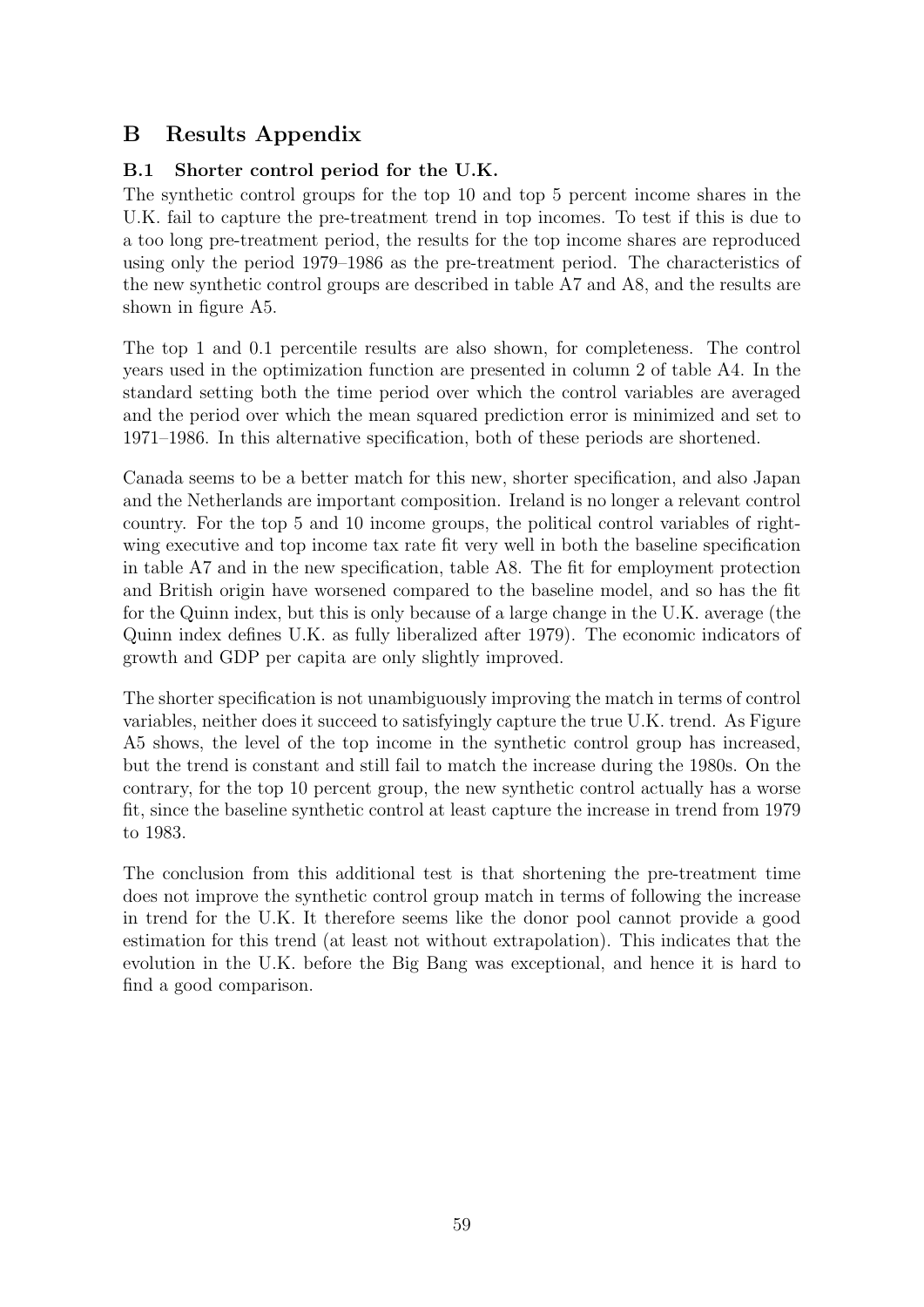|             | Top 10 $%$ | Top 5 $%$     | Top $1\%$ | Top $0.1\%$ |
|-------------|------------|---------------|-----------|-------------|
| Australia   |            | 0             | 0.438     | 0.56        |
| Canada      | 0.216      |               | 0.222     | 0.255       |
| Denmark     |            |               |           |             |
| Finland     |            |               |           |             |
| France      |            |               |           |             |
| Germany     |            |               |           |             |
| Ireland     |            | $\mathcal{O}$ |           |             |
| Italy       |            |               |           |             |
| Japan       | 0.355      |               |           |             |
| Netherlands | 0.434      | 0.212         |           |             |
| NewZealand  |            |               |           |             |
| Norway      |            |               |           |             |
| Sweden      |            |               |           | 0.019       |
| Switzerland |            | 0.788         | 0.339     | 0.165       |
|             |            |               |           |             |

Table A7: Countries in synthetic control group, United Kingdom

Table A8: Comparison of control variables, United Kingdom

| Control variables          | U.K.  |       |       | Synthetic control groups |                                                | $Mean*$ |
|----------------------------|-------|-------|-------|--------------------------|------------------------------------------------|---------|
|                            |       |       |       |                          | Top 10 $\%$ Top 5 $\%$ Top 1 $\%$ Top 0.1 $\%$ |         |
| GDP growth                 | 1.99  | 2.65  | 1.56  | 2.53                     | 2.77                                           | 2.58    |
| GDP per capita             | 23179 | 24797 | 39851 | 29638                    | 26037                                          | 24805   |
| Right-wing Executive       | 0.88  | 0.86  | 0.21  | 0.36                     | 0.45                                           | 0.4     |
| British origin             |       | 0.21  | 0     | 0.66                     | 0.81                                           | 0.28    |
| Employment protection 0.20 |       | 0.70  | 0.45  | 0.30                     | 0.31                                           | 0.72    |
| Quinn Index                | 100   | 76.2  | 97.4  | 77.3                     | 71.1                                           | 70.3    |
| Top Income Tax Rate        | 0.60  | 0.65  | 0.50  | 0.49                     | 0.52                                           | 0.64    |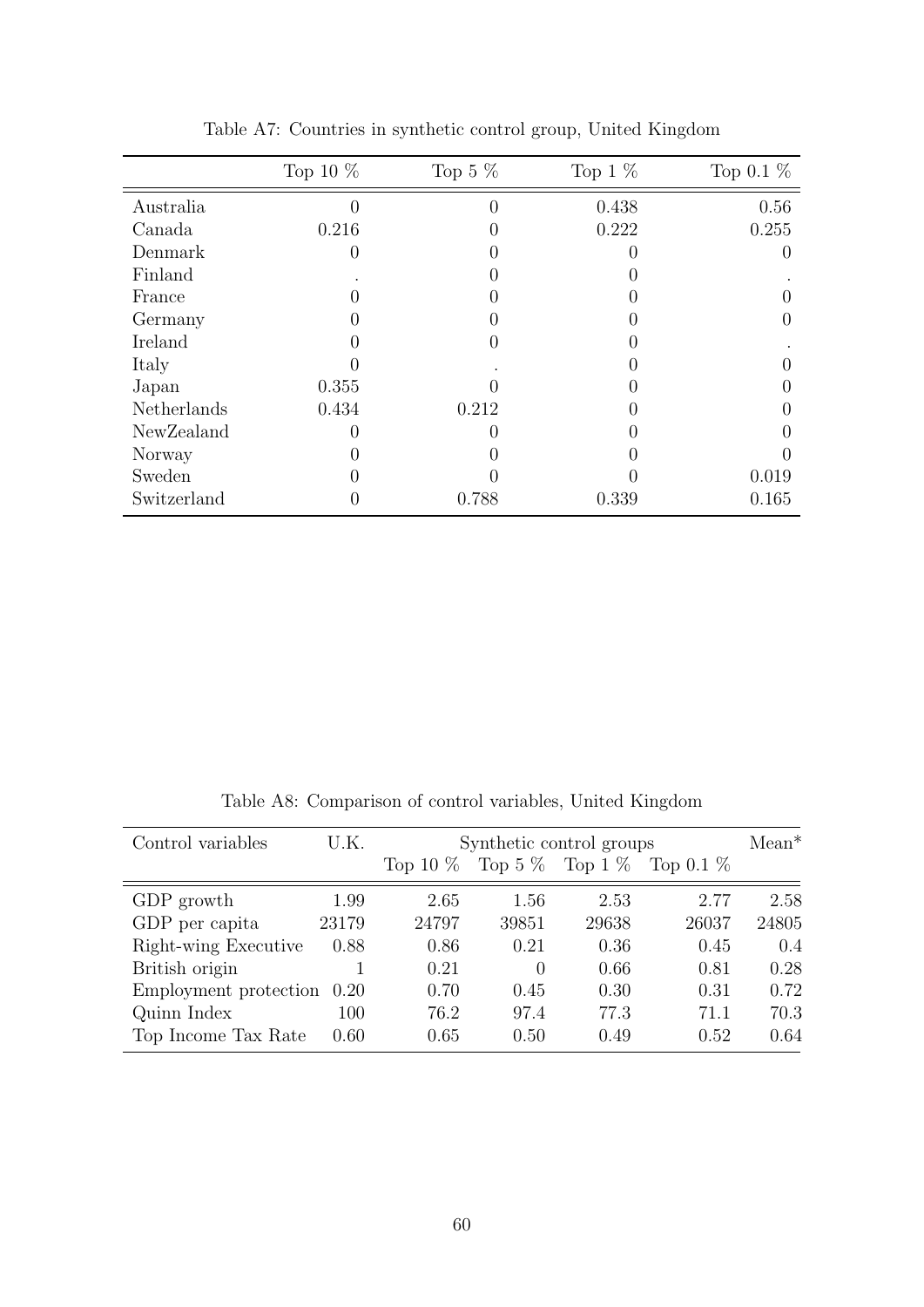



Note: Control groups optimized over the time period 1979-1985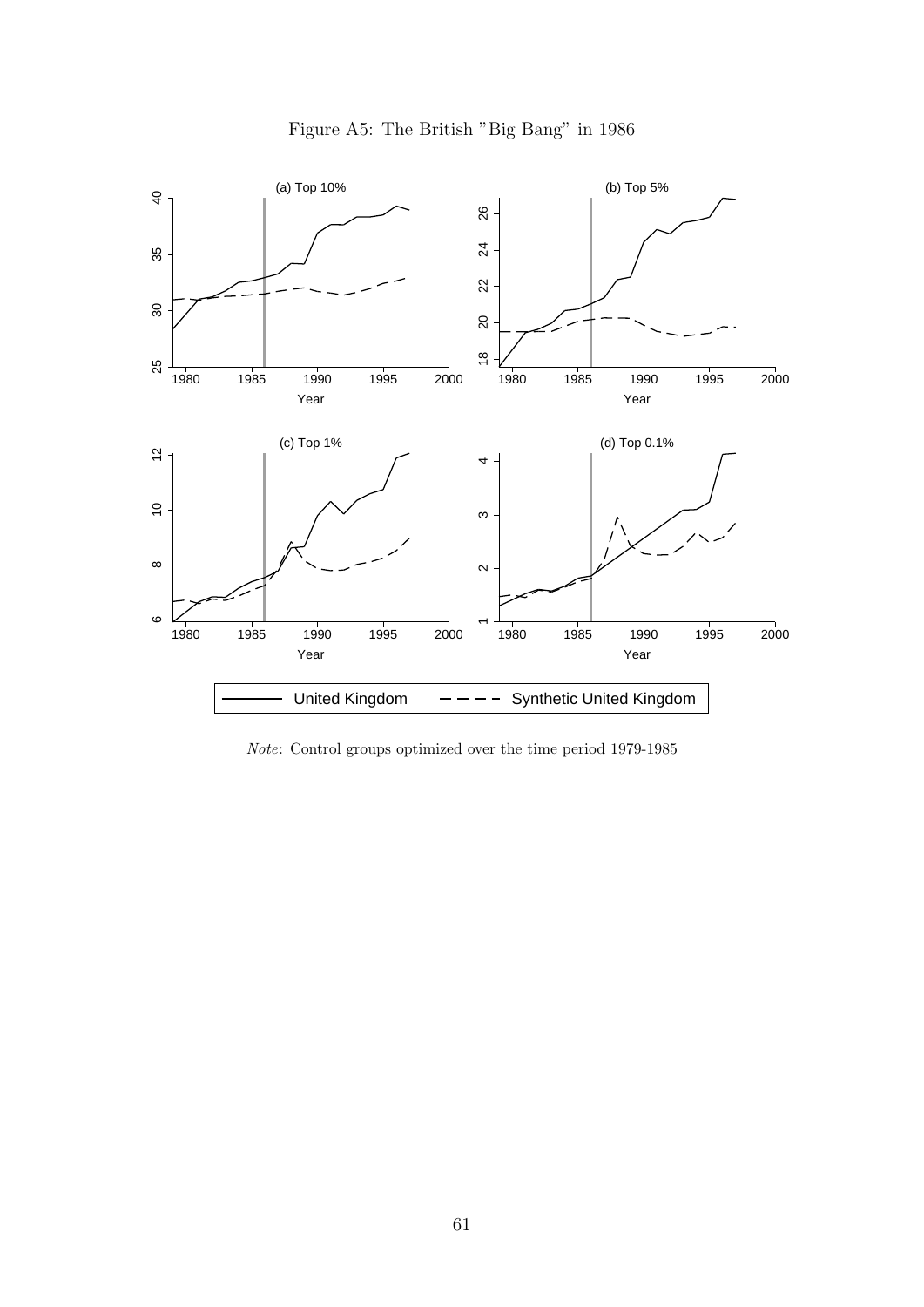### B.2 Synthetic control composition for intermediate shares

In tables A9 and A10 the countries that constitute the synthetic control groups for the intermediate shares. Rather than calculating differences between the original control groups, the effect on the intermediate groups have been estimated by new SCGs representing the 90th to 95th percentile, the 95th to 99th percentile and the bottom nine thousandth respectively. Even though the same control variables are used, different trends for the intermediate shares among countries may affect the composition of the SCG, and hence also the point estimates of the treatment effects (therefore, adding up the intermediate shares will not necessarily give the same graph as the baseline, top 10 % graph.)

The fit with regards to the control variables are presented in A11. The problems with matching on the control variables seem to be of the same magnitudes as for the baseline estimation. See section 5.3 for a discussion of this.

| Percentile Groups | 90th to 95th     | 95th to 99th   | 99th to 99.9th |
|-------------------|------------------|----------------|----------------|
| Australia         | $\left( \right)$ | $\overline{0}$ | 0.152          |
| Canada            | 0.138            | 0              |                |
| Denmark           | O                | 0              |                |
| Finland           |                  | 0              |                |
| France            |                  |                |                |
| Germany           | 0                | $\theta$       |                |
| Ireland           |                  |                | 0.611          |
| Italy             |                  |                |                |
| Japan             |                  | 0.3            |                |
| Netherlands       | 0.862            | 0.7            |                |
| NewZealand        | 0                | $\theta$       |                |
| Norway            |                  |                |                |
| Sweden            |                  |                |                |
| Switzeerland      |                  |                | 0.237          |

Table A9: Countries in synthetic control group, United Kingdom

### B.3 A Unified synthetic control country for all top income shares

An alternative approach to creating synthetic control groups would be to construct a single synthetic country to plot the counterfactual trend for all top income shares. Rather than having four different combinations of countries to represent the U.K (Japan), here we present a single synthetic country, which was optimized on the trends of the top 10, top 5, top 1 and top 0.1 percent simultaneously.<sup>26</sup>

The resulting synthetic countries are a combination of the Netherlands, Canada, Japan and Switzerland for the U.K. and France, Spain and Australia for Japan, see table A12. All of these countries are represented in the income group-specific SCG's as well, but some countries fall out in the unified group.

 $26$ Note that this estimation was done with a different program than the synthetic control groups in the paper, the originals using Stata and this optimization using Matlab. Both programs are available at http://web.stanford.edu/ jhain/synthpage.html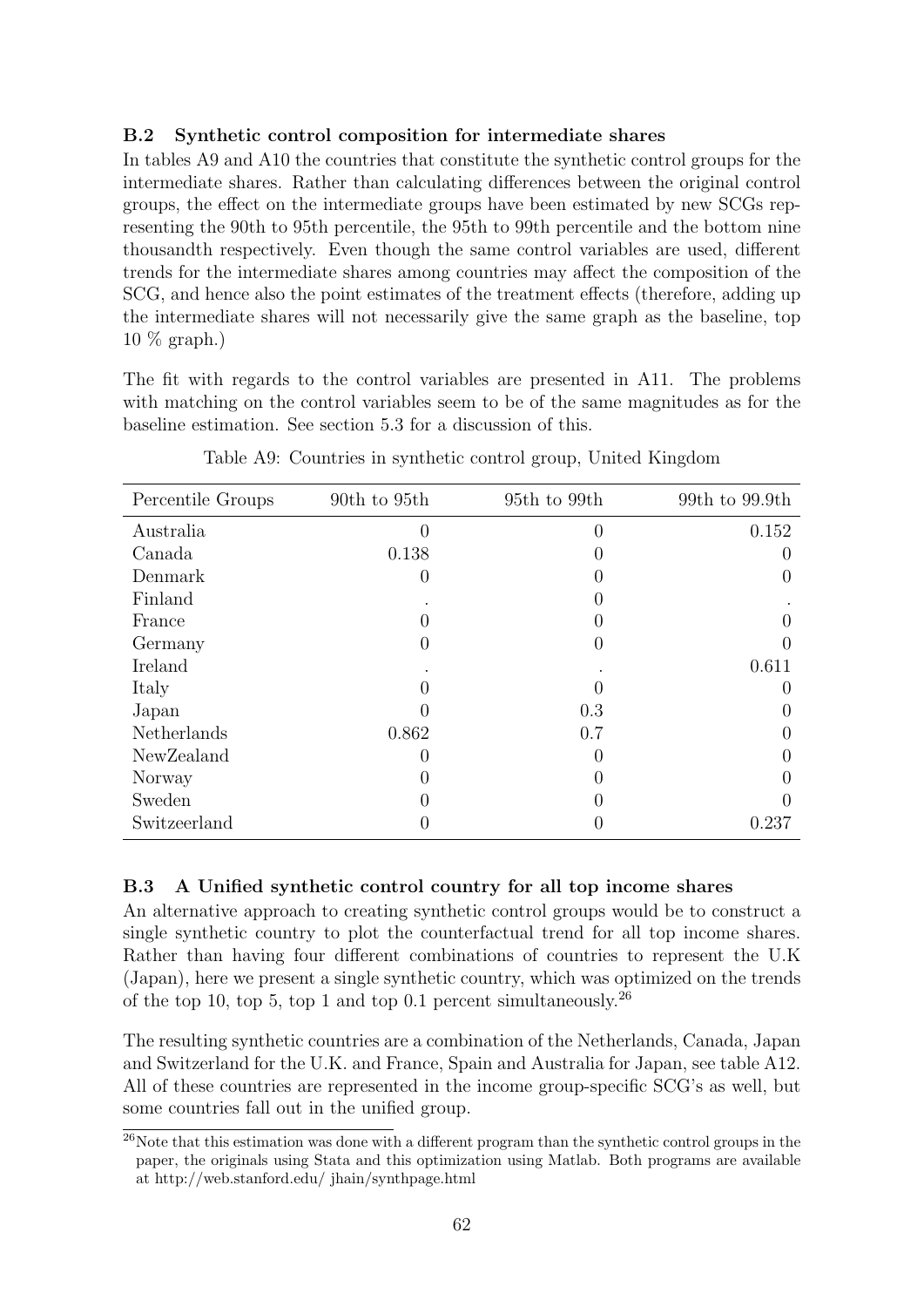| Percentile Groups | 90th to 95th | 95th to 99th     | 99th to 99.9th |
|-------------------|--------------|------------------|----------------|
| Australia         |              | $\theta$         | 0.13           |
| Canada            | 0.542        | $\left( \right)$ |                |
| Denmark           |              |                  | 0.016          |
| Finland           |              | 0.011            |                |
| France            | 0.395        | 0                |                |
| Italy             | 0.063        |                  |                |
| Netherlands       |              |                  |                |
| New Zealand       |              |                  |                |
| Norway            |              | 0.105            |                |
| Spain             |              | 0.328            | 0.264          |
| Sweden            |              |                  |                |
| Switzerland       |              |                  | 0.591          |
| United States     |              | 0.557            |                |

Table A10: Countries in synthetic control group, Japan

Note: The synthetic control groups are composed of the weighted average of countries presented in the table. The weights are chosen as they represent best fit to each different top income trend and control variables prior to the treatment.

A unified synthetic country is theoretically more justifiable as the best counterfactual as long as the same unobservables are expected to affect the different shares of top income earners similarly. But unfortunately, the fit of the pre-treatment trend in the unified case are considerably worse than the fit for share-specific SCG's. This is clearly seen by comparing the Black dashed lines in figures A6 and A7 to the originalgray-lined SCGs. Though the unsatisfactory pre-treatment fit makes these results less reliable, they indicate that the effect of the Big Bangs are still notable, and larger for all estimates except for the very top of Japanese income shares.

#### B.4 Effect of including capital gains in top incomes

Higher wealth returns as an explanation to a positive deregulation effect on top incomes was discussed above. While we are lacking the data necessary to construct synthetic control groups for different sources of income in the top groups, some countries report top shares for incomes either excluding realized capital gains (these are used in our main analysis) and including realized capital gains. The realized capital gains observed in the tax statistics are problematic for many reasons, but still interesting to consider if possible. They do not cover all capital gains but only those that are visible upon realization, and this also means that their timing may be wrong since when they are realized is not necessarily the same time as they occurred.<sup>27</sup> That said, capital gains, appropriately measured, are part of the classical Haig-Simons definition of income and studies have shown that observed realized capital gains are indeed correlated with other incomes in the top of the income distribution (Roine and Waldenström, 2012).

 $27$ An additional problem is that the tax rules differ across countries regarding capital gains, which means that the amounts reported on tax returns may reflect different shares of the total amount of realized capital gains. We discuss these problems at length in the appendix.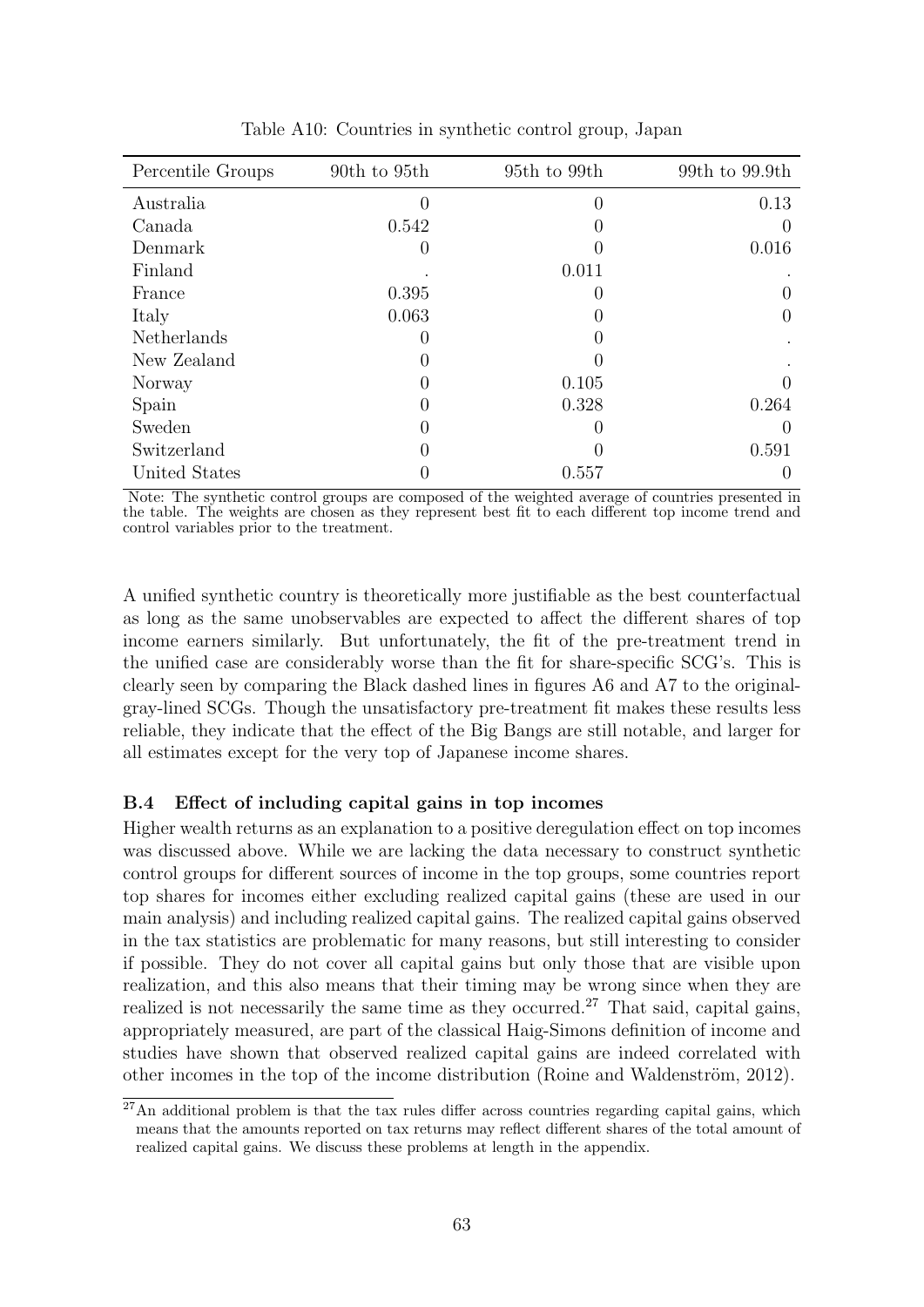

Figure A6: Unified Synthetic Control Group Trend, United Kingdom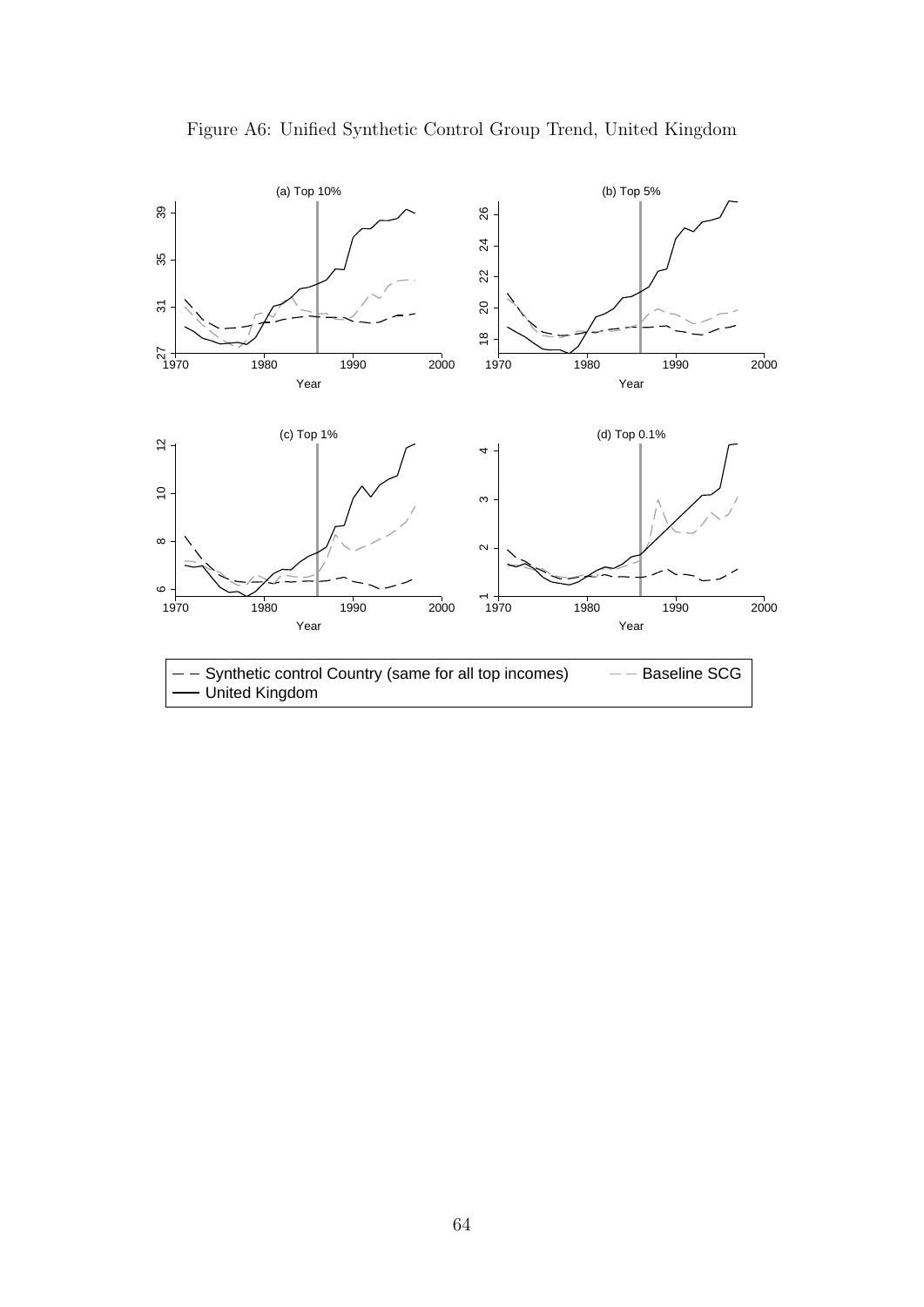

Figure A7: Unified Synthetic Control Group Trend, Japan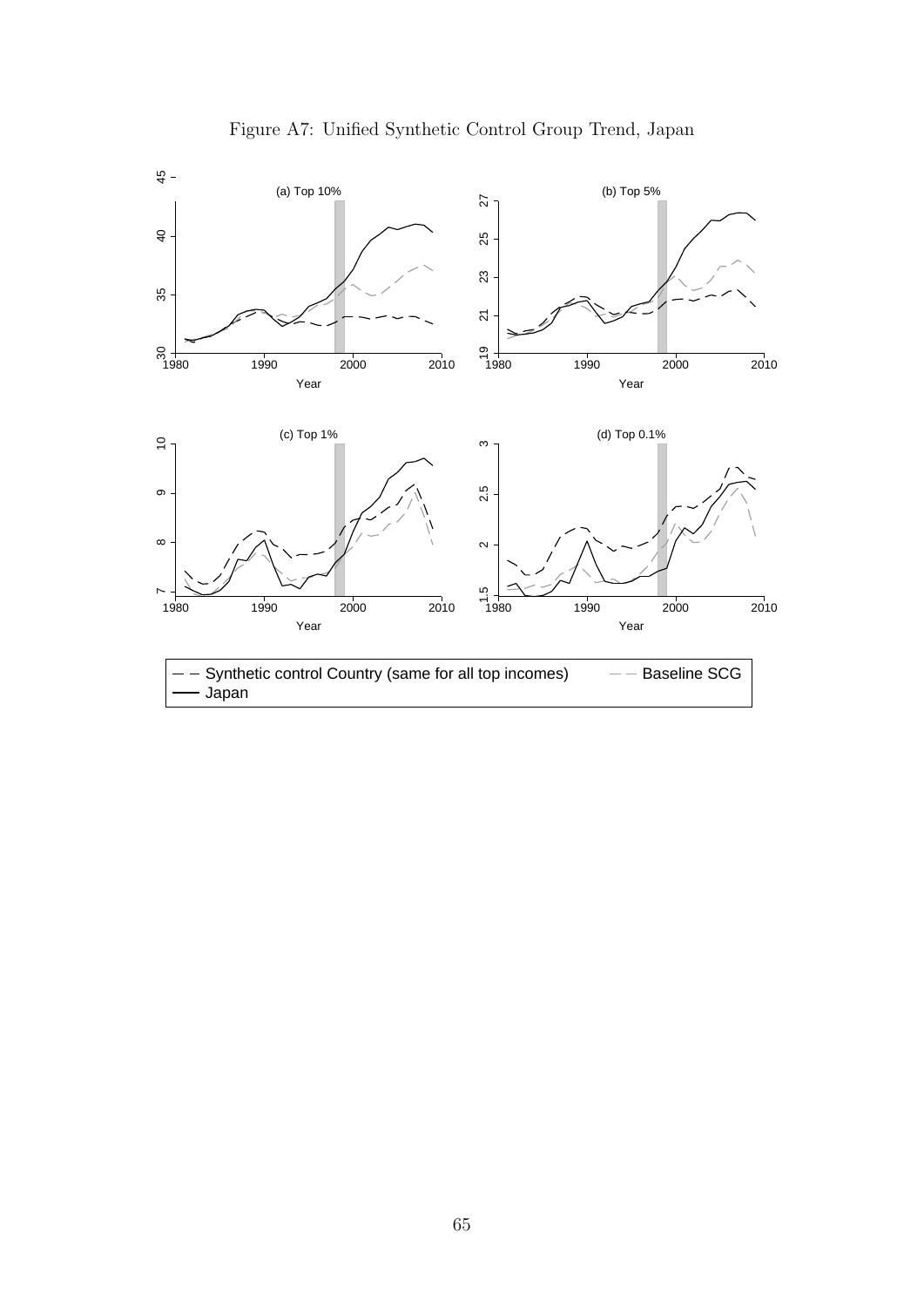|                            | U.K.  | Synthetic control groups |                          |                                          | $Mean*$ |
|----------------------------|-------|--------------------------|--------------------------|------------------------------------------|---------|
|                            |       |                          |                          | 90th to 95th 95th to 99th 99th to 99.9th |         |
| GDP growth                 | 2.24  | 2.54                     | 2.97                     | 3.12                                     | 2.58    |
| GDP per capita             | 21688 | 24901                    | 23712                    | 23246                                    | 24805   |
| Rightwing executive        | 0.63  | 0.62                     | 0.78                     | 0.52                                     | 0.4     |
| U.K. legal origin          | 1     | 0.14                     | $\Omega$                 | 0.76                                     | 0.28    |
| Employment protection      | 0.19  | 0.81                     | 0.84                     | 0.29                                     | 0.72    |
| Capital Quinn Index        | 76.6  | 80.8                     | 73.5                     | 72.4                                     | 70.3    |
| Top Income Tax Rate        | 0.68  | 0.68                     | 0.72                     | 0.59                                     | 0.64    |
|                            | Japan |                          | Synthetic control groups |                                          | $Mean*$ |
|                            |       |                          |                          | 90th to 95th 95th to 99th 99th to 99.9th |         |
| GDP growth                 | 3.40  | 2.26                     | 3.0                      | 2.03                                     | 2.05    |
| GDP per capita             | 28608 | 26843                    | 28522                    | 35974                                    | 32510   |
| Rightwing executive        | 0.88  | 0.36                     | 0.46                     | 0.06                                     | 0.38    |
| German legal origin        | 1     | 0                        | $\Omega$                 | 0.59                                     | 0.22    |
| Employment protection      | 0.70  | 0.60                     | 0.54                     | 0.57                                     | 0.78    |
| Capital Quinn Index        | 66.9  | 86.4                     | 87.5                     | 88                                       | 90.3    |
| Top Income Tax Rate        | 0.60  | 0.45                     | 0.46                     | 0.47                                     | 0.53    |
| Stock Market Capitalizaton | 82.9  | 43.4                     | 55.8                     | 74.6                                     | 51.3    |

Table A11: Comparison of control variables, United Kingdom

Note: Means of the control variables used to find the optimal synthetic control group in the pretreatment time period. For a good counterfactual, each synthetic control group should have control variable means that are close to the mean of the control variables for the treated country. The control variables are described in table 1.

We test whether the main results are sensitive to including capital gains by splitting the donor pool into one group of countries that include capital gains in their time series, and one group where capital gains are excluded (for a few countries, both type of series exist, then different series for that country goes in both groups). A new synthetic control group will be generated using these new smaller donor pools, with everything else held equal. Unfortunately we cannot do this for the U.K. because of lack of data, but for Japan the data availability is good and we access data for all top income shares both including and excluding realized capital gains.

Figures A8a and A8b shows that increased realized capital gains in the Japanese top income groups do not reinforce the link between financial deregulation and inequality.<sup>28</sup> Including realized capital gains in Japanese and the synthetic control's top income shares removes the impact of the Big Bang and, if anything, top income shares even appear to decrease after the deregulation. In other words, the figure clearly shows that the documented positive effect on top income shares by the Japanese Big Bang was due to increases in incomes other than realized capital gains. This bolsters our previous conclusions about higher wages in the financial sector as a key mechanism for understanding the observed patterns.

 $^{28}$ The countries included in the synthetic control group were Australia, Spain and the U.S.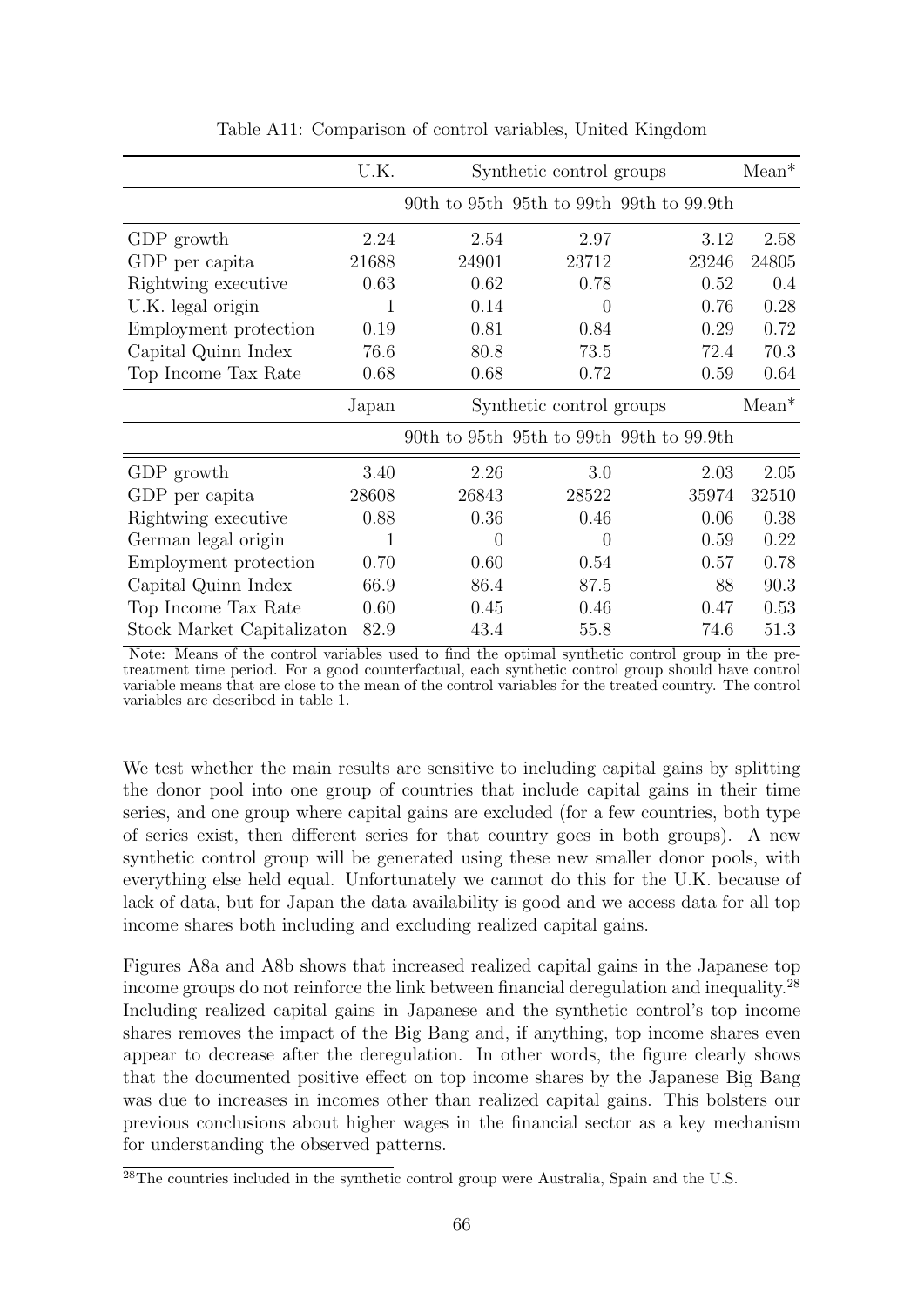|               | Synthetic United Kingdom | Synthetic Japan  |
|---------------|--------------------------|------------------|
| Australia     | $\overline{0}$           | 0.0363           |
| Canada        | 0.1320                   |                  |
| Denmark       | $\left( \right)$         |                  |
| France        | 0                        | 0.5824           |
| Germany       | 0                        |                  |
| Italy         | 0                        | $\mathcal{O}$    |
| Japan         | 0.0995                   |                  |
| Netherlands   | 0.7578                   | 0                |
| New Zealand   | 0                        |                  |
| Norway        | $\boldsymbol{0}$         |                  |
| Spain         |                          | 0.3814           |
| Sweden        | 0                        | $\left( \right)$ |
| Switerland    | 0.0107                   |                  |
| United States |                          |                  |

Table A12: Countries in the unified synthetic control group

Figure A8: The effect of realized Capital Gains for Japan





Note: Percentage deviations from the synthetic control group for each top income share.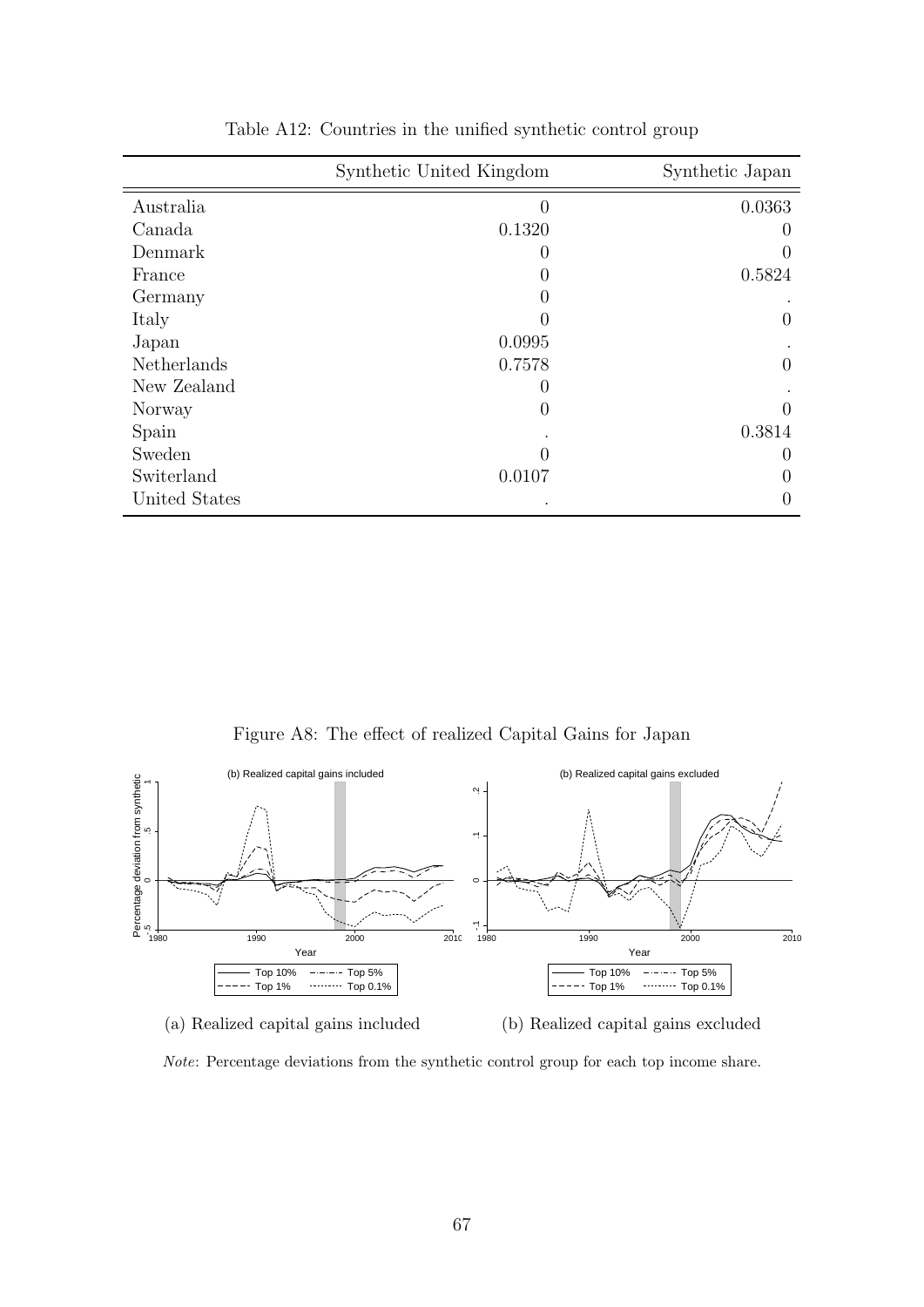# C Taxation of top incomes in the U.K. and Japan

The taxation of top incomes has attracted much attention over the years, but still the degree of accuracy when it comes to measuring the actual marginal (and average) tax rates that top earners pay is often surprisingly low. Notably, many studies use the statutory top income tax rate as measure for the marginal tax rate that top income earners meet. However, this rate is rarely paid by everyone in the top income decile, but rather most often by quite exclusive groups in the very top of the distribution. Furthermore, the share of people paying this rate varies both over time and across countries due to differences and changes in income thresholds and tax laws.

We use in our study the top statutory rates as a proxy for top marginal income taxes, partly because it is correlated with overall taxation of top incomes and because it is available for many countries and long time periods. Still, we also recognize the occasionally bad coverage of the statutory rate and complement it with a measure of the marginal tax rate paid by income earners with income equal to five times GDP per capita calculated for Rydqvist, Spitzman and Strebulaev (2014). This is unfortunately not available for all countries in our sample.

In addition, we examine the tax rate paid by different top income groups in the U.K. and Japan specifically using other sources. For the U.K., we calculate these rates using information about average incomes in different top income groups available in the WID and tax schedules from the OECD tax Database.<sup>29</sup>.

Figure A9 shows this development over the period for the groups as reported in the WID: top 10–5 percent, top 5–1 percent, the top 1–0.5 percent and the top 1 percent. The figure shows that marginal tax rates dropped sharply for the very top groups in 1988, when the British government effectuated a tax cut. In 1990, the British tax system changed again, this time by moving from joint household taxation to individual taxation (see, e.g., Giles and Johnson, 1994; Atkinson, 2007).

Figure A10 shows the marginal tax rates paid by top wage earners in Japan over most of the studied period, using series reported by Moriguchi and Saez (2008), appendix C.<sup>30</sup> It can be noted that while the top statutory rate dropped quite notably in 1999, from 47.5 percent to 35 percent (one fourth of the marginal rate), basically nothing happened with the marginal wage income tax paid but virtually all income earners. The figure shows that the rates were flat from the mid-1990s through the 2000s for wage incomes up to and including the 99.9th wage percentile.

 $^{29}$ Specifically, we use data files for historical tax rates over the period 1981–1999 available on their website, and sheets labeled PART I. Taxation of Wage Income. Table I.1. Central government personal income tax rates and thresholds.

<sup>30</sup>We use data from Table C3: Wage Income Tax and Marginal Tax Rates in Japan, 1951-2005.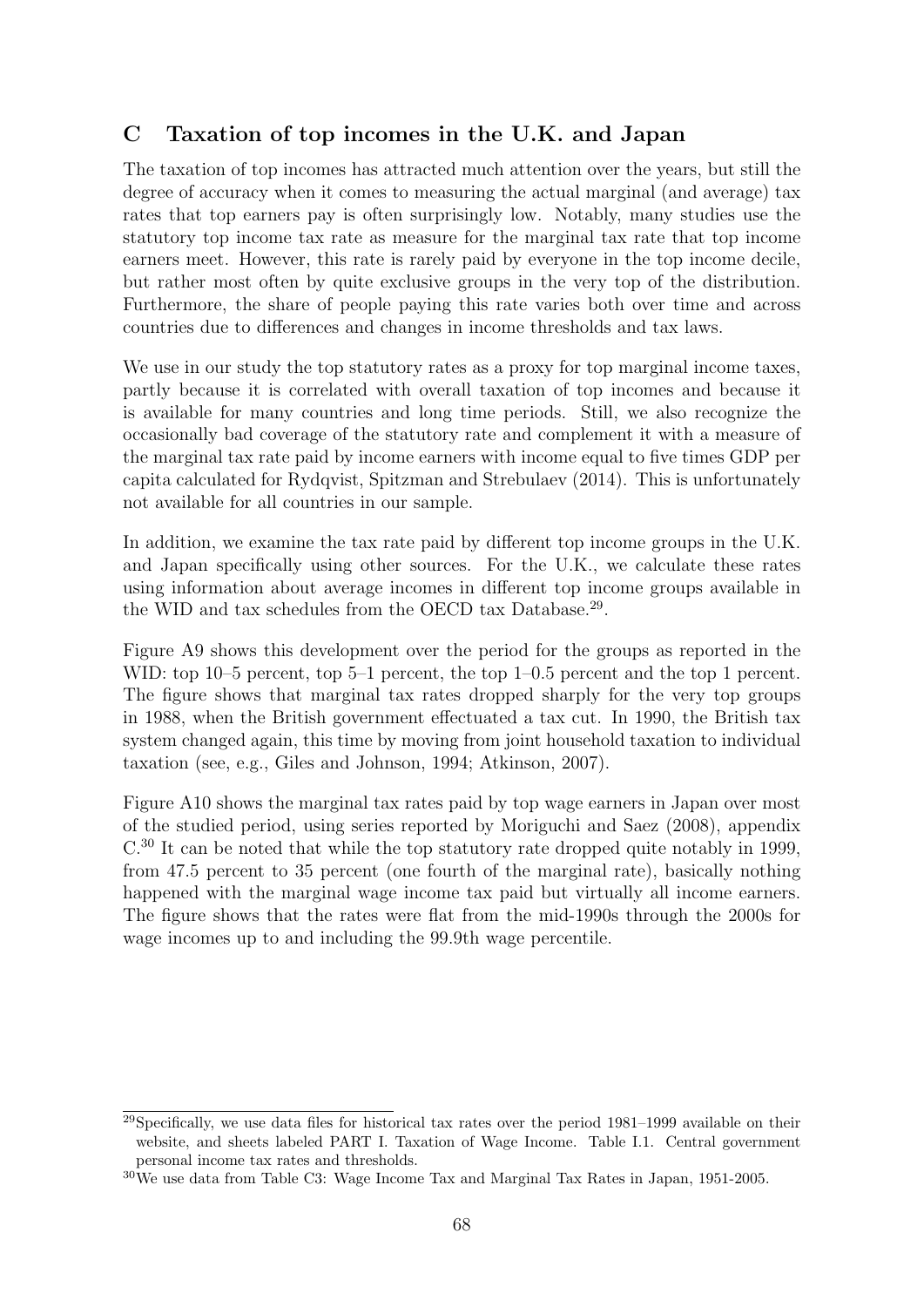

Figure A9: Tax rates for top income earners, U.K.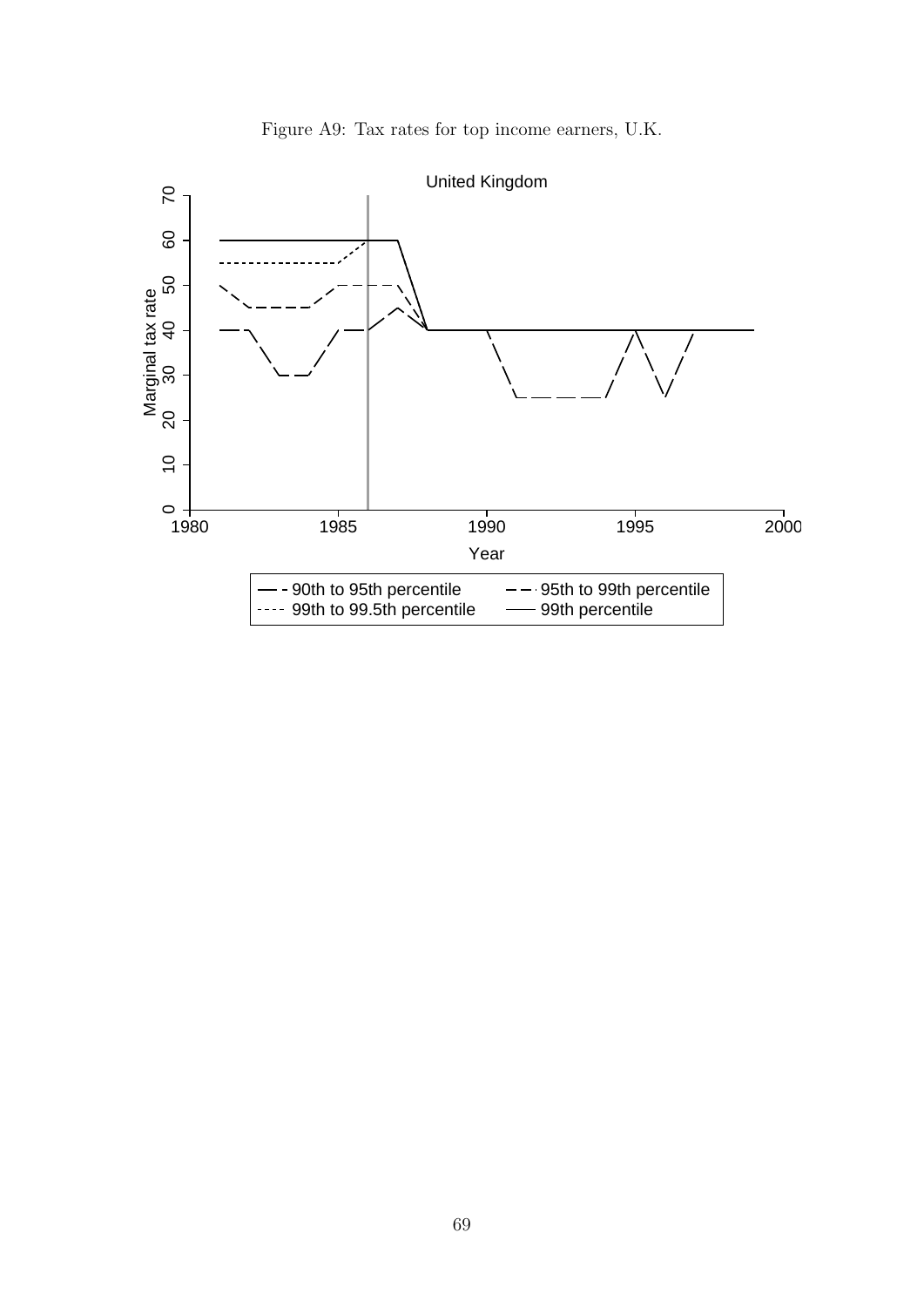

Figure A10: Tax rates for top income earners, Japan